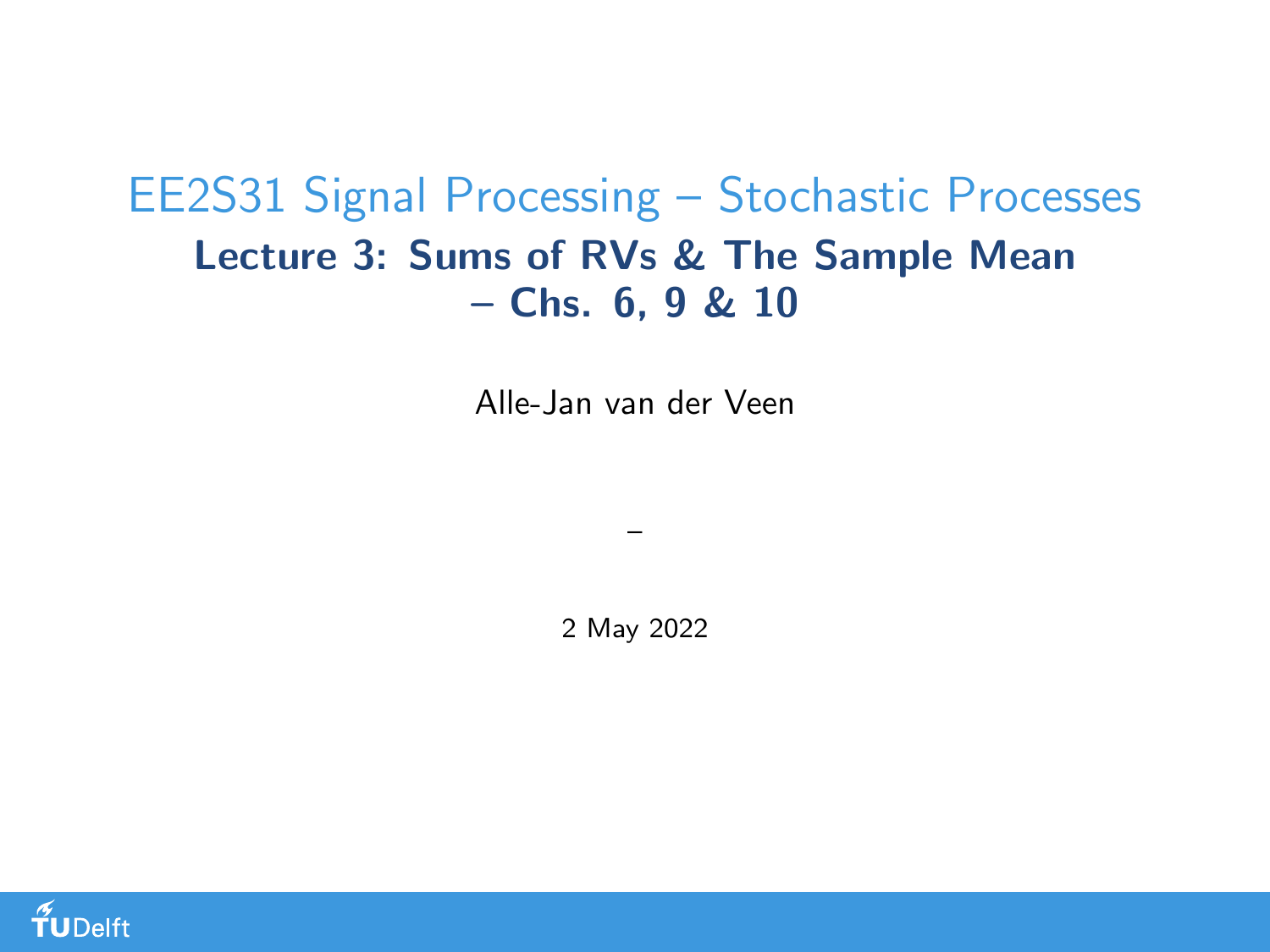# **Today**

- Given random variables X and Y. What is the PDF of  $W = X + Y$ ?
	- Transformed RVs  $\Rightarrow$  for iid RVs, **convolution of PDFs**.
	- Easier: Using moment generating functions (Laplace transform of PDF)

### Expected value and sample mean

- Expected value:  $E[X] = \int_{-\infty}^{\infty} x f_X(x) dx$ .
- What if  $f_X(x)$  is unknown?  $\Rightarrow$  use sample mean of X:

$$
M_n(X)=\frac{X_1+\cdots+X_n}{n}.
$$

– How good is  $M_n(X)$  as an approximation of  $E[X]$ ?

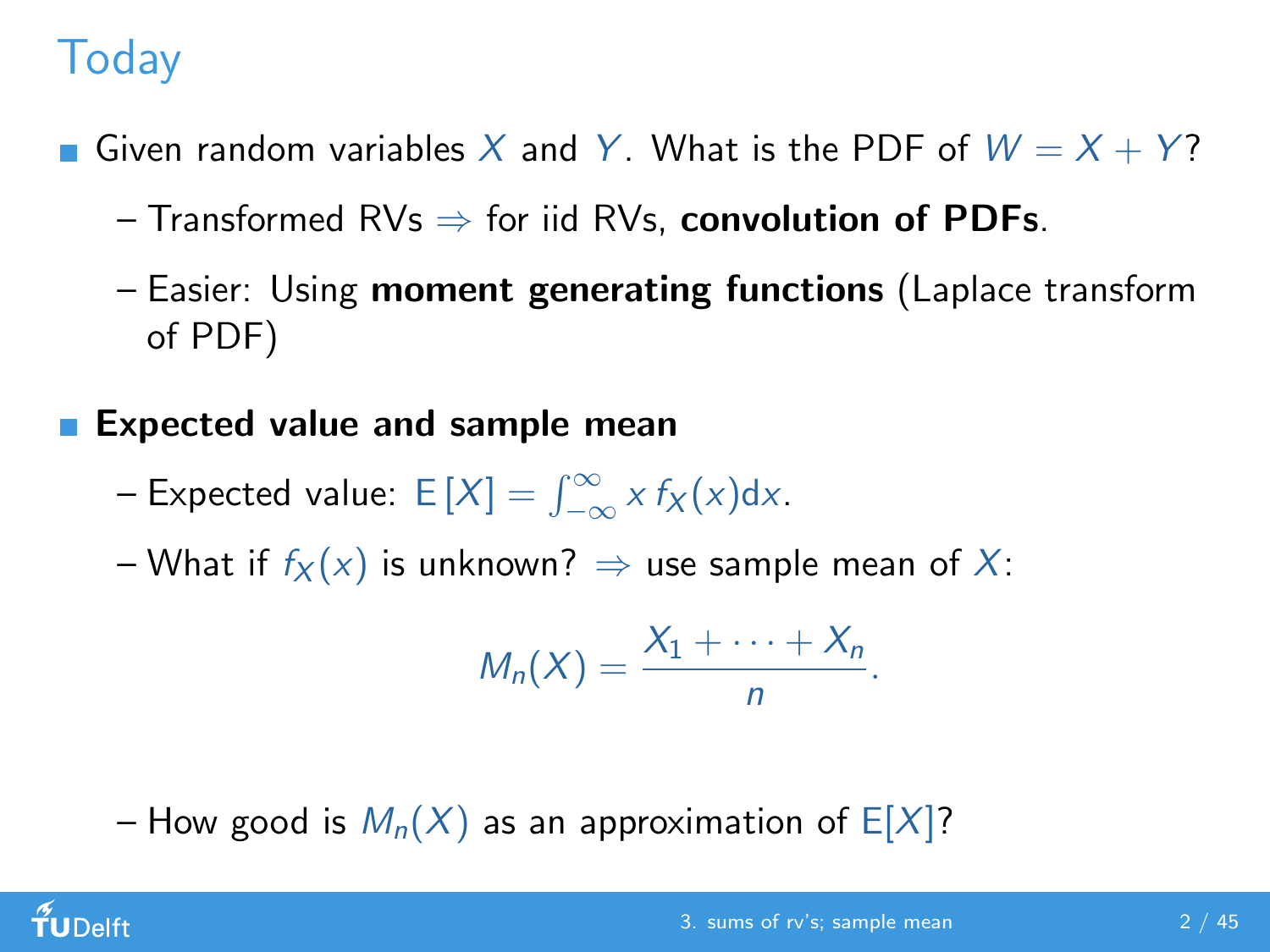# (Ch. 6.2) Derived random variables – continuous RVs

How can we compute the PDF of derived RVs  $Y = g(X)$ :

**Special (simple) case:** for linear transformations, we saw

For scalars: 
$$
Y = aX + b \Leftrightarrow f_Y(y) = \frac{1}{|a|} f_X\left(\frac{y-b}{a}\right)
$$

– For vectors:  $\boldsymbol{Y} = \boldsymbol{A} \boldsymbol{X} + \boldsymbol{b} \; \Leftrightarrow \; \mathit{f}_{\boldsymbol{Y}}(\boldsymbol{y}) = \frac{1}{|\det(\boldsymbol{A})|} \mathit{f}_{\boldsymbol{X}}\left(\boldsymbol{A}^{-1}\left(\boldsymbol{y} - \boldsymbol{b}\right)\right)$ 

#### General approach, using CDFs:

- (1) Find the CDF  $F_{\mathbf{X}}(x) = P[\mathbf{X} \leq x]$
- (2) Transform to  $F_Y(y) = P[g(X) \le y] \stackrel{?}{=} P[X \le g^{-1}(y)]$ This requires  $g^{-1}(\mathbf{y})$  and a check on " $\leq$ "
- (3) Compute the PDF by calculating  $f_Y(y) = \frac{dF_Y(y)}{dy}$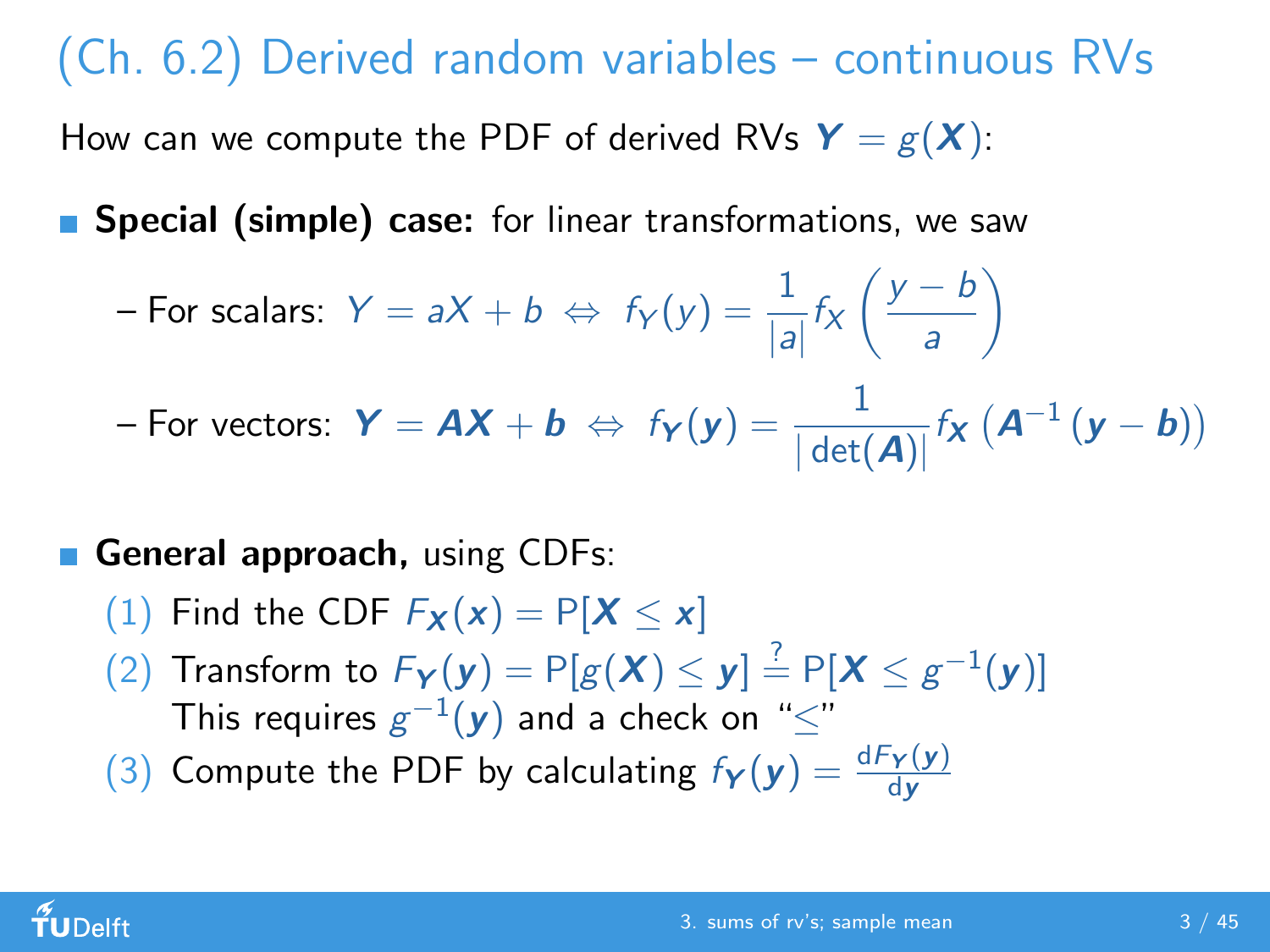X is a Gaussian(0,1) random variable. Find the CDF of  $Y = |X|$ , and its expected value  $E[Y]$ .

Since  $Y > 0$ ,  $F_Y(y) = 0$  for  $y < 0$ . For  $y > 0$ ,

 $F_Y(y) = P[|X| \le y] = P[-y \le X \le y] = \Phi(y) - \Phi(-y) = 2\Phi(y) - 1$  ${\sf d}F_Y(y)$  $\frac{\overline{f_Y(y)}}{\mathrm{d}y} = 2f_X(y) = \frac{2}{\sqrt{2}}$  $2\pi$  $e^{-y^2/2}$ 

Thus, the complete expression is

$$
f_Y(y) = \begin{cases} \frac{2}{\sqrt{2\pi}} e^{-y^2/2} & y \ge 0\\ 0 & \text{otherwise.} \end{cases}
$$

$$
E[Y] = \int_{-\infty}^{\infty} y \, f_Y(y) \, dy = \frac{2}{\sqrt{2\pi}} \int_0^{\infty} y e^{-y^2/2} \, dy = -\sqrt{\frac{2}{\pi}} e^{-y^2/2} \Big|_0^{\infty} = \sqrt{\frac{2}{\pi}}
$$

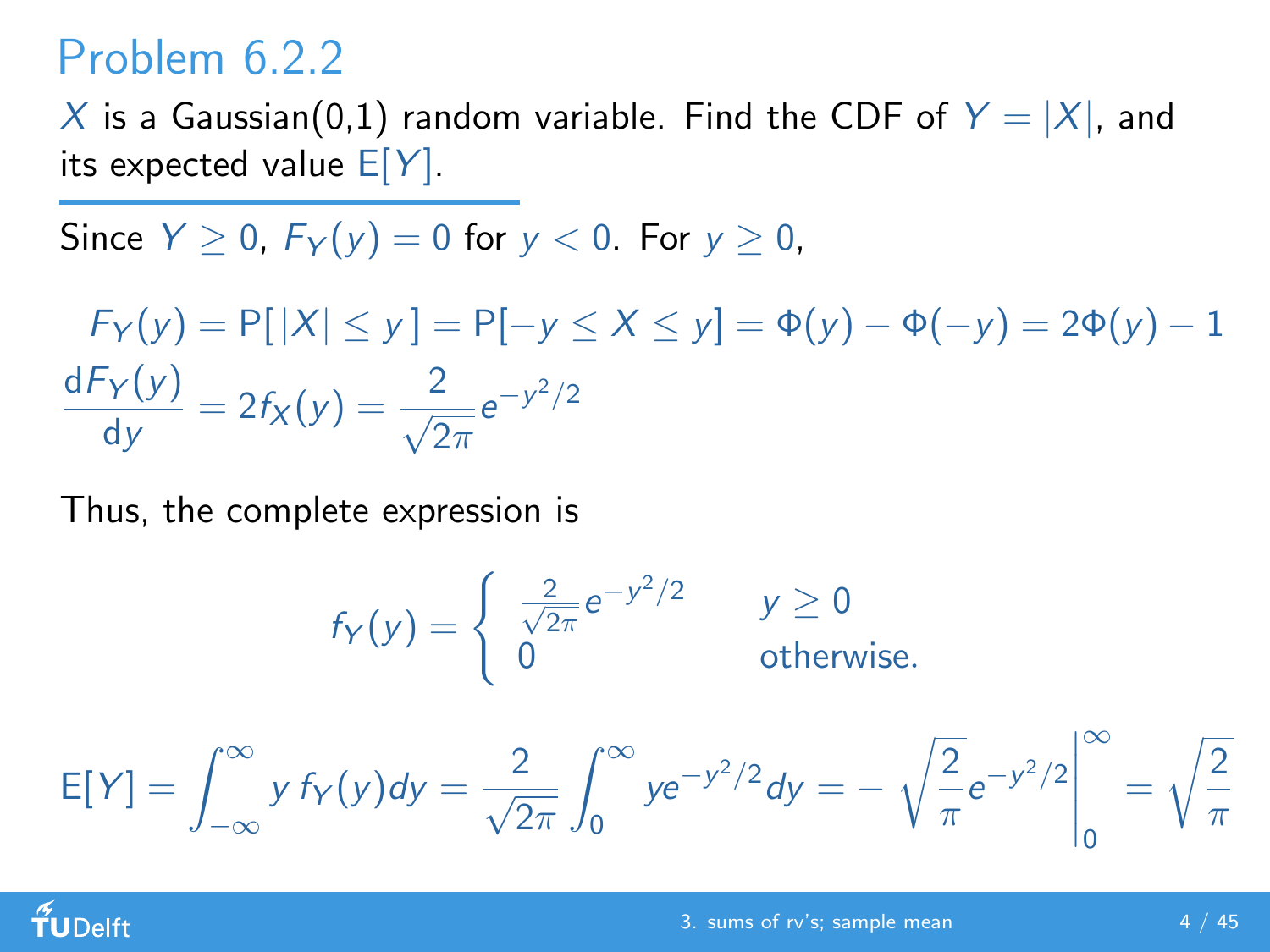(Ch.6.5) PDF of the sum of two random variables Special case:  $W = X + Y$ 

$$
f_W(w) = \int_{-\infty}^{\infty} f_{X,Y}(x, w - x) dx = \int_{-\infty}^{\infty} f_{X,Y}(w - y, y) dy
$$

Proof:

$$
F_W(w) = P[X + Y \le w] = \int_{-\infty}^{\infty} \left( \int_{-\infty}^{w-x} f_{X,Y}(x, y) dy \right) dx
$$

$$
f_W(w) = \frac{dF_W(w)}{dw} = \int_{-\infty}^{\infty} \left( \frac{d}{dw} \left( \int_{-\infty}^{w-x} f_{X,Y}(x, y) dy \right) \right) dx
$$

$$
= \int_{-\infty}^{\infty} f_{X,Y}(x, w - x) dx
$$

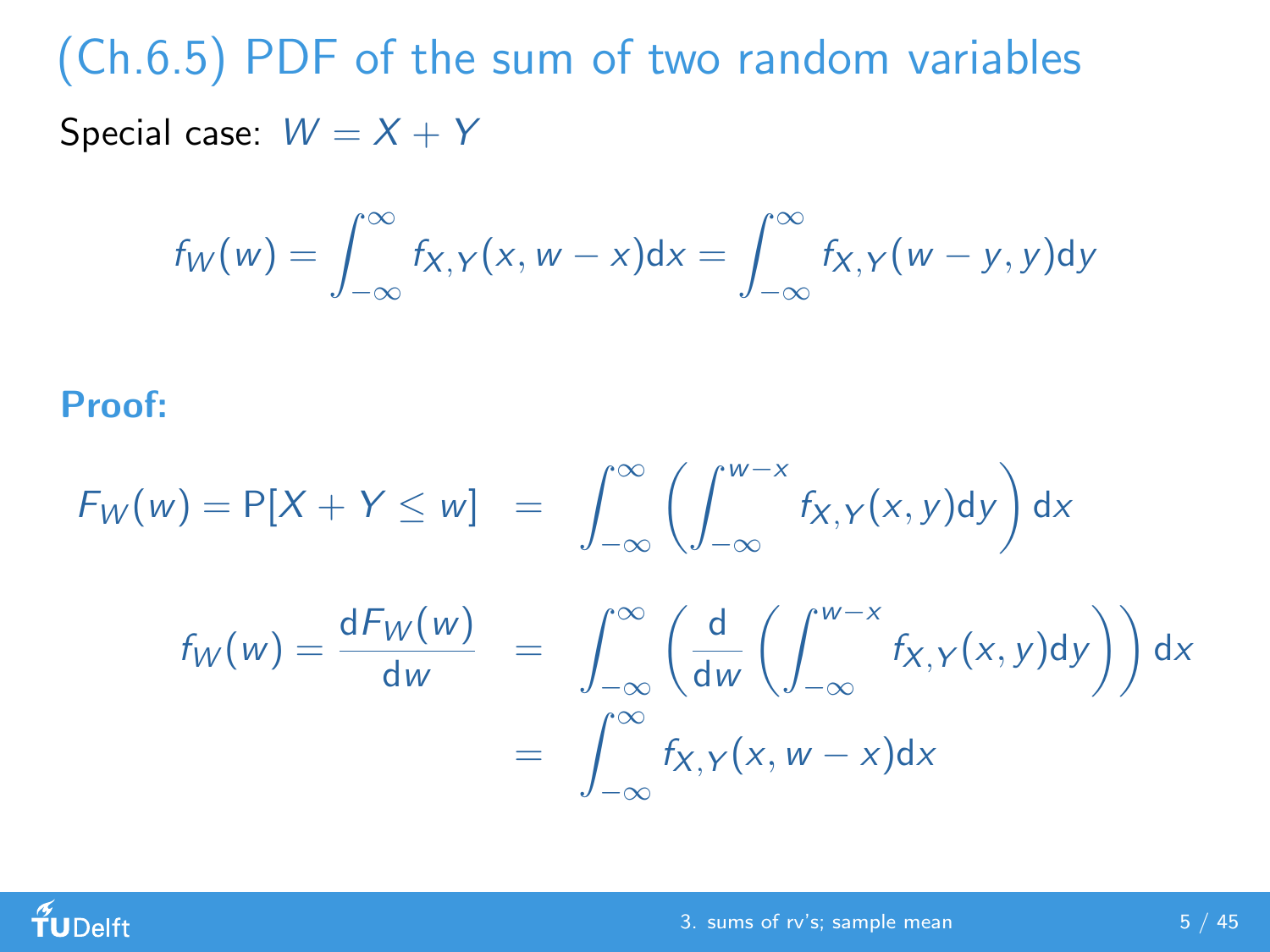# Problem 6.5.2

 $X$  and Y have joint PDF

 $f_{X,Y}(x, y) = \begin{cases} 2 & x \ge 0, y \ge 0, x + y \le 1 \ 0 & x \ne 0, y \ne 0, y \ne 0 \end{cases}$ 0 otherwise

Find the PDF of  $W = X + Y$ .

Write 
$$
f_W(w) = \int_{-\infty}^{\infty} f_{X,Y}(x, w - x) dx
$$
.

For 
$$
0 \le w \le 1
$$
,  $f_W(w) = \int_0^w 2 dx = 2w$ .

For  $w < 0$  or  $w > 1$ ,  $f_W(w) = 0$  since  $0 \leq W \leq 1$ . The complete expression is

$$
f_W(w) = \begin{cases} 2w & 0 \le w \le 1 \\ 0 & \text{otherwise} \end{cases}
$$



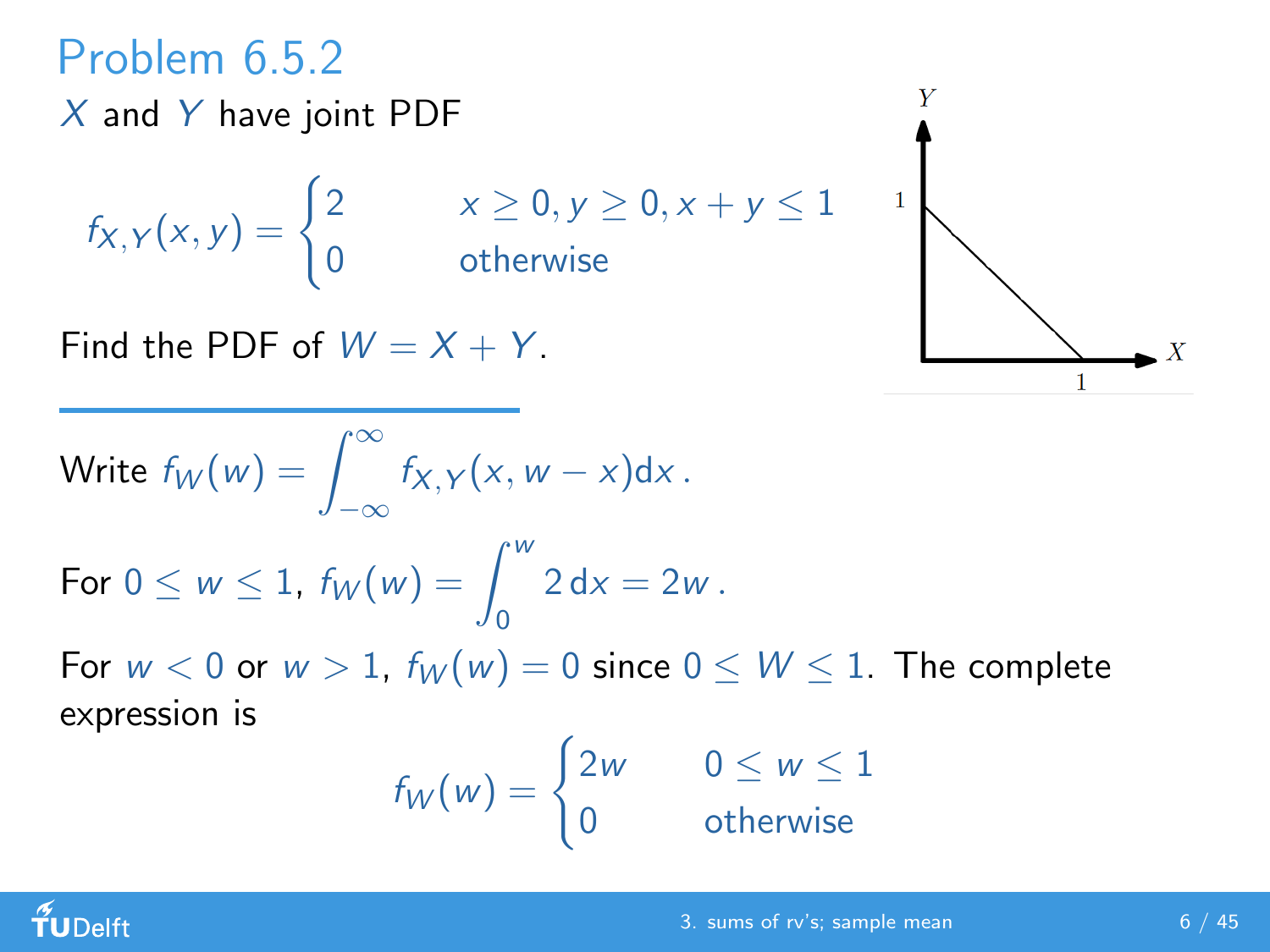## Sum of two independent random variables

For independent RVs:  $f_{X,Y}(x, y) = f_X(x) f_Y(y)$ .

So, for two independent RVs  $X$  and  $Y$  we get

$$
f_W(w) = \int_{-\infty}^{\infty} f_{X,Y}(x, w - x) dx
$$
  
= 
$$
\int_{-\infty}^{\infty} f_X(x) f_Y(w - x) dx
$$

■ The PDF of the sum of two independent RVs is the convolution of the two PDFs. (Equivalent for discrete RVs.)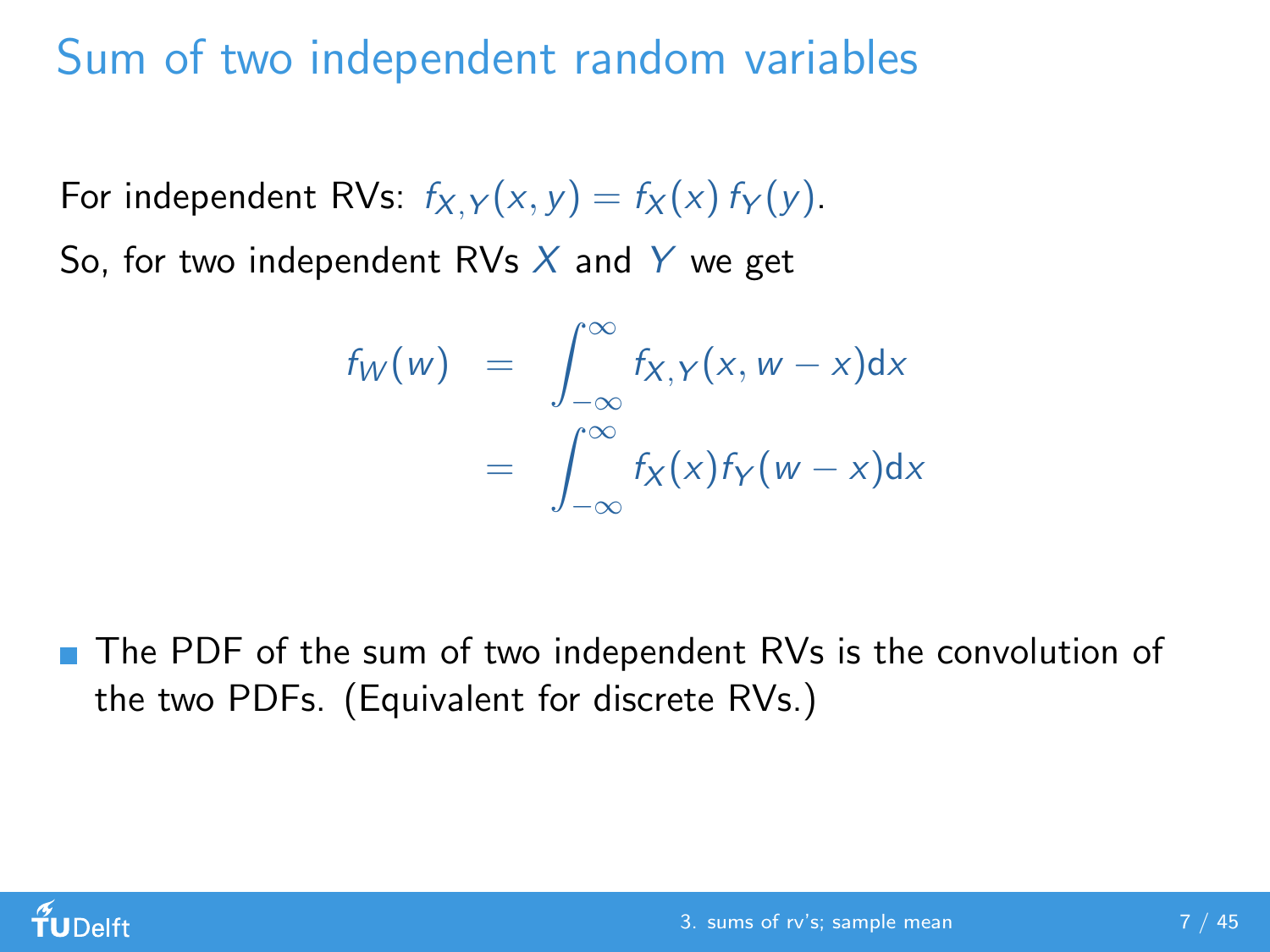## Problem 6.5.5

Random variables  $X$  and Y are independent exponential random variables with expected values  $E[X] = 1/\lambda$  and  $E[Y] = 1/\mu$ .

If  $\mu \neq \lambda$ , what is the PDF of  $W = X + Y$ ?

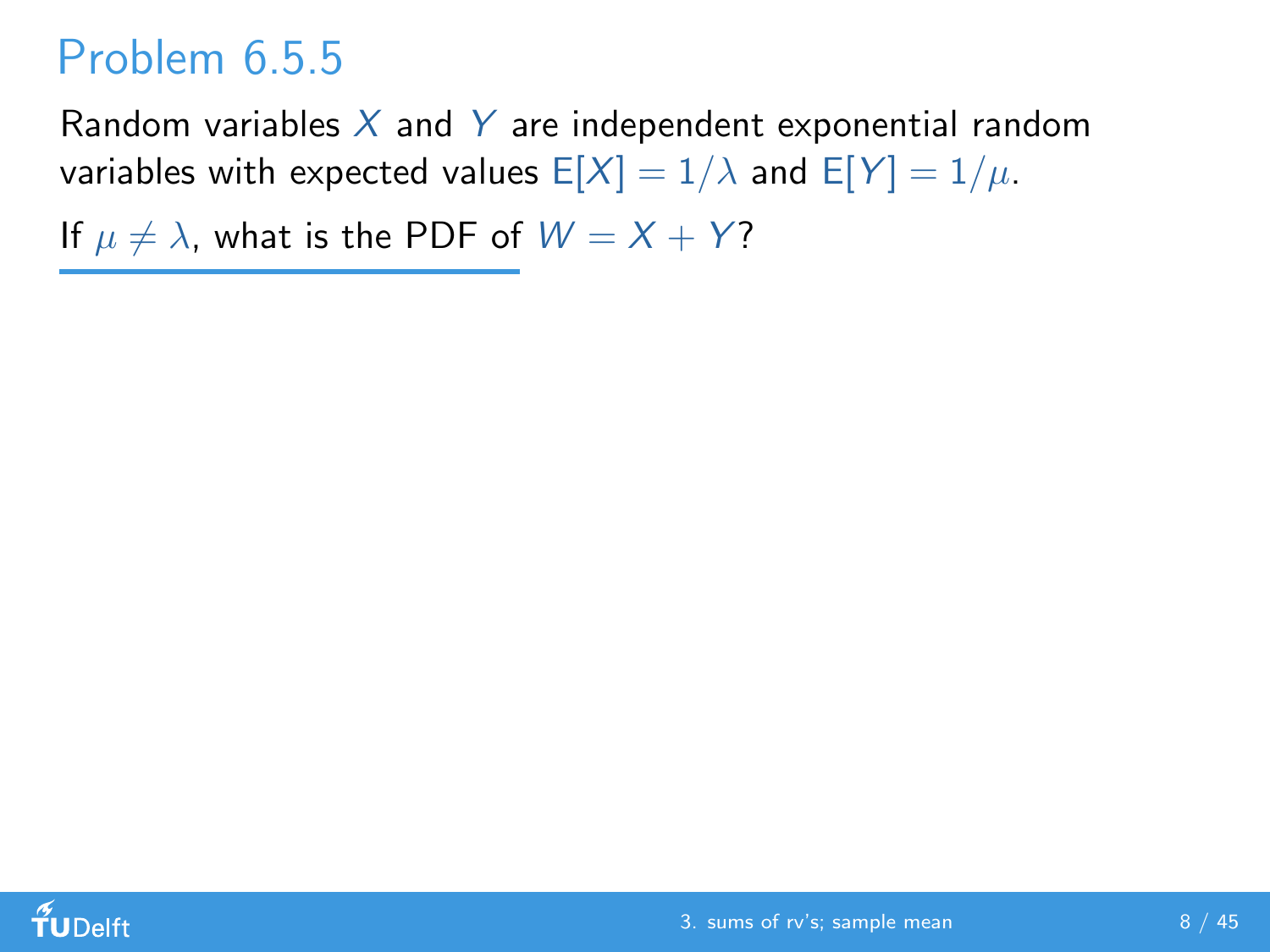## Problem 6.5.5

Random variables  $X$  and Y are independent exponential random variables with expected values  $E[X] = 1/\lambda$  and  $E[Y] = 1/\mu$ .

If  $\mu \neq \lambda$ , what is the PDF of  $W = X + Y$ ?

 $W = X + Y$ . Work out the convolution: (for  $\lambda \neq \mu$ ,  $x \geq 0$ ,  $y \geq 0$ )

$$
f_X(w) = \int_{-\infty}^{\infty} f_X(x) f_Y(w - x) dx
$$
  
\n
$$
= \int_{0}^{w} \lambda e^{-\lambda x} \mu e^{-\mu(w - x)} dx \quad \text{since } y = w - x \ge 0 \Rightarrow x \le w
$$
  
\n
$$
= \lambda \mu e^{-\mu w} \int_{0}^{w} e^{-(\lambda - \mu)x} dx
$$
  
\n
$$
= \begin{cases} \frac{\lambda \mu}{\lambda - \mu} \left( e^{-\mu w} - e^{-\lambda w} \right) & w \ge 0 \\ 0 & \text{otherwise} \end{cases}
$$

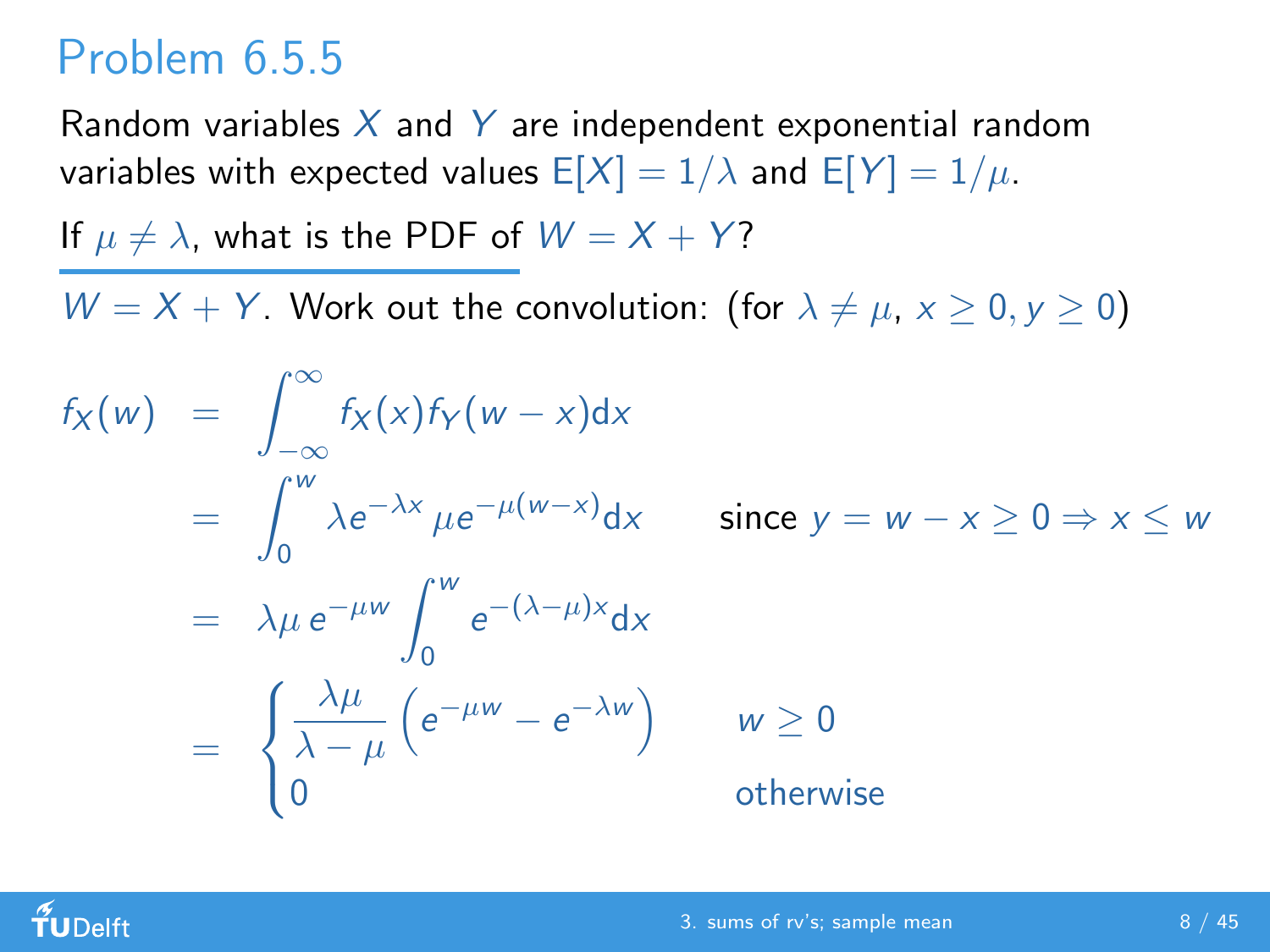Expected value of sums of random variables Consider the sum  $W = X_1 + X_2 + \cdots + X_n$ .

The expected value  $E[W]$  is given by

 $E[W] = E[X_1] + E[X_2] + \cdots + E[X_n]$ 

 $\blacksquare$  The variance of  $W$  is given by

$$
var[W] = \sum_{i=1}^{n} \sum_{j=1}^{n} cov[X_i, X_j] = \sum_{i=1}^{n} var[X_i] + 2 \sum_{i=1}^{n-1} \sum_{j=i+1}^{n} cov[X_i, X_j]
$$

For uncorrelated variables we obtain  $\text{var}[W] = \sum_{i=1}^{n} \text{var}[X_i]$  $i=1$ 

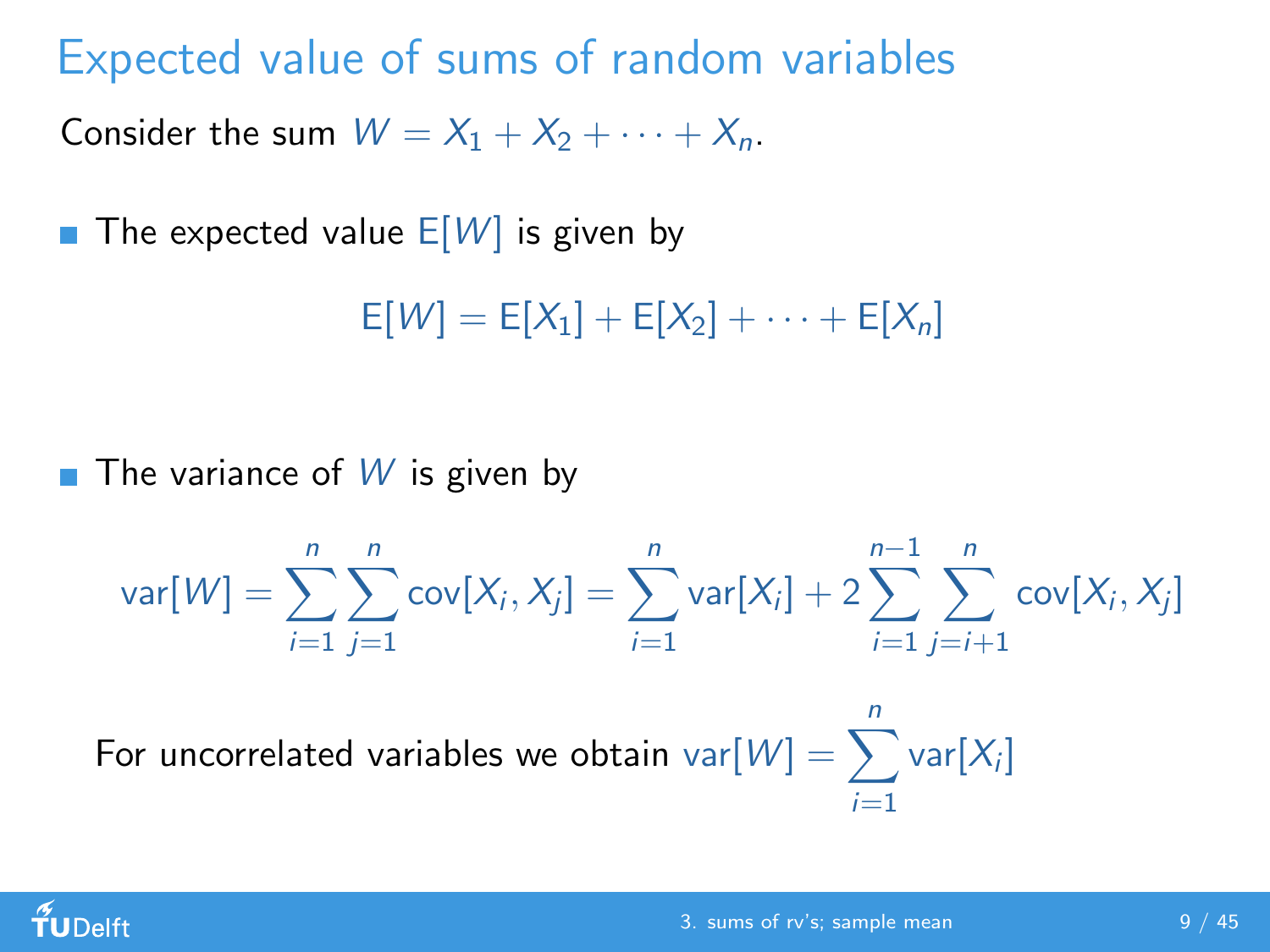(Ch. 9) PDF of the sum of independent random variables

What about the PDF of the sum of more independent variables? For  $W = X + Y + Z$  (independent RVs)

 $f_W(w) = f_X(x) * f_Y(y) * f_Z(z)$ 

- Calculating such convolutions is easier in frequency (or Laplace) domain.
- The Laplace transform of a PDF or MDF is called the **Moment** Generating Function (MGF).

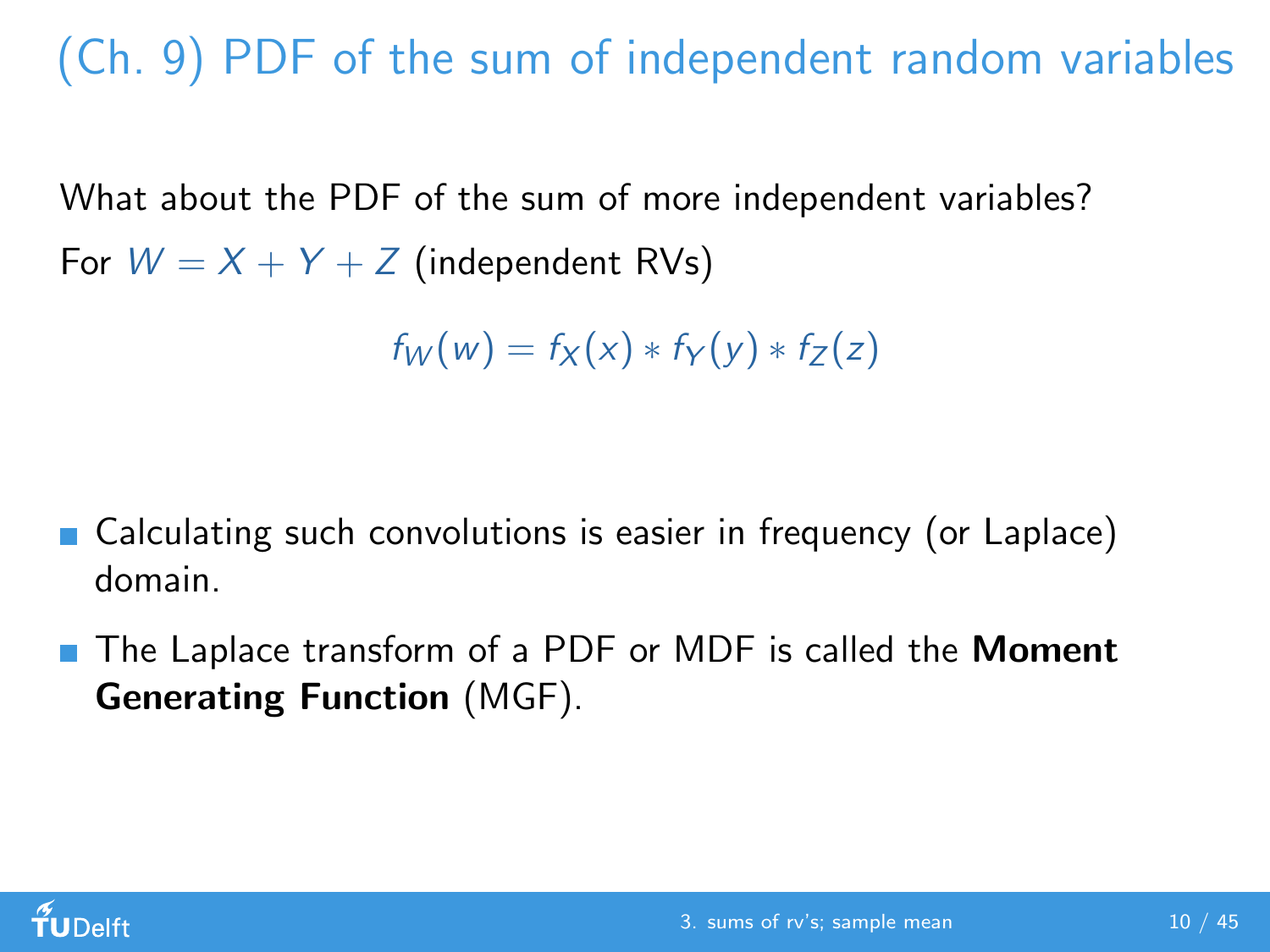# Moment generating function

The moment generating function (MGF) is defined as the Laplace transform of the PDF:

$$
\phi_X(s) := \int_{-\infty}^{\infty} f_X(x) e^{sx} dx = E[e^{sX}], \qquad (s \in ROC)
$$

- Note the missing "–" sign on s: different convention than in S&S. Also, s is limited to real values.
- Nonetheless, the usual properties of Laplace transforms apply:

 $f_W(w) = f_X(x) * f_Y(y) \iff \phi_W(s) = \phi_X(s) \cdot \phi_Y(s)$ 

For discrete RVs, this looks like a z-transform of the PMF (with  $z = e^s$ )

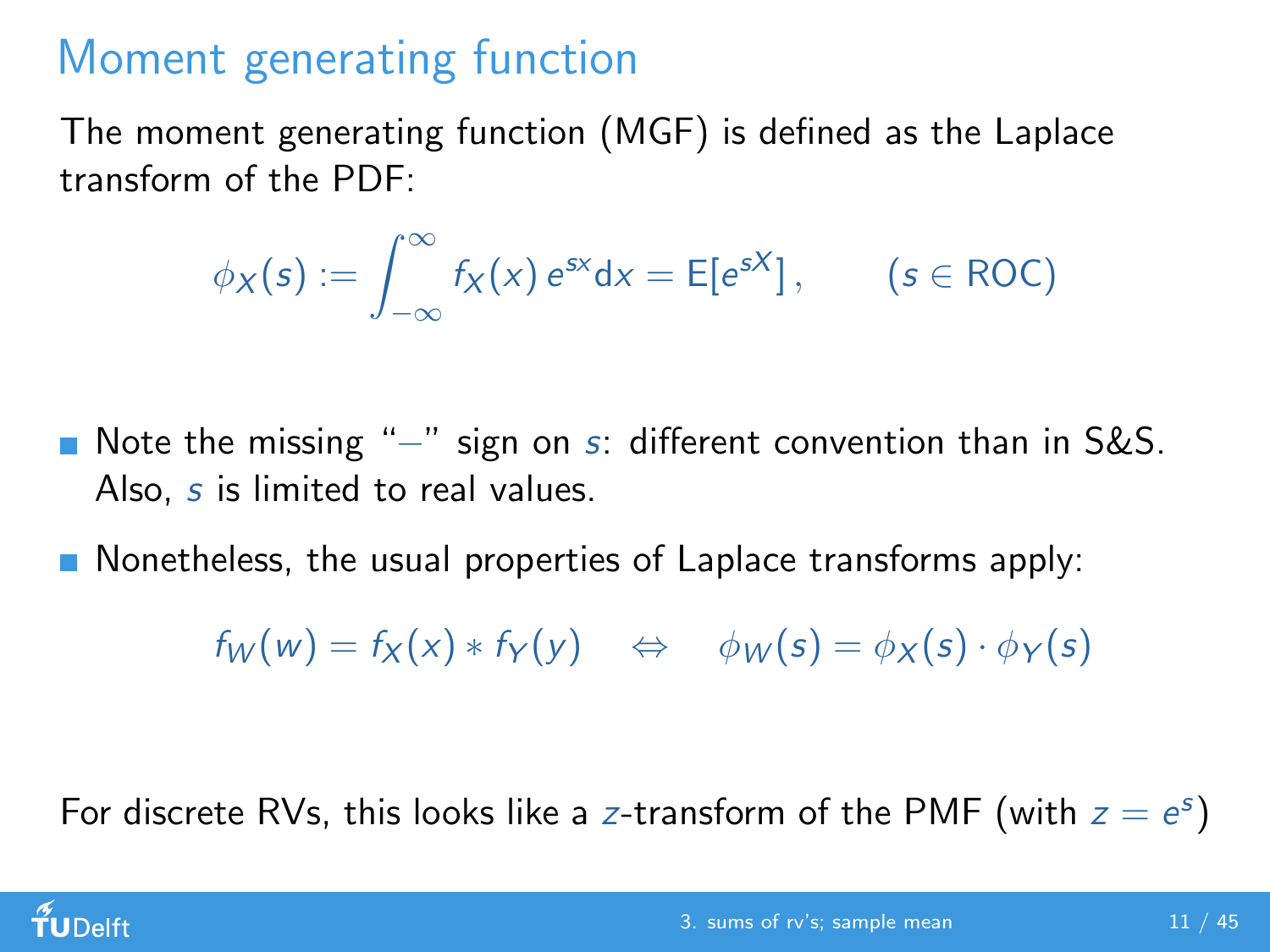Moment generating function: Properties For continuous RVs:

$$
\phi_X(s) = \int_{-\infty}^{\infty} f_X(x) e^{sx} dx = E[e^{sX}].
$$

For discrete RVs:

$$
\phi_X(s) = \sum_{x_i \in S_X} P_X(x_i) e^{sx_i} = \mathsf{E}[e^{sX}].
$$

$$
\begin{aligned}\n\bullet \phi_X(0) &= \mathbb{E}[e^0] = 1 \\
\bullet \frac{d\phi_X(s)}{ds} &= \int_{-\infty}^{\infty} x \, f_X(x) e^{sx} \, dx \quad \Rightarrow \quad \frac{d\phi_X(s)}{ds} \bigg|_{s=0} = \mathbb{E}[X] \\
\bullet \frac{d^n \phi_X(s)}{ds^n} \bigg|_{s=0} &= \mathbb{E}[X^n]\n\end{aligned}
$$

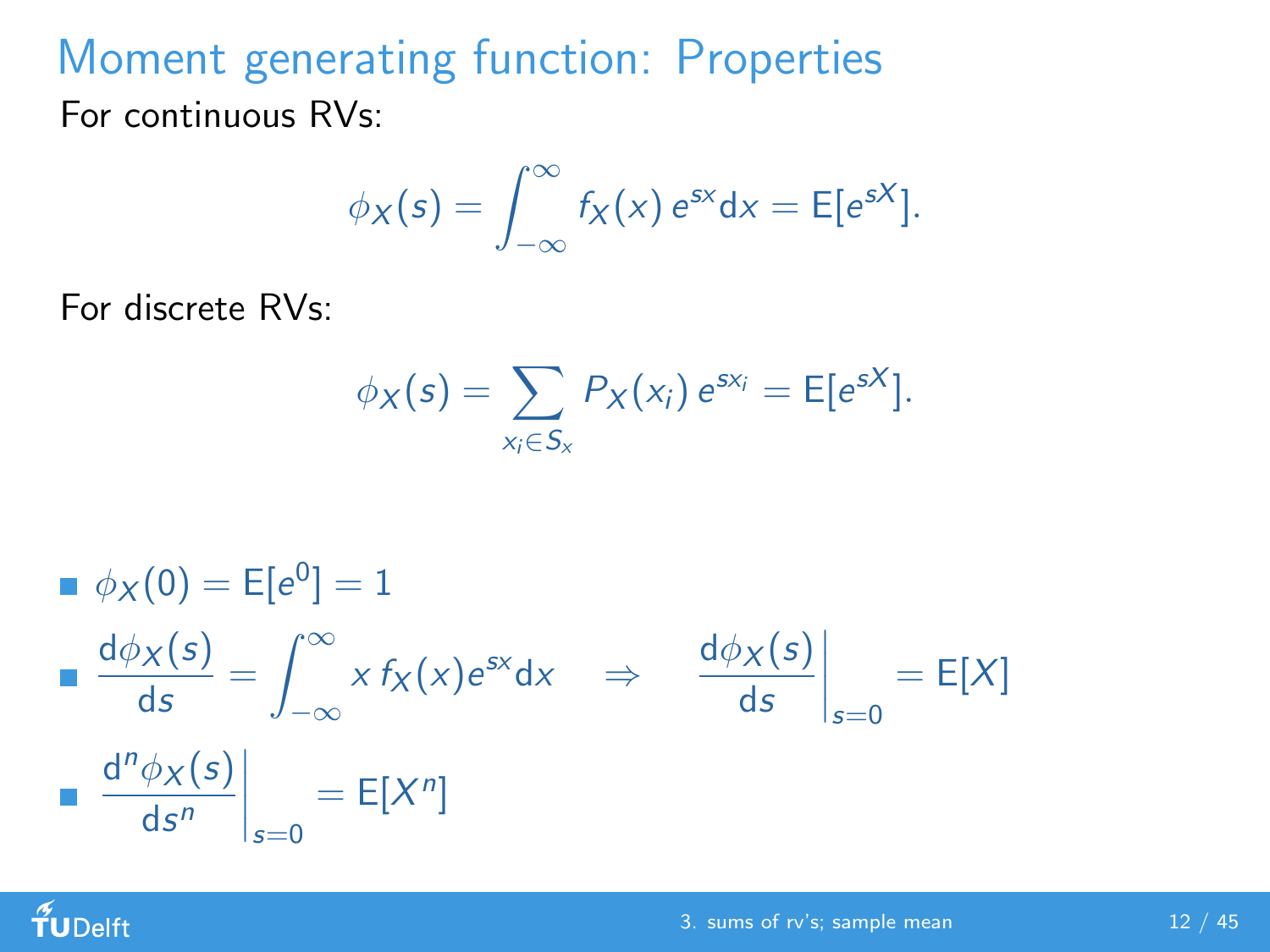# Example (1)

Let  $X$  be exponentially distributed (e.g., duration of a phone call):

$$
f_X(x) = \begin{cases} 0 & x < 0\\ \lambda e^{-\lambda x} & x \ge 0 \end{cases}
$$

What is the MGF  $\phi_X(s)$ ?

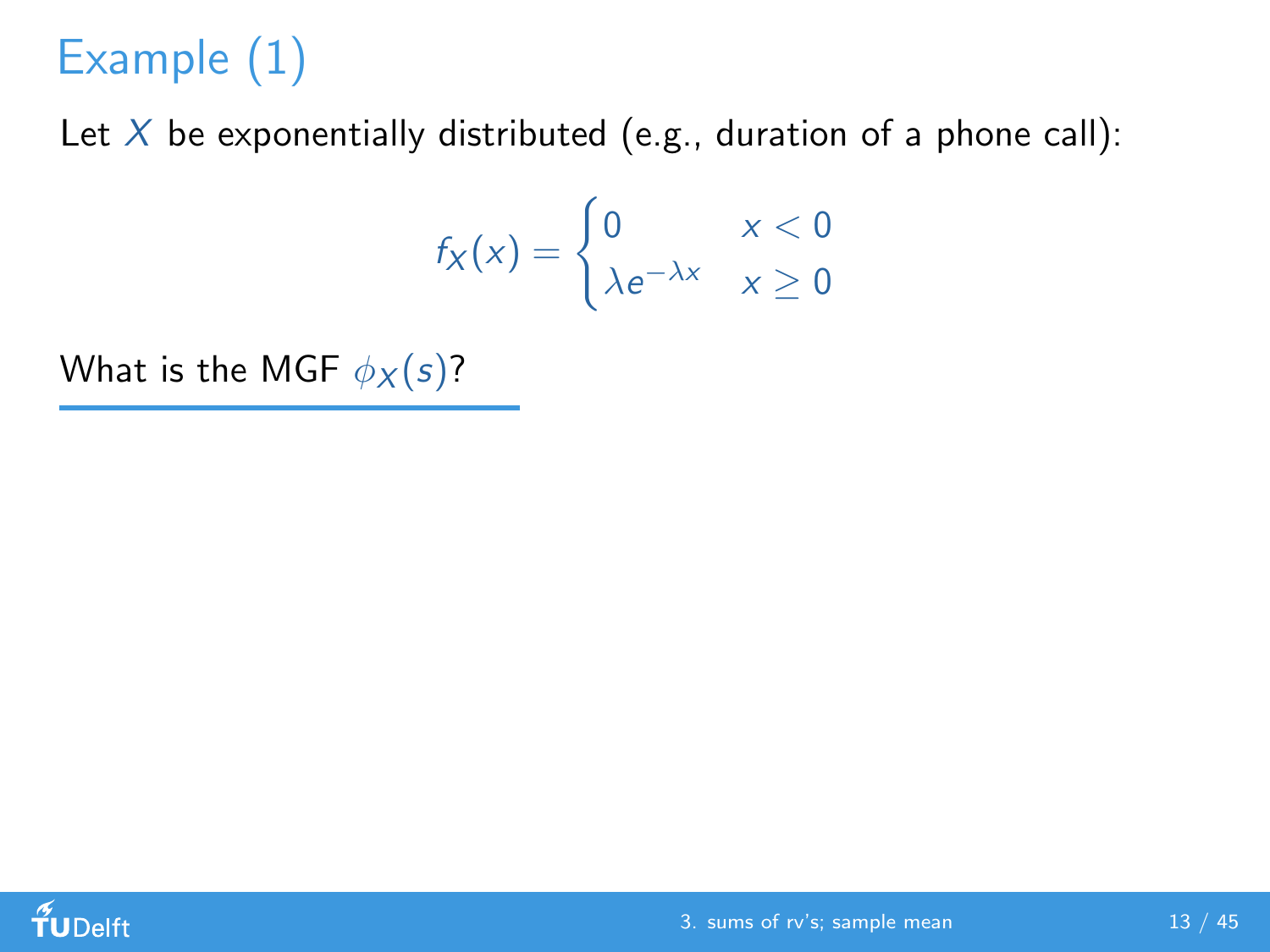# Example (1)

Let  $X$  be exponentially distributed (e.g., duration of a phone call):

$$
f_X(x) = \begin{cases} 0 & x < 0\\ \lambda e^{-\lambda x} & x \ge 0 \end{cases}
$$

What is the MGF  $\phi_X(s)$ ?

$$
\phi_X(s) = \mathbb{E}[e^{sx}] = \int_{-\infty}^{\infty} e^{sx} f_X(x) dx = \int_{0}^{\infty} e^{sx} \lambda e^{-\lambda x} dx
$$

$$
= \int_{0}^{\infty} \lambda e^{(s-\lambda)x} dx = \frac{\lambda}{s-\lambda} e^{(s-\lambda)x} \Big|_{0}^{\infty}
$$

Notice that integral only converges for  $s - \lambda \leq 0$  (as  $x \geq 0$ ).

The MGF is: 
$$
\phi_X(s) = \frac{\lambda}{\lambda - s}
$$
 (ROC:  $s < \lambda$ )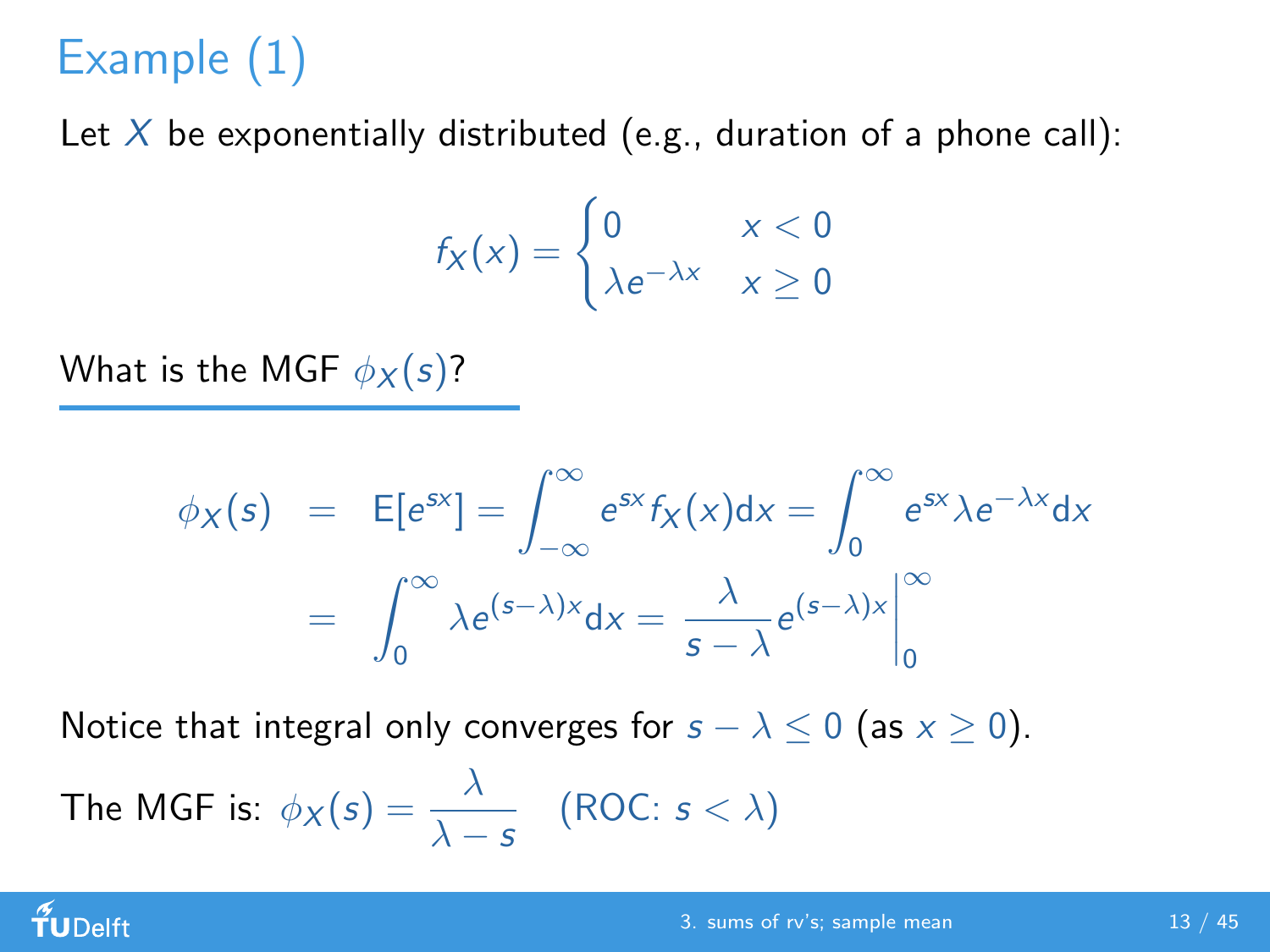# Example (2)

Let  $X$  be exponentially distributed. Calculating

$$
E[Xn] = \int_0^\infty x^n f_X(x) dx = \int_0^\infty x^n \lambda e^{-\lambda x} dx
$$

requires  $n$  times partial integration! The MGF of  $X$  is  $\phi_X(s) = \frac{\lambda}{\lambda-s}$ , for  $s < \lambda$ 

■ 
$$
E[X] = \frac{d\phi_X(s)}{ds}\Big|_{s=0} = \frac{\lambda}{(\lambda - s)^2}\Big|_{s=0} = \frac{1}{\lambda}
$$
  
\n■  $E[X^2] = \frac{d^2\phi_X(s)}{ds^2}\Big|_{s=0} = \frac{2\lambda}{(\lambda - s)^3}\Big|_{s=0} = \frac{2}{\lambda^2}$   
\n■  $E[X^n] = \frac{d^n\phi_X(s)}{ds^n}\Big|_{s=0} = \frac{n!\lambda}{(\lambda - s)^{n+1}}\Big|_{s=0} = \frac{n!}{\lambda^n}$ 

Using MGFs, we only need to calculate *n* derivatives for  $E[X^n]$ .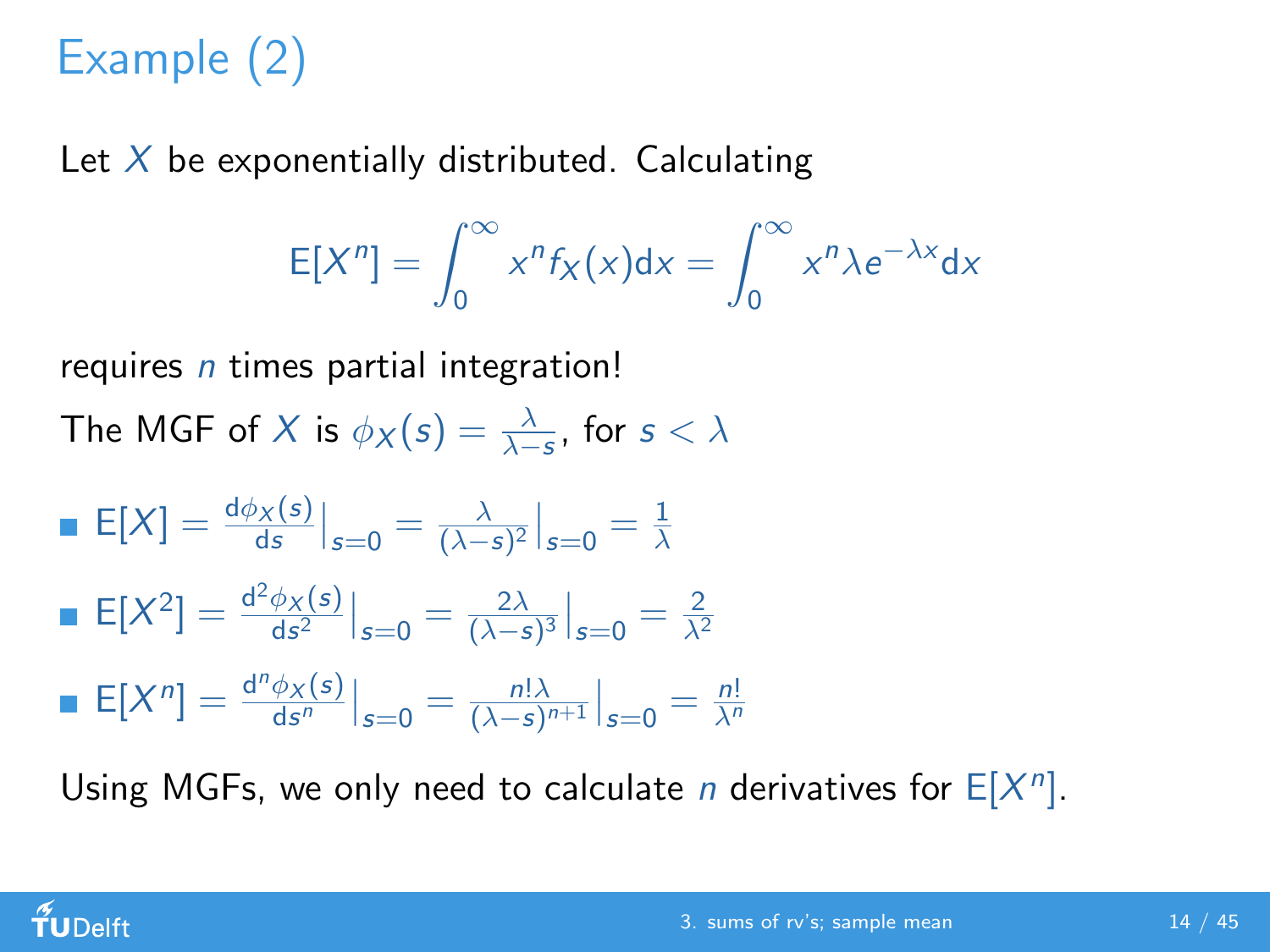For a constant  $a > 0$ , a Laplace random variable X has PDF

$$
f_X(x) = \frac{a}{2}e^{-a|x|}, \quad -\infty < x < \infty
$$

Calculate the MGF  $\phi_X(s)$ .

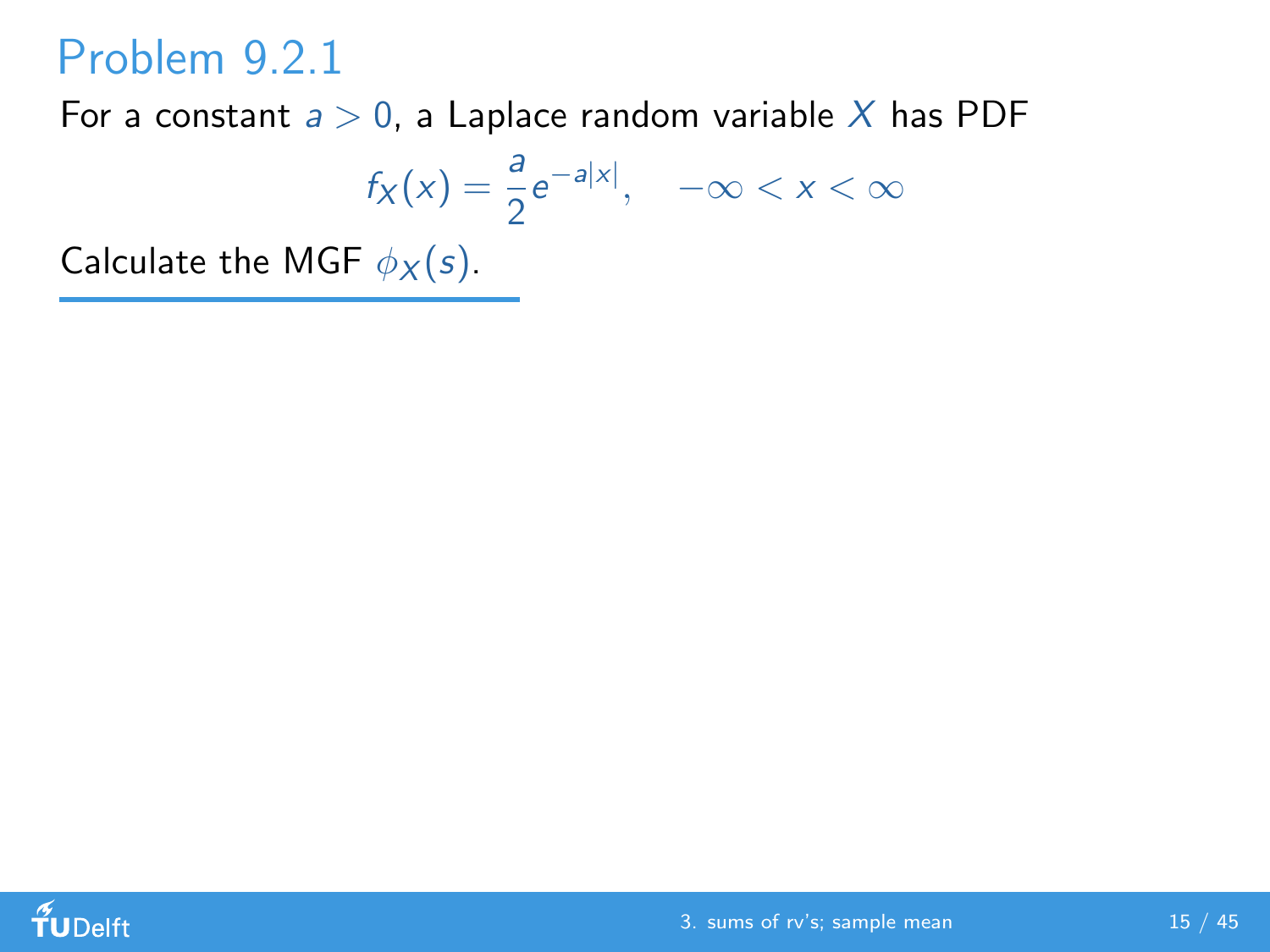For a constant  $a > 0$ , a Laplace random variable X has PDF

$$
f_X(x) = \frac{a}{2}e^{-a|x|}, \quad -\infty < x < \infty
$$

Calculate the MGF  $\phi_X(s)$ .



Check ROC:  $\{s + a \ge 0\}$  ∩  $\{s - a \le 0\}$  =  $\{-a \le s \le a\}$ .

**The Laplace distribution has "fat tails" and is often used to model** noise that also has outliers

 $\tilde{\mathbf{f}}$ UDelft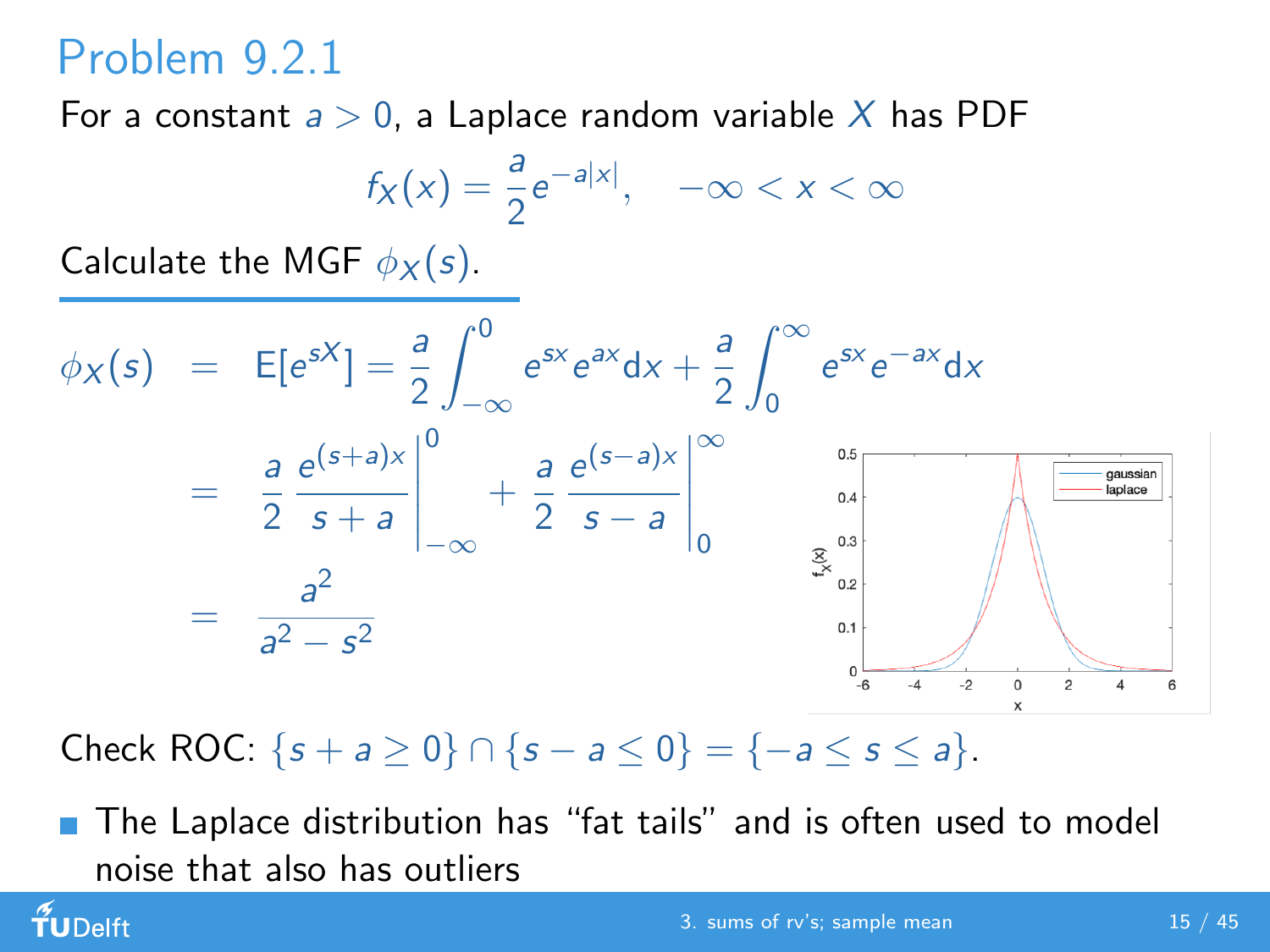Random variables J and K have the joint probability mass function

$$
\frac{P_{J,K}(j,k|k=-1|k=0|k=1|{\text{Total}})}{j=-2\begin{array}{|l|}0.42\ 0.12\ 0.06\ 0.6\end{array}}
$$
\n
$$
\frac{j=-1\begin{array}{|l|}0.28\ 0.08\ 0.04\ 0.4\end{array}}
$$
\n
$$
\frac{1}{10\tanh 0.7}
$$
\n
$$
\frac{1}{100\tanh 0.7}
$$

Note:  $J$  and  $K$  are independent

- (a) What is the MGF of J?
- (b) What is the MGF of  $K$ ?
- (c) Find the PMF of  $M = J + K$
- (d) What is  $E[M^4]$ ?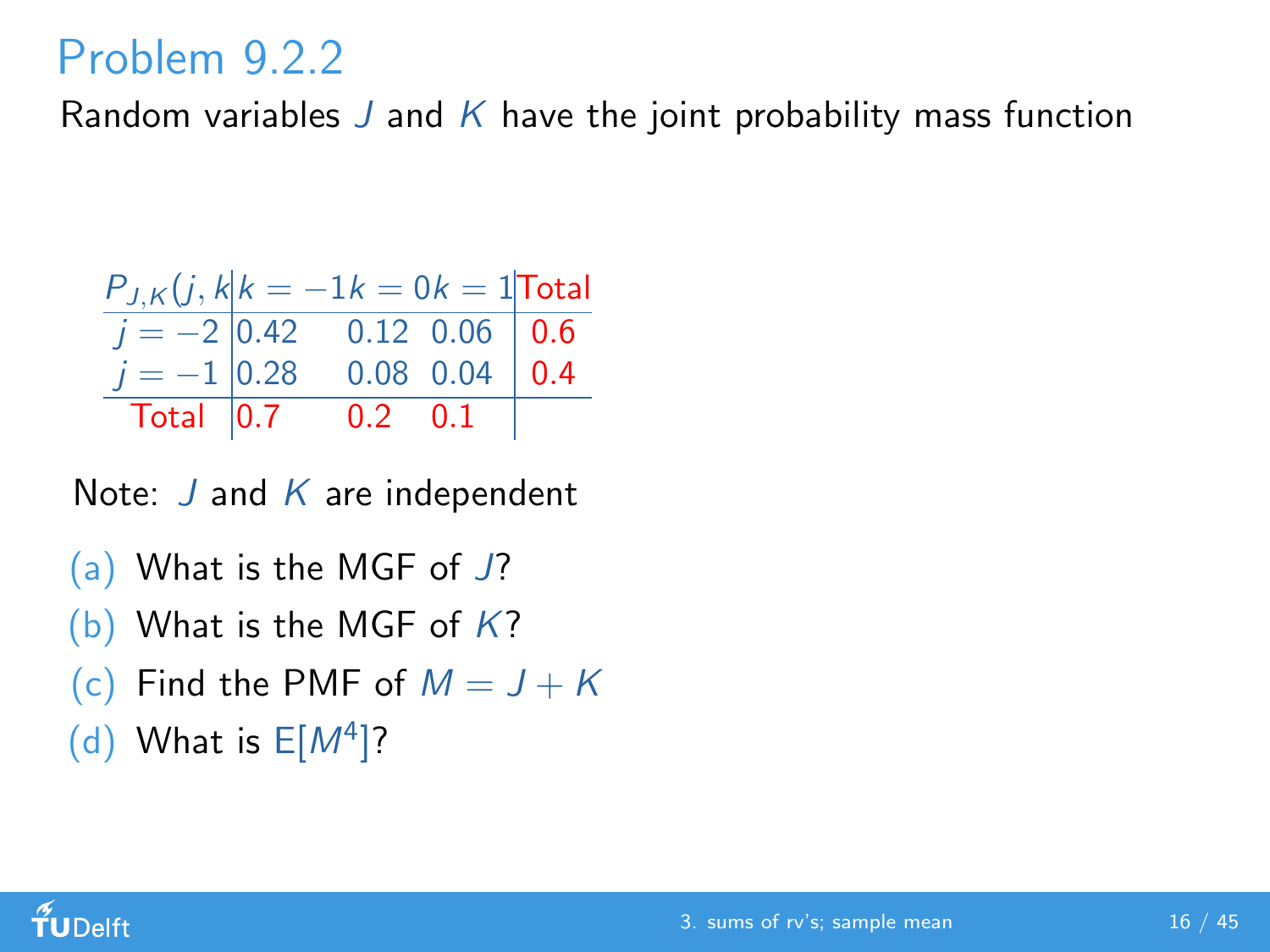Random variables J and K have the joint probability mass function

| $P_{J,K}(j, k k = -1k = 0k = 1$ Total |                      |  |
|---------------------------------------|----------------------|--|
| $j = -2$ 0.42 0.12 0.06 0.6           |                      |  |
| $j = -1$ 0.28 0.08 0.04 0.4           |                      |  |
|                                       | Total $ 0.7$ 0.2 0.1 |  |

Note:  $J$  and  $K$  are independent

- (a) What is the MGF of J?
- (b) What is the MGF of  $K$ ?
- (c) Find the PMF of  $M = J + K$
- (d) What is  $E[M^4]$ ?

$$
\begin{aligned}\n\phi_J(s) &= 0.6e^{-2s} + 0.4e^{-s} \\
\phi_K(s) &= 0.7e^{-s} + 0.2 + 0.1e^s \\
\phi_M(s) &= \phi_J(s) \cdot \phi_K(s) \\
&= 0.42e^{-3s} + (0.28 + 0.12)e^{-s} \\
&\quad + (0.06 + 0.08)e^{-s} + 0.04 \\
&= 0.42e^{-3s} + 0.4s^{-2s} \\
&\quad + 0.14e^{-s} + 0.04\n\end{aligned}
$$

$$
P_M(m) = \begin{cases} 0.42 & m = -3 \\ 0.40 & m = -2 \\ 0.14 & m = -1 \\ 0.04 & m = 0 \\ 0 & \text{otherwise} \end{cases}
$$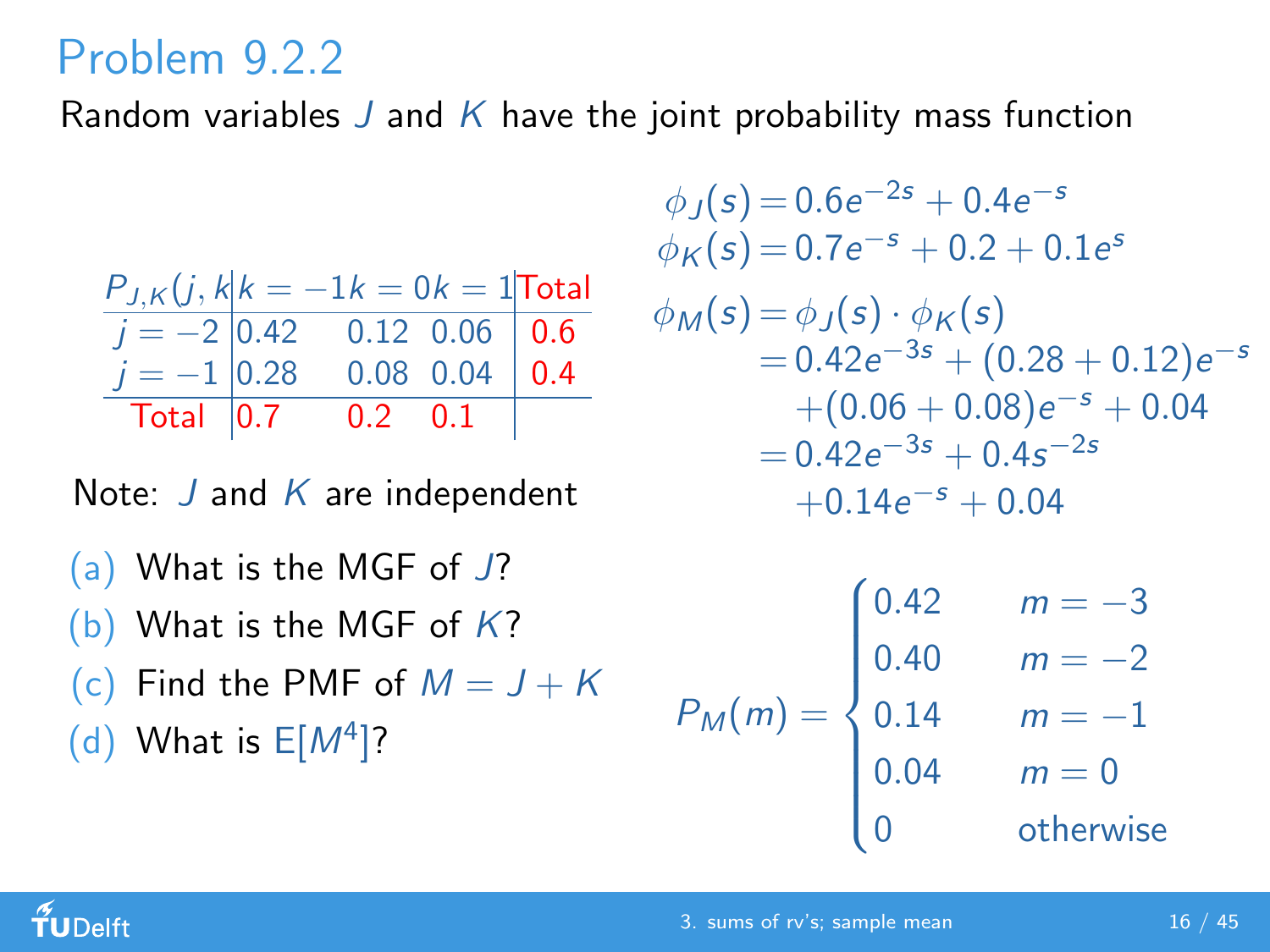Problem 9.2.2 (cont'd)

$$
\phi_M(s) = 0.42e^{-3s} + 0.4s^{-2s} + 0.14e^{-s} + 0.04
$$

$$
\frac{d^4 \phi_M(s)}{ds^4} = (-3)^4 0.42 e^{-3s} + (-2)^4 0.4 e^{-2s} + (-1)^4 0.14 e^{-s}
$$
  
\n
$$
E[M^4] = \frac{d^4 \phi_M(s)}{ds^4}\Big|_{s=0}
$$
  
\n
$$
= (-3)^4 0.42 + (-2)^4 0.4 + (-1)^4 0.14 = 40.434
$$

Compare to a direct calculation:

$$
E[M4] = \sum_{m} P_M(m)m4
$$
  
= 0.42(-3)<sup>4</sup> + 0.4(-2)<sup>4</sup> + 0.14(-1)<sup>4</sup> + 0.04(0)<sup>4</sup> = 40.434

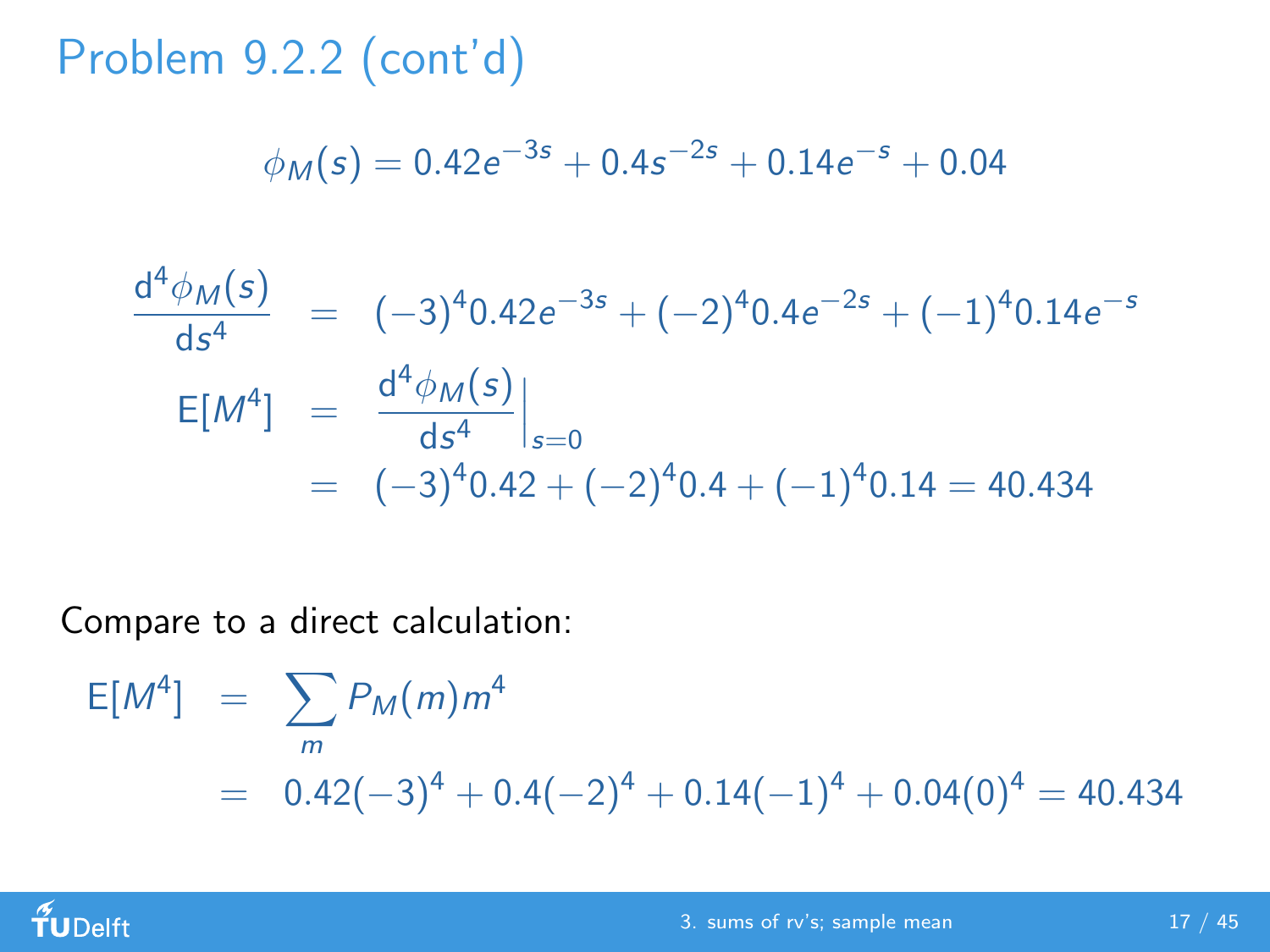## MGFs of standard distributions (Table 9.1/Appendix A) Discrete RVs:

**Bernoulli** $(p)$ :

$$
P_X(x) = \begin{cases} 1-p & x = 0 \\ p & x = 1 \\ 0 & \text{otherwise} \end{cases} \Leftrightarrow \qquad \phi_X(s) = 1-p + pe^s
$$

**Binomial** $(n, p)$ :

$$
P_X(x) = {n \choose x} p^x (1-p)^{n-x} \qquad \Leftrightarrow \qquad \phi_X(s) = (1-p+pe^s)^n
$$

■ Uniform(0, *N* − 1):  
\n
$$
P_X(x) = \begin{cases} \frac{1}{N} & x = 0, \cdots, N - 1 \\ 0 & \text{otherwise} \end{cases} \Leftrightarrow \phi_X(s) = \frac{1}{N} \frac{1 - e^{sN}}{1 - e^s}
$$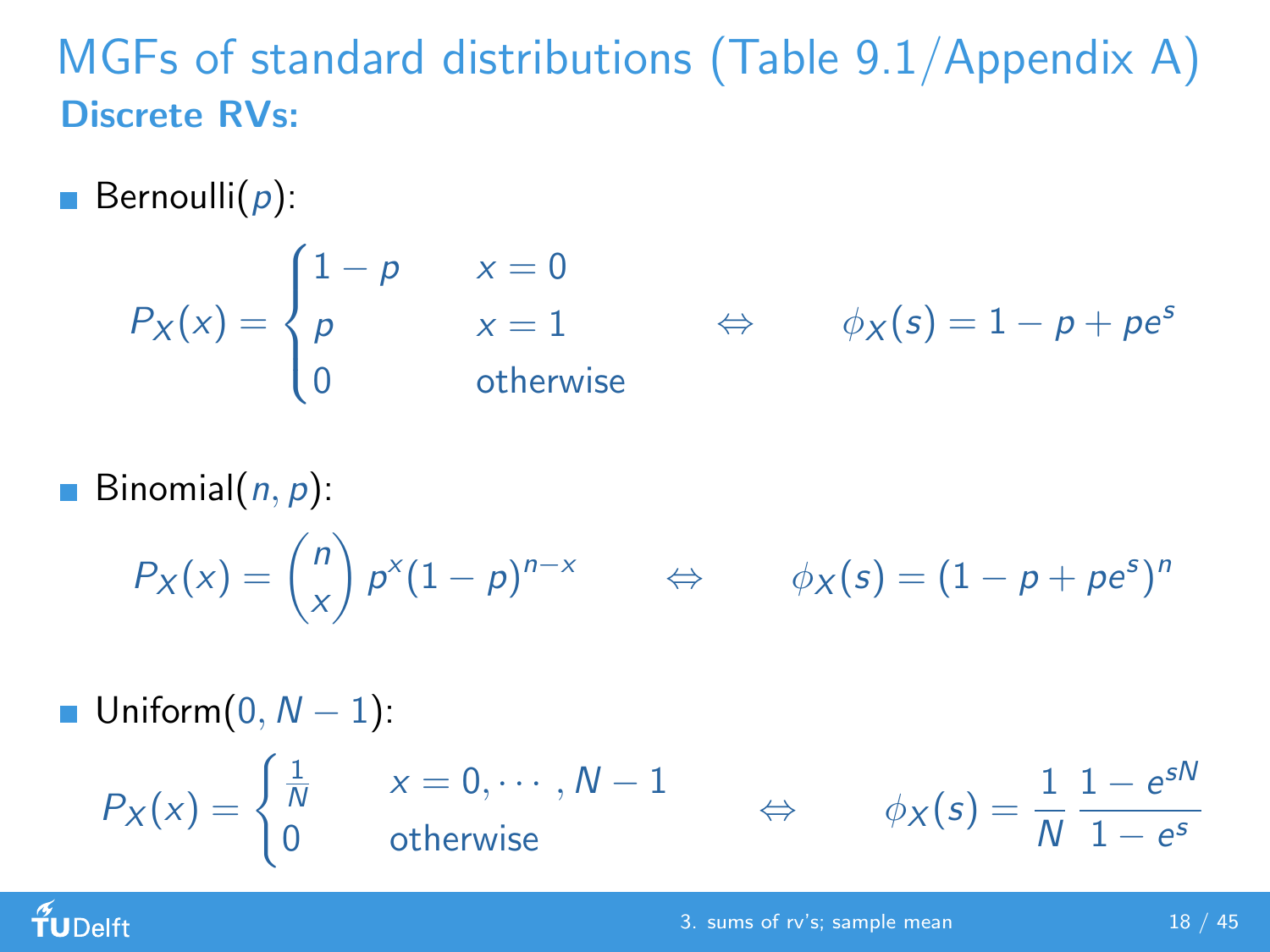## MGFs of standard distributions (Table 9.1/Appendix A) Continuous RVs:

Gaussian $(\mu, \sigma)$ :

$$
f_X(x) = \frac{e^{-(x-\mu)^2/2\sigma^2}}{\sigma\sqrt{2\pi}} \qquad \Leftrightarrow \qquad \phi_X(s) = e^{s\mu + \sigma^2 s^2/2}
$$

Exponential( $\lambda$ ):

$$
f_X(x) = \begin{cases} \lambda e^{-\lambda x} & x \ge 0 \\ 0 & \text{otherwise} \end{cases} \qquad \Leftrightarrow \qquad \phi_X(x) = \frac{\lambda}{\lambda - s}
$$

**Laplace(a):** 

$$
f_X(x) = \frac{a}{2} e^{-a|x|} \qquad \Leftrightarrow \qquad \phi_X(x) = \frac{a^2}{a^2 - s^2}
$$

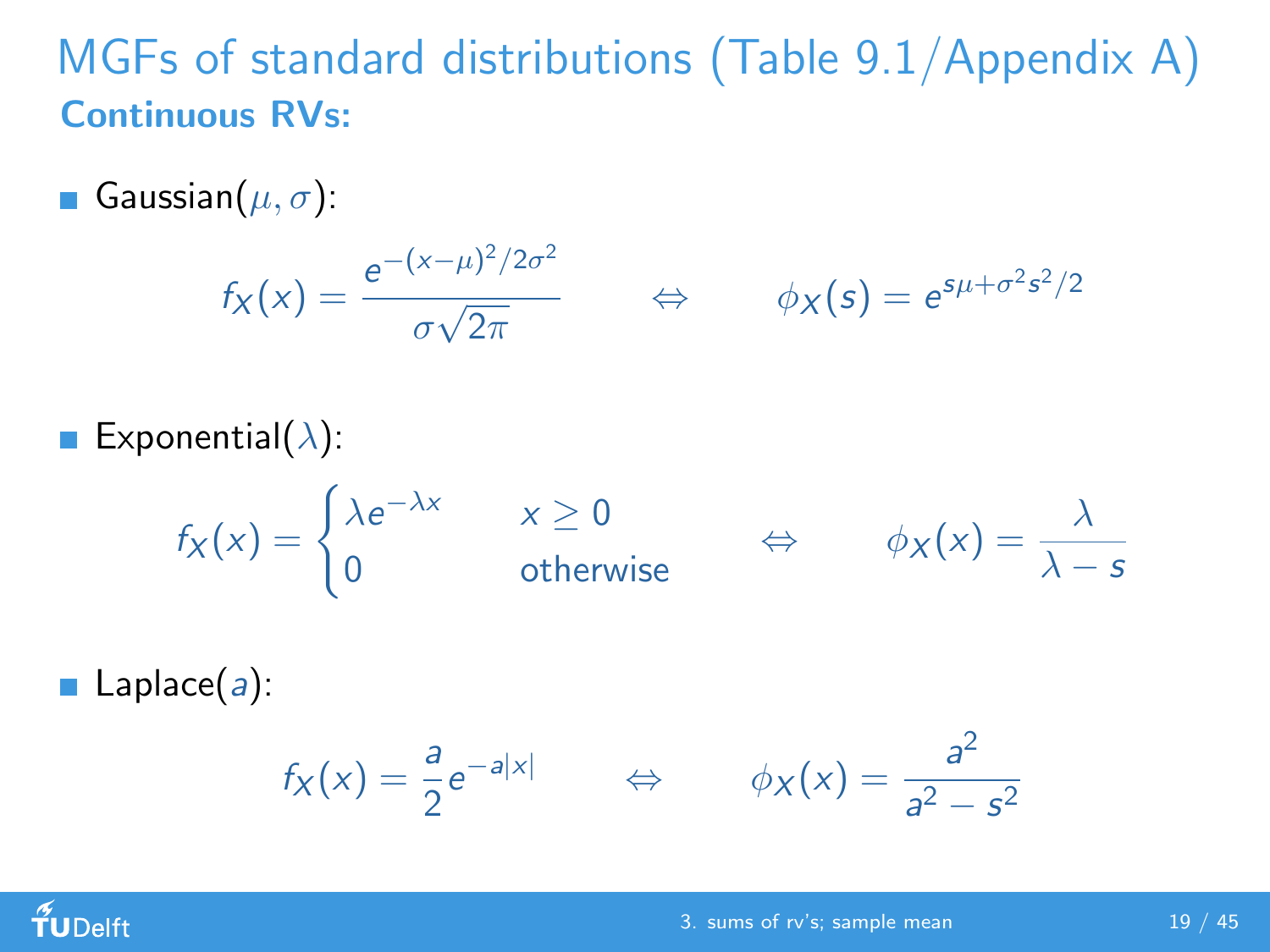Let X be a Gaussian( $0, \sigma$ ) random variable. Use the moment generating function to show that

$$
E[X] = 0, \t E[X2] = \sigma2
$$
  
\n
$$
E[X3] = 0, \t E[X4] = 3\sigma4
$$

Use Appendix A:  $\phi_X(s) = e^{\sigma^2 s^2/2}$ 

$$
E[X] = \sigma^2 s e^{\sigma^2 s^2/2} \Big|_{s=0} = 0
$$
  
\n
$$
E[X^2] = \sigma^2 e^{\sigma^2 s^2/2} + \sigma^4 s^2 e^{\sigma^2 s^2/2} \Big|_{s=0} = \sigma^2
$$
  
\n
$$
E[X^3] = (3\sigma^4 s + \sigma^6 s^3) e^{\sigma^2 s^2/2} \Big|_{s=0} = 0
$$
  
\n
$$
E[X^4] = (3\sigma^4 + 6\sigma^6 s^2 + \sigma^8 s^4) e^{\sigma^2 s^2/2} \Big|_{s=0} = 3\sigma^4
$$

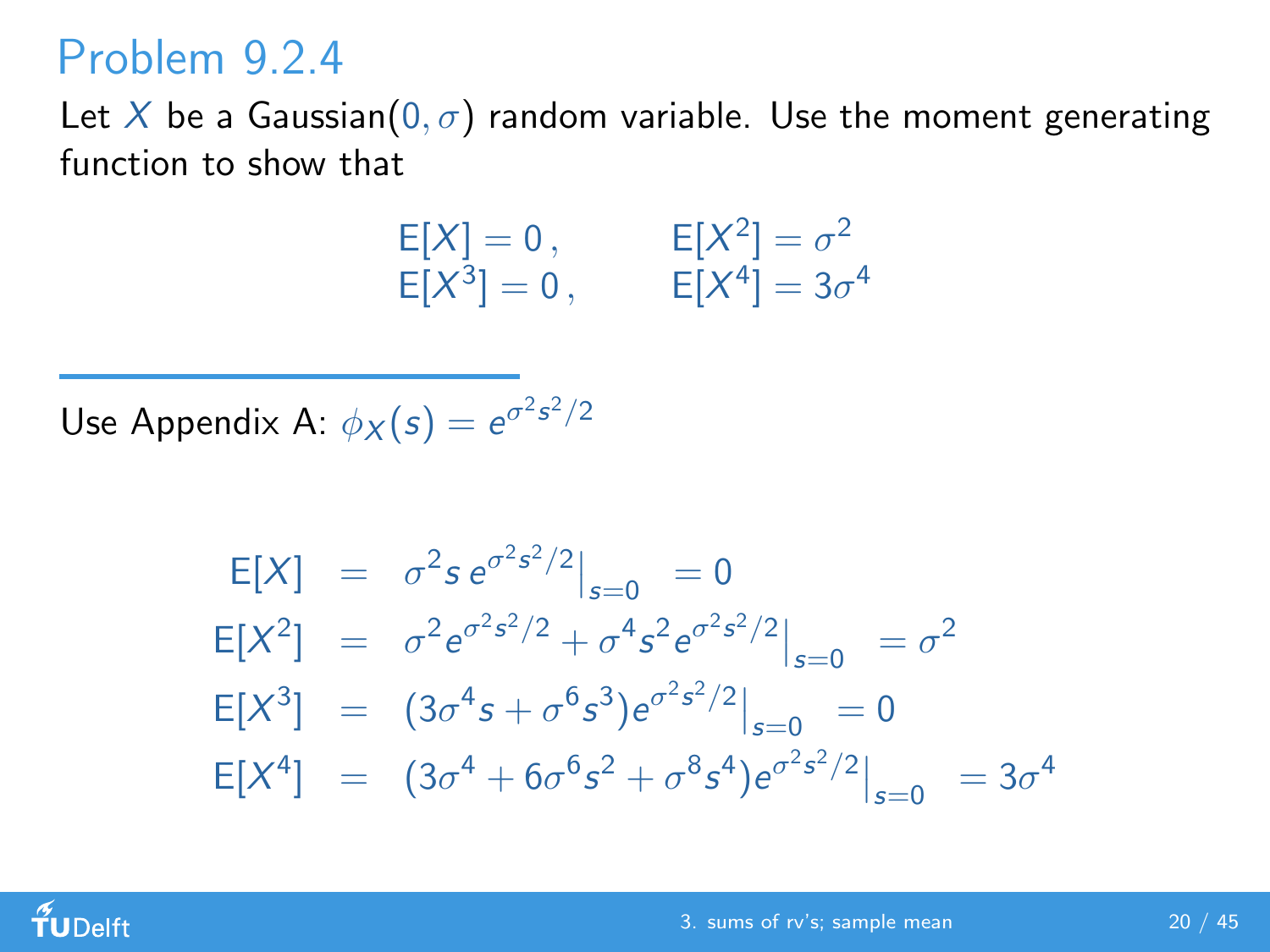## MGF of linearly transformed RVs

The MGF of  $Y = aX + b$  is  $\phi_Y(s) = E[e^{s(aX+b)}] = e^{sb}\phi_X(as)$ 

#### The MGF for sums of RVs

The MGF of a sum of n independent RVs

 $W = X_1 + \cdots + X_n$ 

is given by

$$
\phi_W(s) = \mathsf{E}[e^{sW}] = \mathsf{E}\left[e^{s\sum_{i=1}^n X_i}\right] = \mathsf{E}\left[\prod_{i=1}^n e^{sX_i}\right] = \prod_{i=1}^n \phi_{X_i}(s)
$$

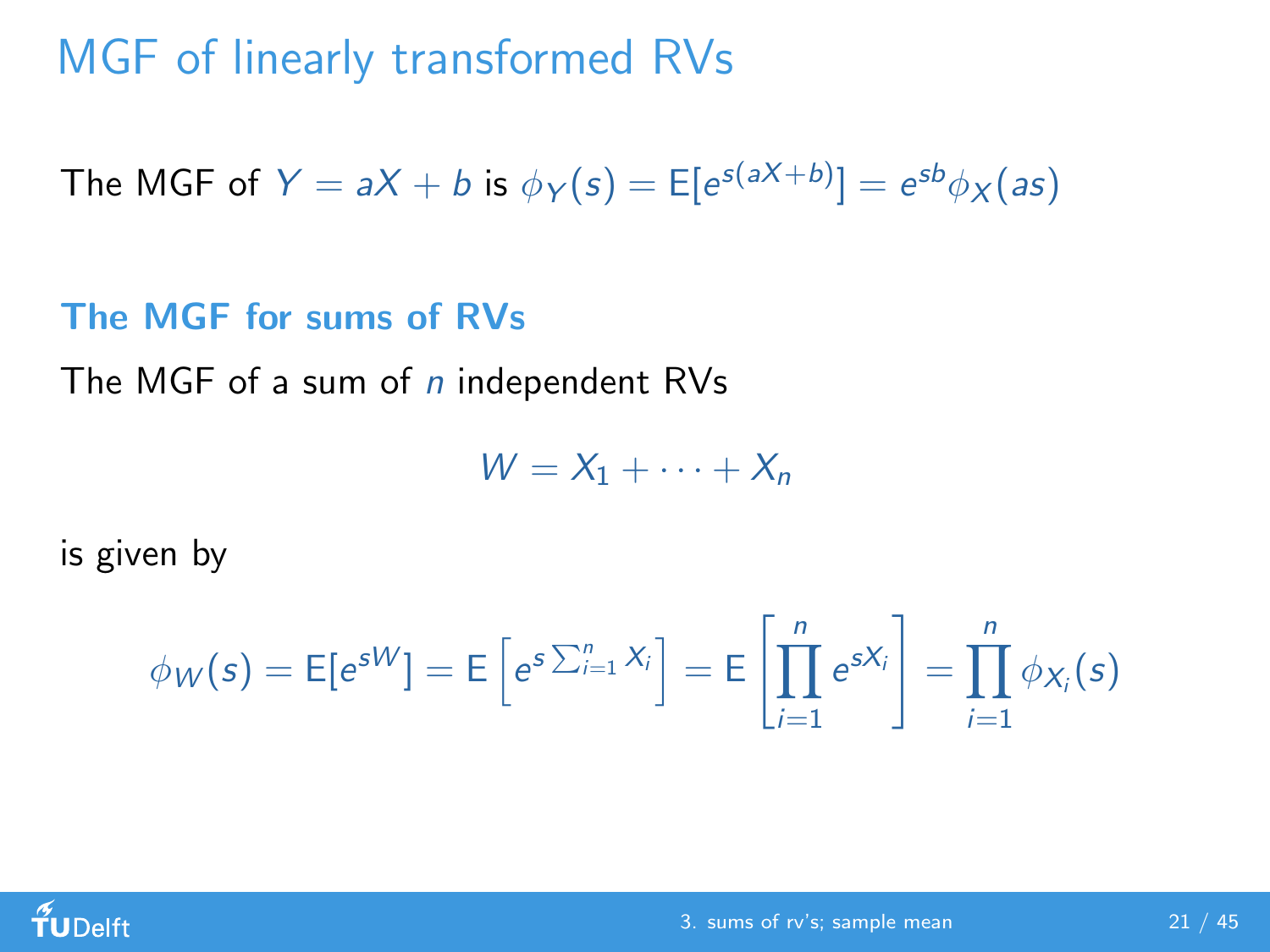## The sum of Gaussian RVs

Let  $X_1, X_2, \cdots, X_n$  denote a sequence of independent Gaussian RVs. What is the distribution of  $W = X_1 + X_2 + \cdots + X_n$ ?

$$
\begin{array}{rcl}\n\phi_W(s) & = & \phi_{X_1}(s)\,\phi_{X_2}(s)\dots\phi_{X_n}(s) \\
& = & e^{s\mu_1 + \sigma_1^2 s^2/2} \, e^{s\mu_2 + \sigma_2^2 s^2/2} \dots \, e^{s\mu_n + \sigma_n^2 s^2/2} \\
& = & e^{s(\mu_1 + \mu_2 + \dots + \mu_n) + (\sigma_1^2 + \sigma_2^2 + \dots + \sigma_n^2) s^2/2}\n\end{array}
$$

**The distribution of a sum of independent Gaussians is again Gaussian** with mean  $\mu_1 + \mu_2 + \cdots + \mu_n$  and variance  $\sigma_1^2 + \sigma_2^2 + \cdots + \sigma_n^2$ 

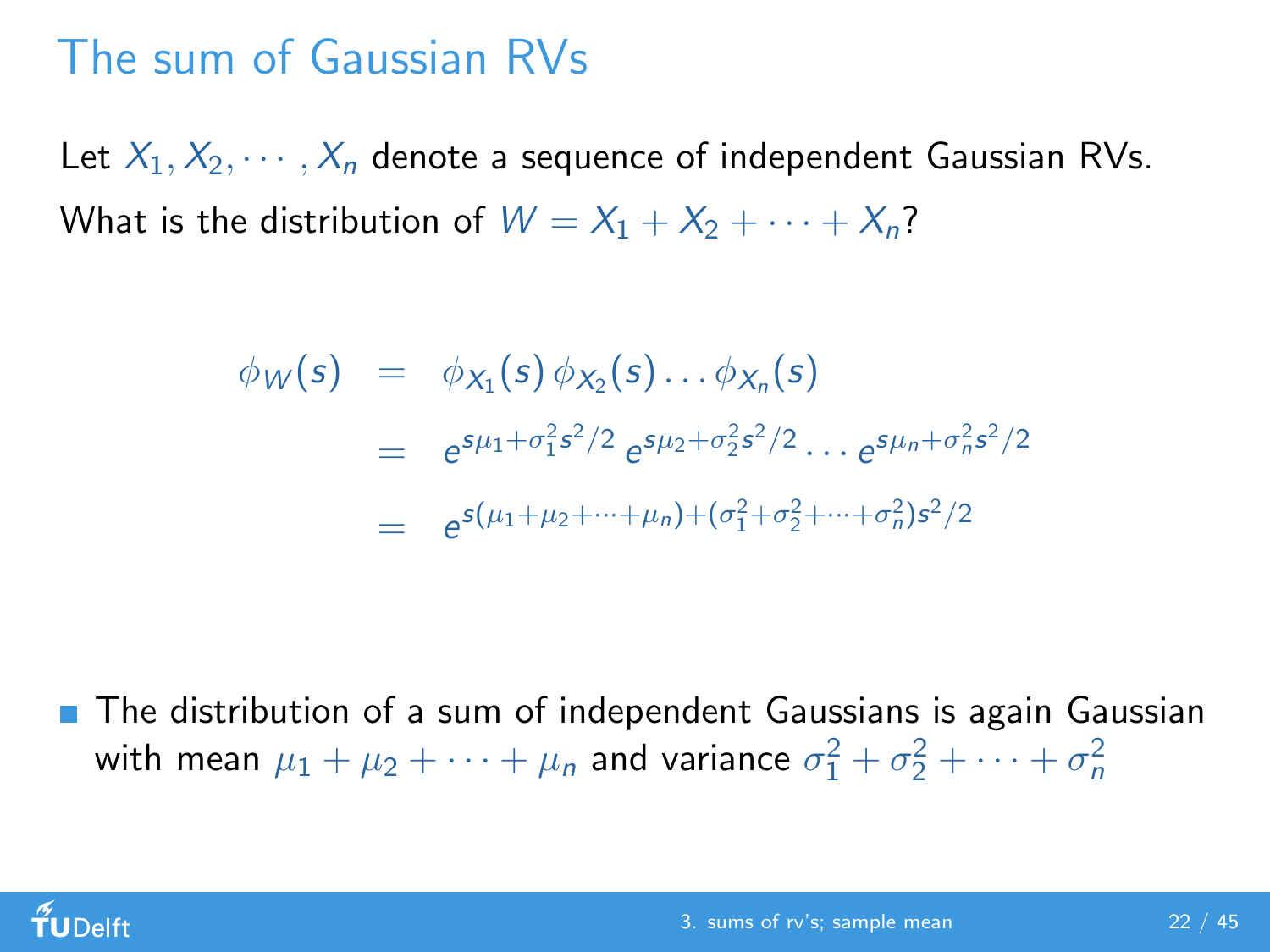# The Central Limit Theorem

Given a sequence of iid random variables  $X_1, X_2, \ldots, X_n$ , each with expected value  $\mu_X$  and variance  $\sigma_X^2$ .

Consider the *standardized sum* (i.e., normalized to mean 0, std 1):

$$
Z_n = \frac{\sum_{i=1}^n X_i - n\mu_X}{\sqrt{n\sigma_X^2}}
$$

The CDF of  $Z_n$  then has the property:

 $\lim_{n\to\infty}F_{Z_n}(z)=\Phi(z).$ 

**This means:** if n becomes "large", the distribution of the sum of iid random variables approaches a Gaussian distribution.

In practice,  $n$  does not have to be very large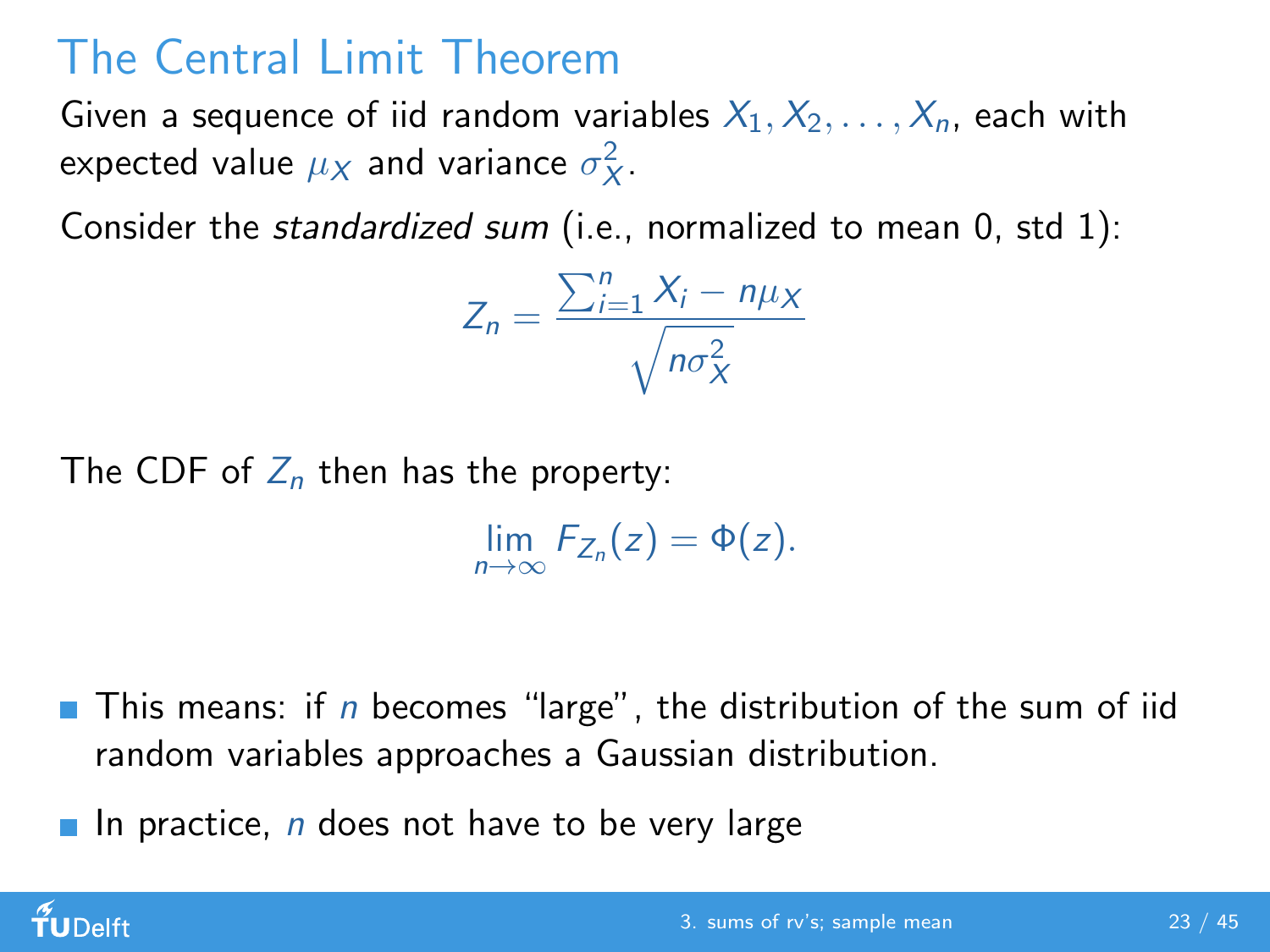The Central Limit Theorem: illustration  $W_n = \sum_n X_i$ , with  $X_i$  a Uniform $\left(-\frac{1}{2}\right)$  $\frac{1}{2}, \frac{1}{2}$  $\frac{1}{2}$ ) distribution



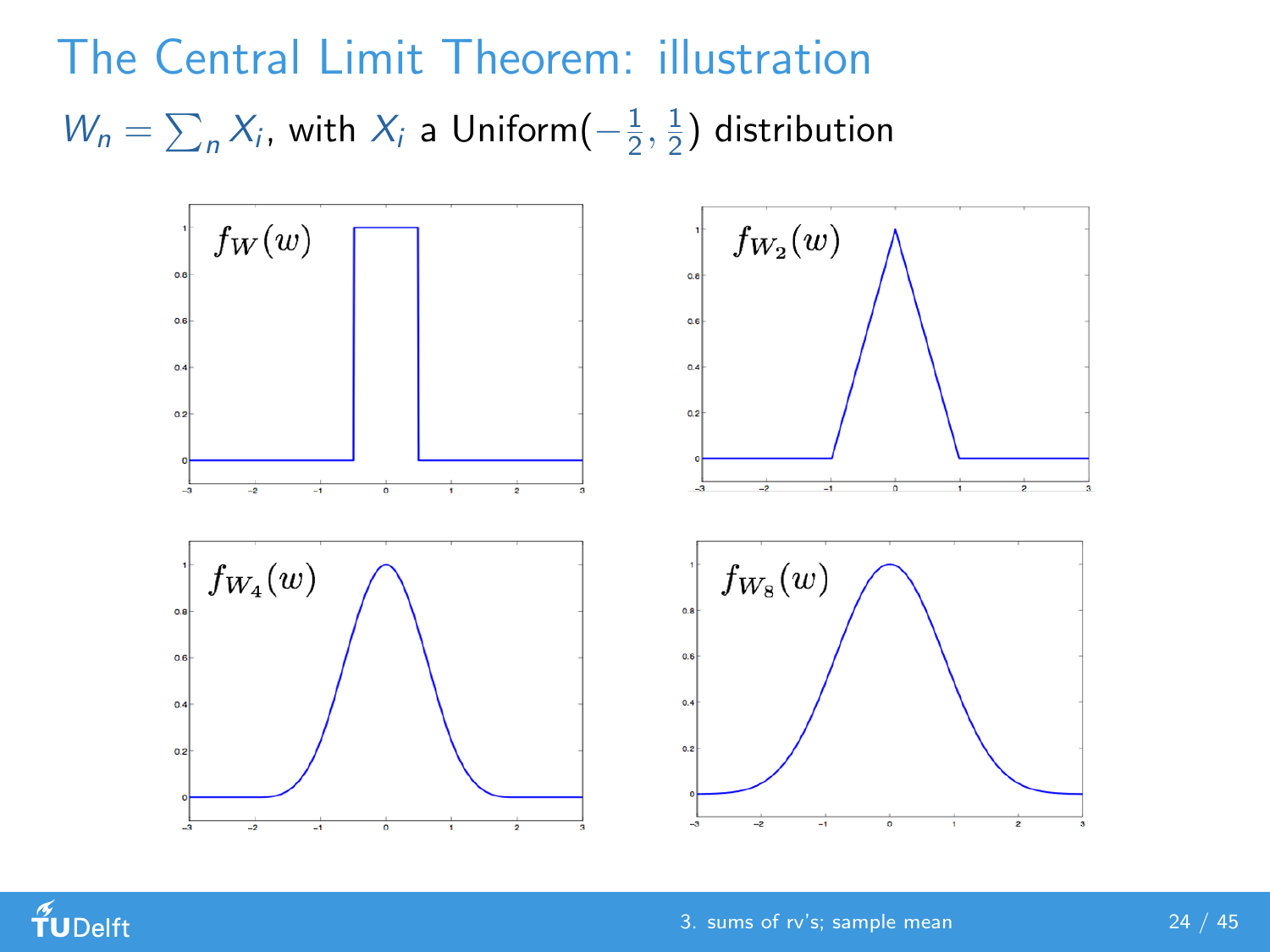### Problem 9.4.9 — Use of CLT

Let  $X_i$  be Uniform(-1,1). Let  $Y_i = 20 + 15X_i^2$ . Let  $W = \frac{1}{10}$  $\frac{1}{100}\sum_{i=1}^{100} Y_i$ .

Estimate  $P[W \le 25.4]$ .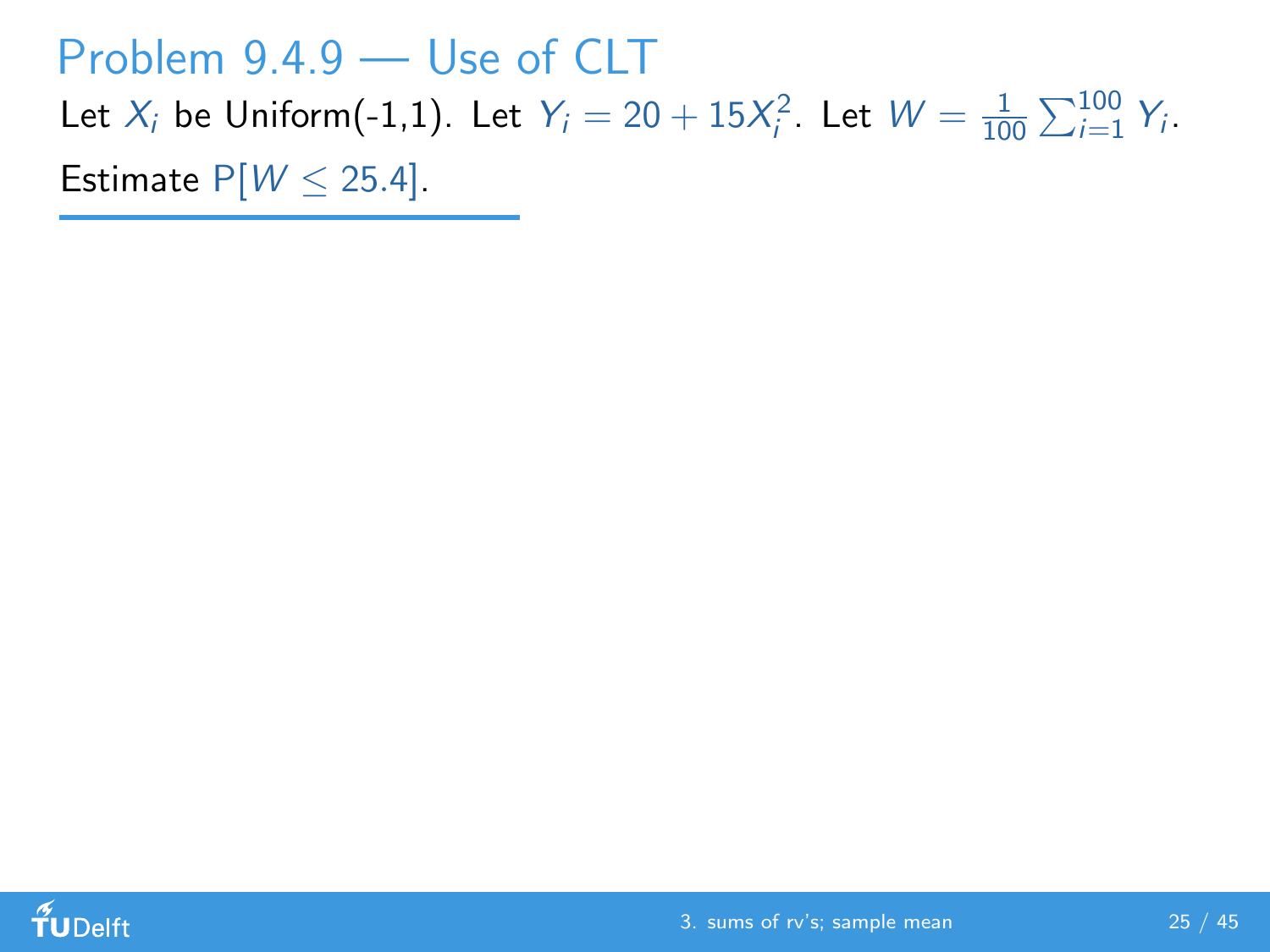#### Problem 9.4.9 — Use of CLT Let  $X_i$  be Uniform(-1,1). Let  $Y_i = 20 + 15X_i^2$ . Let  $W = \frac{1}{10}$  $\frac{1}{100}\sum_{i=1}^{100} Y_i$ . Estimate  $P[W \le 25.4]$ .

$$
E[X_i] = 0, \t E[X_i^2] = \frac{1}{3}, \t E[X_i^4] = \int_{-1}^1 \frac{1}{2} x^4 dx = \frac{1}{5}
$$
  
\n
$$
E[Y_i] = 20 + 15 E[X_i^2] = 25
$$
  
\n
$$
E[Y_i^2] = 400 + 600 E[X_i^2] + 225 E[X_i^4] = 645
$$
  
\n
$$
var[Y_i] = E[Y_i^2] - (E[Y_i])^2 = 645 - 625 = 20
$$
  
\n
$$
E[W] = E[Y_i] = 25
$$
  
\n
$$
var[W] = \frac{1}{100} var[Y_i] = 0.2
$$
  
\n
$$
P[W \le 25.4] = E\left[\frac{W - 25}{\sqrt{0.2}} \le \frac{25.4 - 25}{\sqrt{0.2}}\right] = E[Z \le 0.8944] \approx \Phi(0.8944)
$$
  
\n
$$
= 0.8145
$$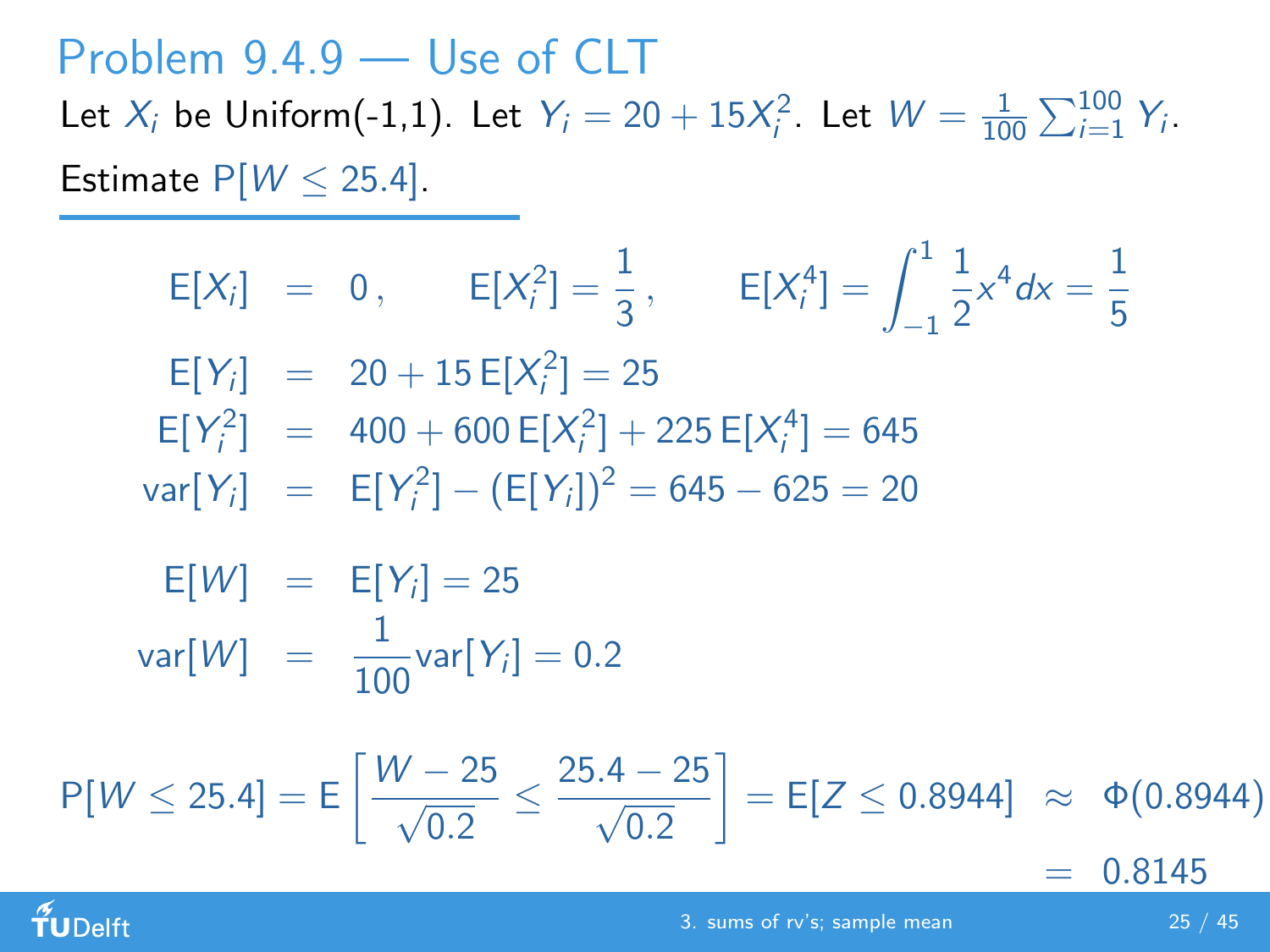# (Ch.10) The sample mean

The **expected value** is given by

$$
E[X] = \int_{-\infty}^{\infty} x f_X(x) dx.
$$

What if  $f_X(x)$  is unknown?

In practice, we estimate  $E[X]$  by averaging independent observations (data samples). But, this sample average is a RV!

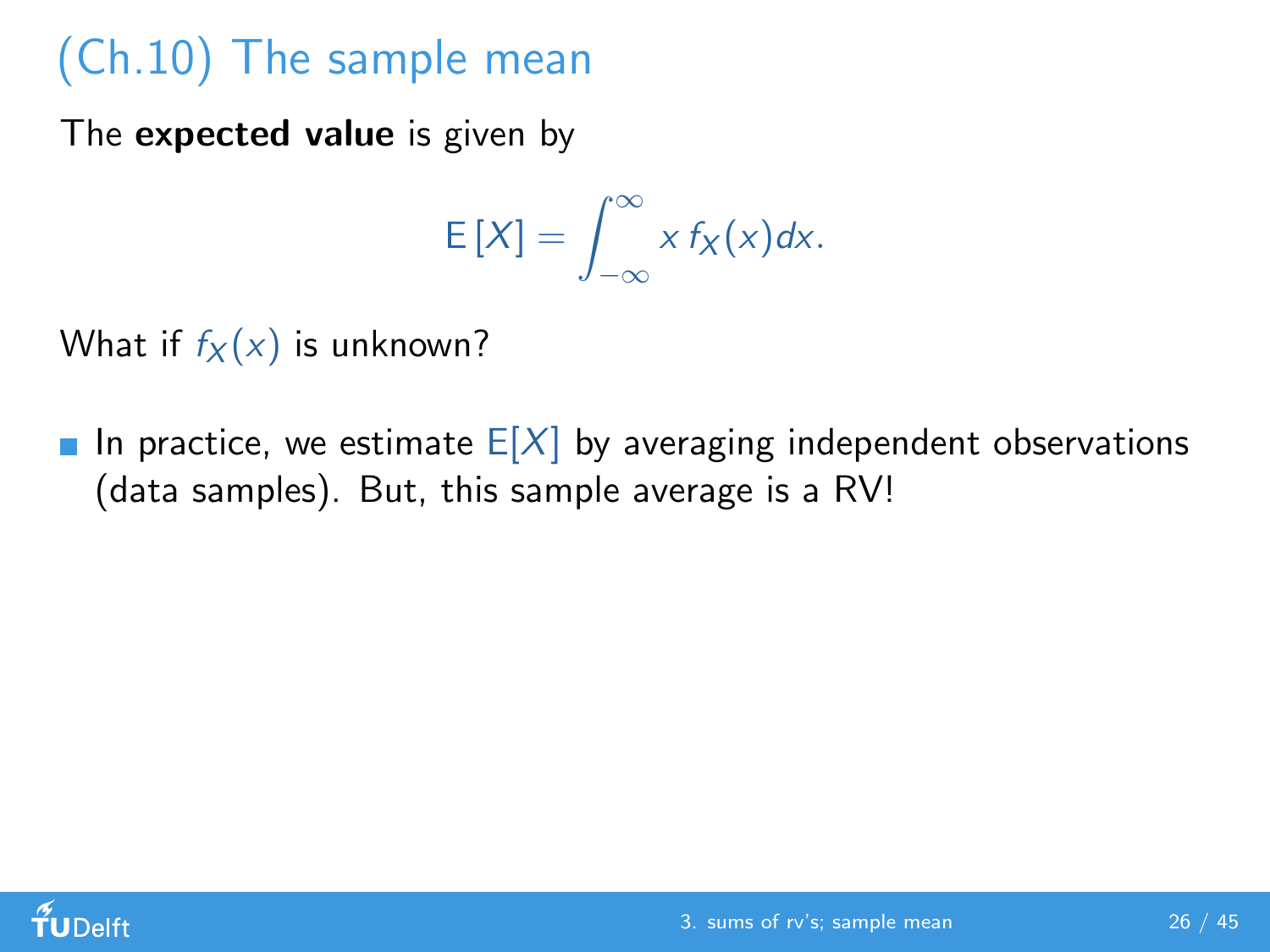# (Ch.10) The sample mean

The **expected value** is given by

$$
E[X] = \int_{-\infty}^{\infty} x f_X(x) dx.
$$

What if  $f_X(x)$  is unknown?

In practice, we estimate  $E[X]$  by averaging independent observations (data samples). But, this sample average is a RV!

Let  $X_1, \dots, X_n$  be *n* iid RVs with PDF  $f_X(x)$  obtained from *n* repeated independent trials of an experiment. The **sample mean** of  $X$  is then given by the RV

$$
M_n(X)=\frac{X_1+\cdots+X_n}{n}.
$$

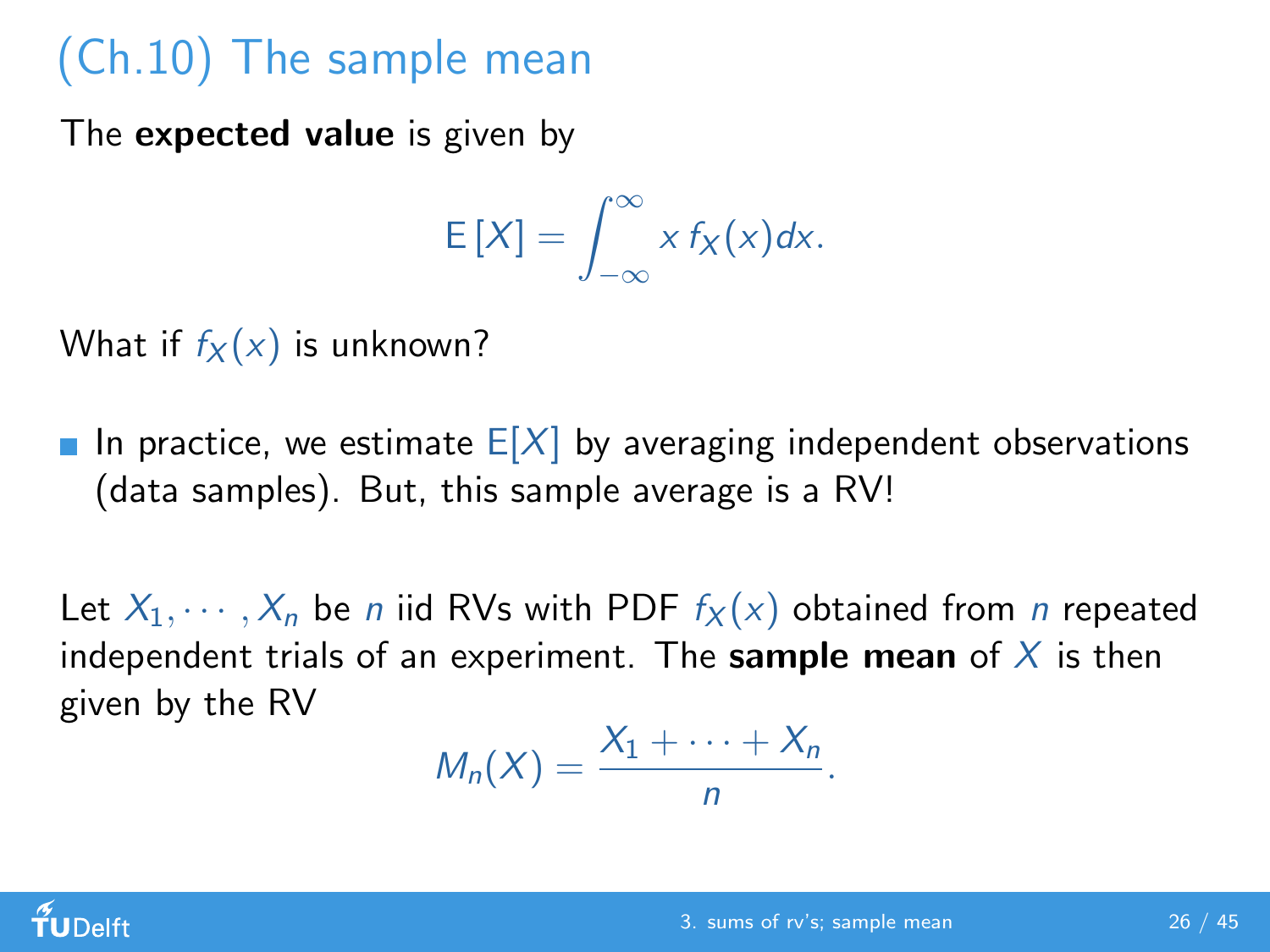## Expected value and sample mean

Note:

 $\blacksquare$  E  $[X]$  is a number (deterministic)

 $M_n(X) = \frac{X_1 + \dots + X_n}{n}$  is a function of the RVs  $X_1, \dots, X_n$ . Hence,  $M_n(X)$  is also a RV.

This means we can talk about the expected value  $E[M_n(X)]$  and variance var $[M_n(X)]$ .

Main question to answer: How well does  $M_n(X)$  converge to  $E[X]$  as a function of  $n$ ?

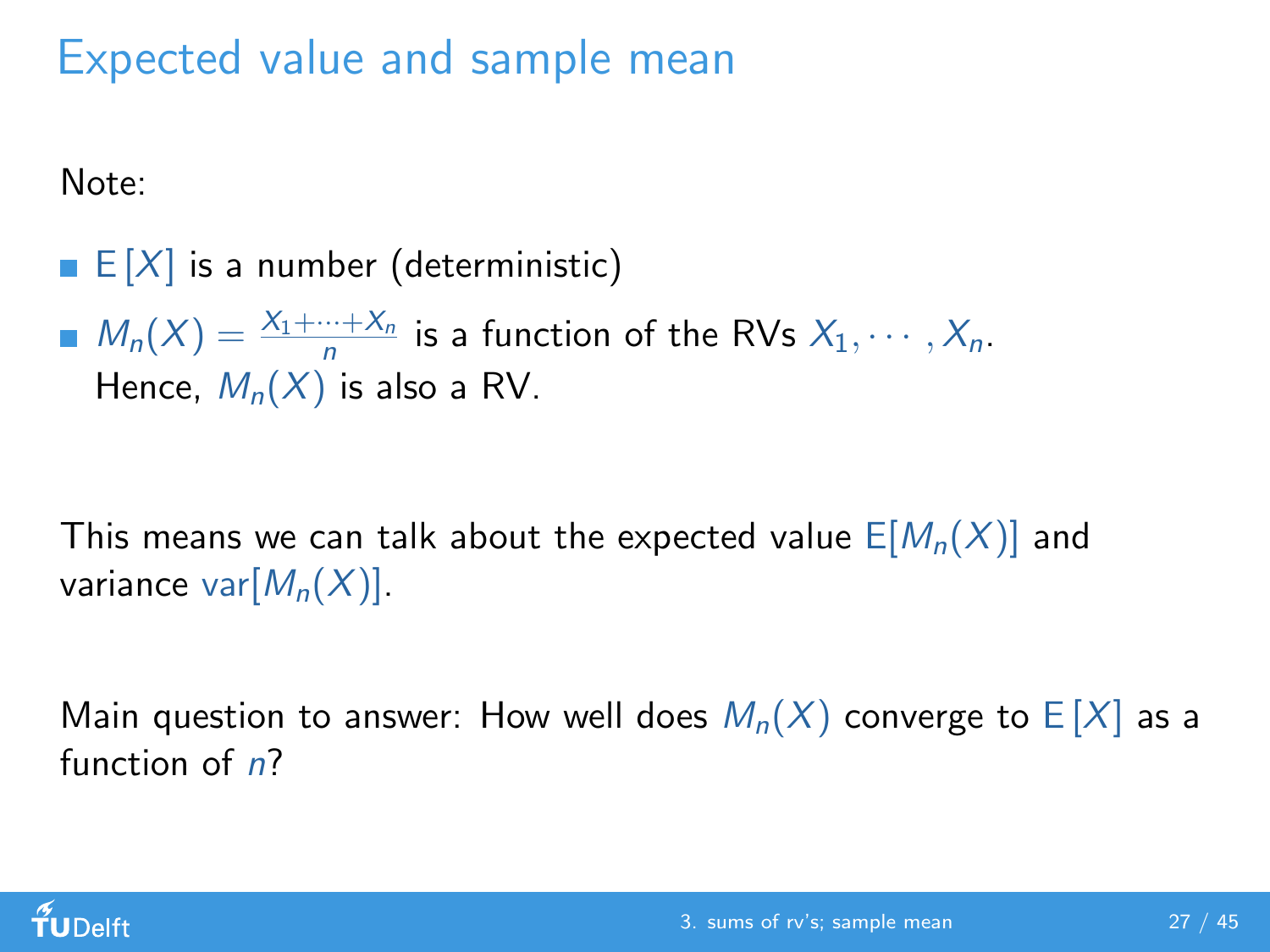## Expected value and sample mean

Because  $X_1, \cdots, X_N$  are iid:

$$
E[M_n(X)] = E\left[\frac{X_1 + \dots + X_n}{n}\right] = \frac{1}{n} (E[X_1] + \dots + E[X_n])
$$

$$
= \frac{1}{n} (E[X] + \dots + E[X]) = E[X]
$$

$$
\operatorname{var}[M_n(X)] = \frac{1}{n^2} \operatorname{var}[X_1 + \dots + X_n] = \frac{\operatorname{var}[X_1] + \dots + \operatorname{var}[X_n]}{n^2}
$$

$$
= \frac{n \operatorname{var}[X]}{n^2} = \frac{\operatorname{var}[X]}{n}.
$$

We conclude: as  $n \to \infty$ ,  $M_n(X)$  is arbitrarily close to E[X].

 $M_n(X)$  converges to  $E[X]$ . What does this mean, exactly?

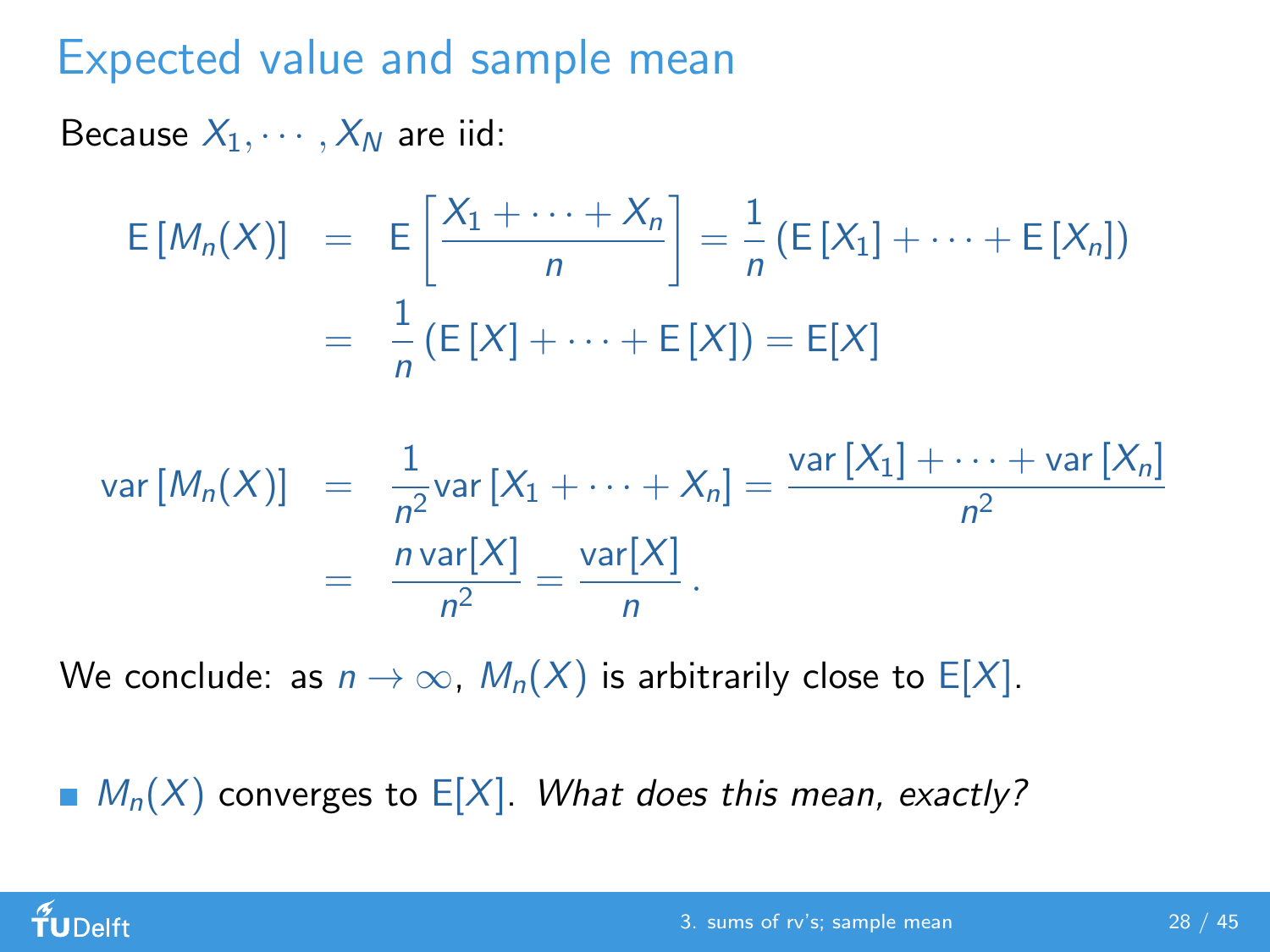# Problem 10.1.1

 $X_1, \dots, X_n$  is an iid sequence of exponential random variables, each with expected value 5.

- (a) What is var $[M_9(X)]$ , the variance of the sample mean based on 9 trials?
- (b) What is  $P[X_1 > 7]$ , the probability that one outcome exceeds 7?
- (c) Use the central limit theorem to estimate  $P[M_9(X) > 7]$ , the probability that the sample mean exceeds 7.

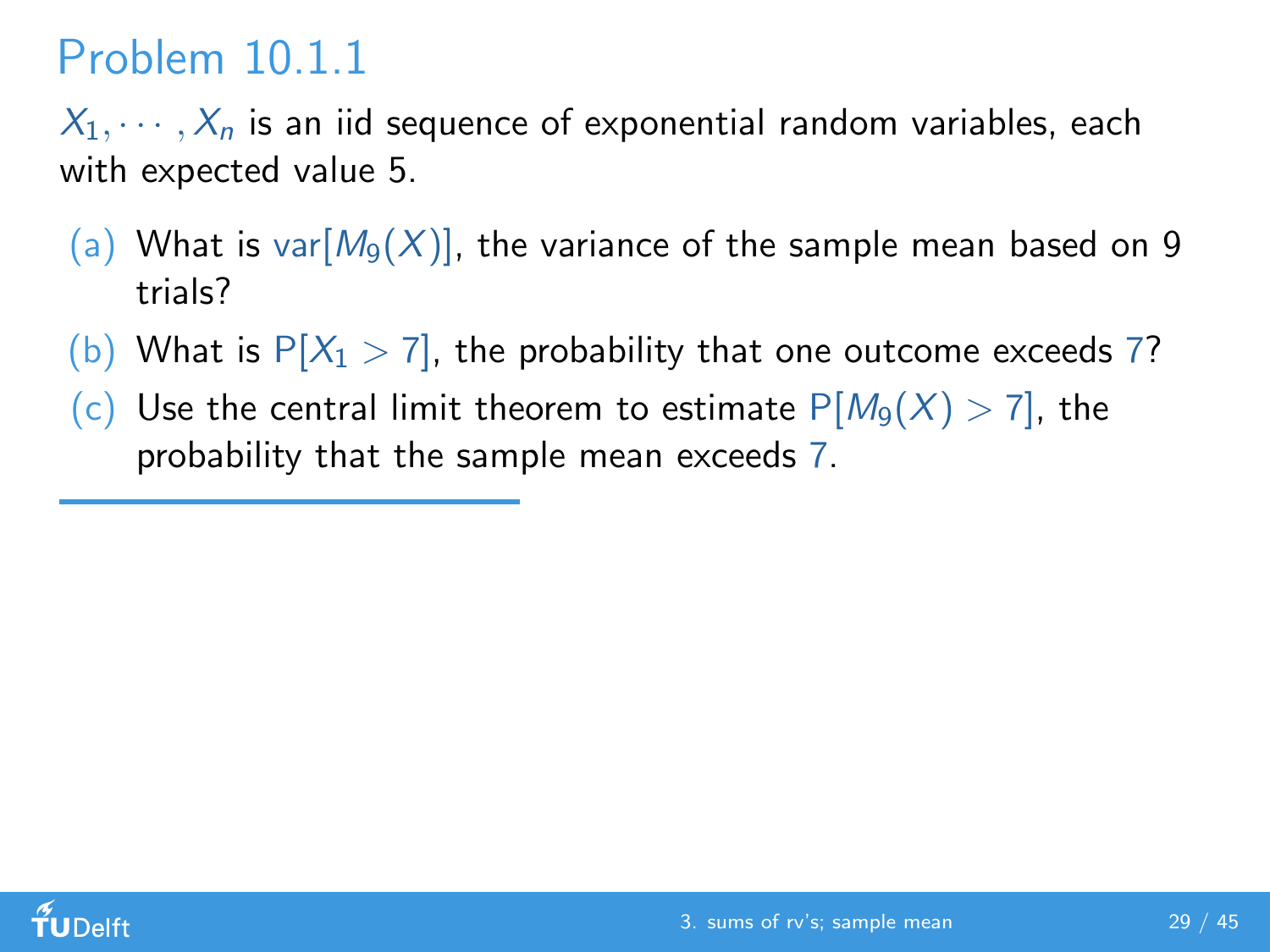# Problem 10.1.1

 $X_1, \dots, X_n$  is an iid sequence of exponential random variables, each with expected value 5.

- (a) What is var $[M_9(X)]$ , the variance of the sample mean based on 9 trials?
- (b) What is  $P[X_1 > 7]$ , the probability that one outcome exceeds 7?
- (c) Use the central limit theorem to estimate  $P[M_9(X) > 7]$ , the probability that the sample mean exceeds 7.

The 
$$
X_i
$$
 have  $\mu_X = 5$ ,  $\sigma_X = 5$ ,  $F_X(x) = 1 - e^{-x/5}$ .

(a) 
$$
\text{var}[M_9(X)] = \frac{\sigma_X^2}{9} = \frac{25}{9}
$$
  
\n(b)  $P[X_1 > 7] = 1 - P[X_1 \le 7] = 1 - F_X(7) = e^{-7/5} \approx 0.247$   
\n(c)  $P[M_9(X) > 7] = 1 - P[M_9 \le 7] = 1 - P[\frac{M_9 - 5}{\text{std}} \le \frac{7 - 5}{\text{std}}] \approx 1 - \Phi(\frac{2}{5/3}) \approx 0.1151$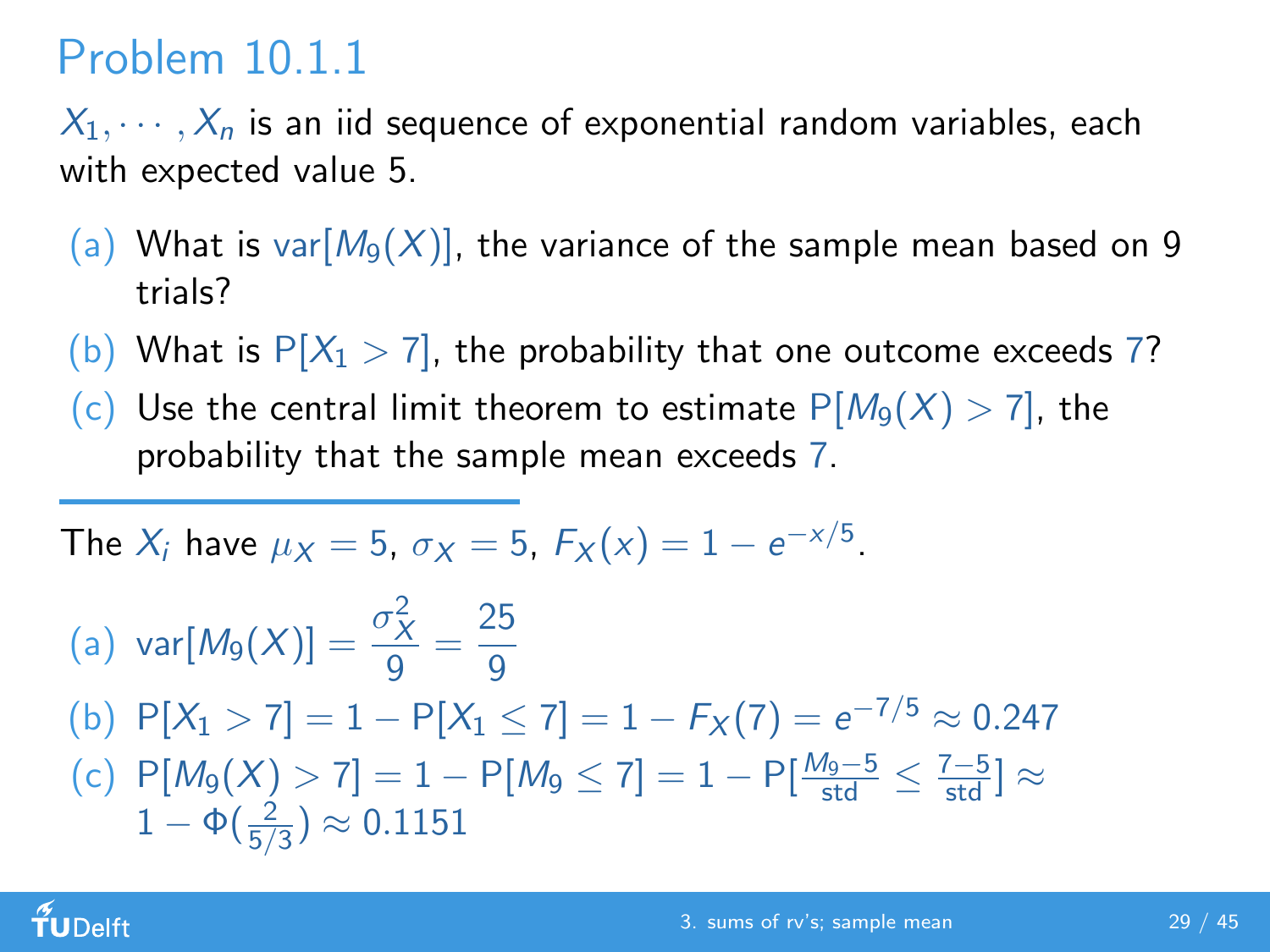Deviation of a RV from its expected value How well does  $M_n(X)$  converge to  $E[X]$ ? Consider first: What is the deviation of a RV X from its expected value:  $|X - E[X]|$ ?

**Markov inequality**: If X is nonnegative  $(P[X < 0] = 0)$  $P[X \geq c^2] \leq \frac{E[X]}{c^2}$ c (often inaccurate)

**Chebyshev inequality**: For a RV  $X$  $P[|X - E[X]| \ge c] \le \frac{\text{var}[X]}{c^2}$ c (most often used)

Chernoff Bound:

 $P[X \ge c] \le \min_{s \ge 0} e^{-sc} \phi_X(s)$ 

(need to know the PDF)

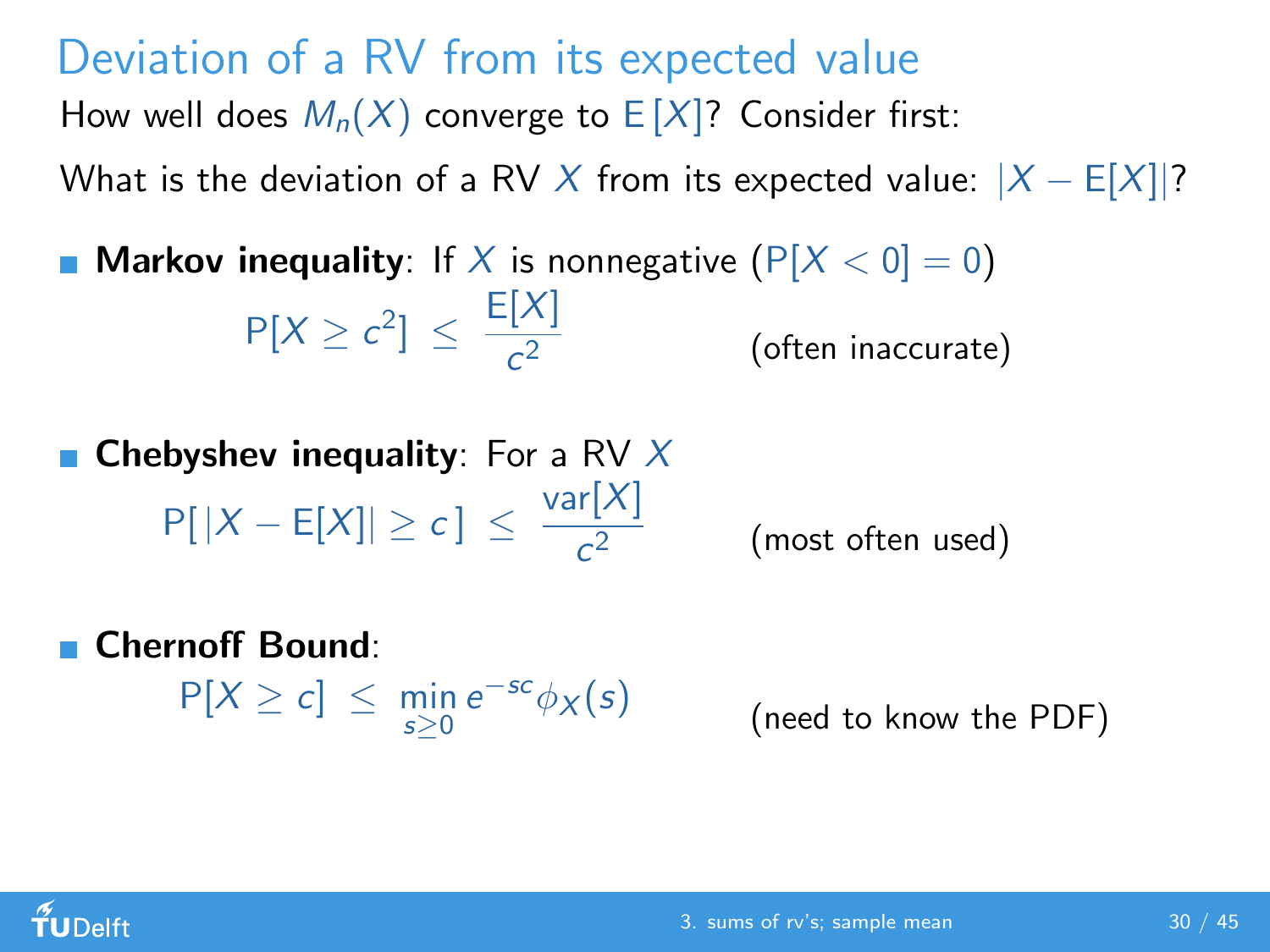Deviation of a RV from its expected value How well does  $M_n(X)$  converge to  $E[X]$ ? Consider first: What is the deviation of a RV X from its expected value:  $|X - E[X]|$ ?

**Markov inequality**: If X is nonnegative  $(P[X < 0] = 0)$  $P[X \geq c^2] \leq \frac{E[X]}{c^2}$ c (often inaccurate)

**Chebyshev inequality**: For a RV  $X$  $P[|X - E[X]| \ge c] \le \frac{\text{var}[X]}{c^2}$ c (most often used)

■ Chernoff Bound:

 $P[X \ge c] \le \min_{s \ge 0} e^{-sc} \phi_X(s)$ 

(need to know the PDF)

(P10.1.1) Chebyshev:  $P[M_9(X) > 7] = P[M_9(X) - 5 > 2] < \text{var}[M_9]/4 \approx 0.6944$  $\tilde{\mathbf{f}}$ UDelft 3. sums of rv's: sample mean 30 / 45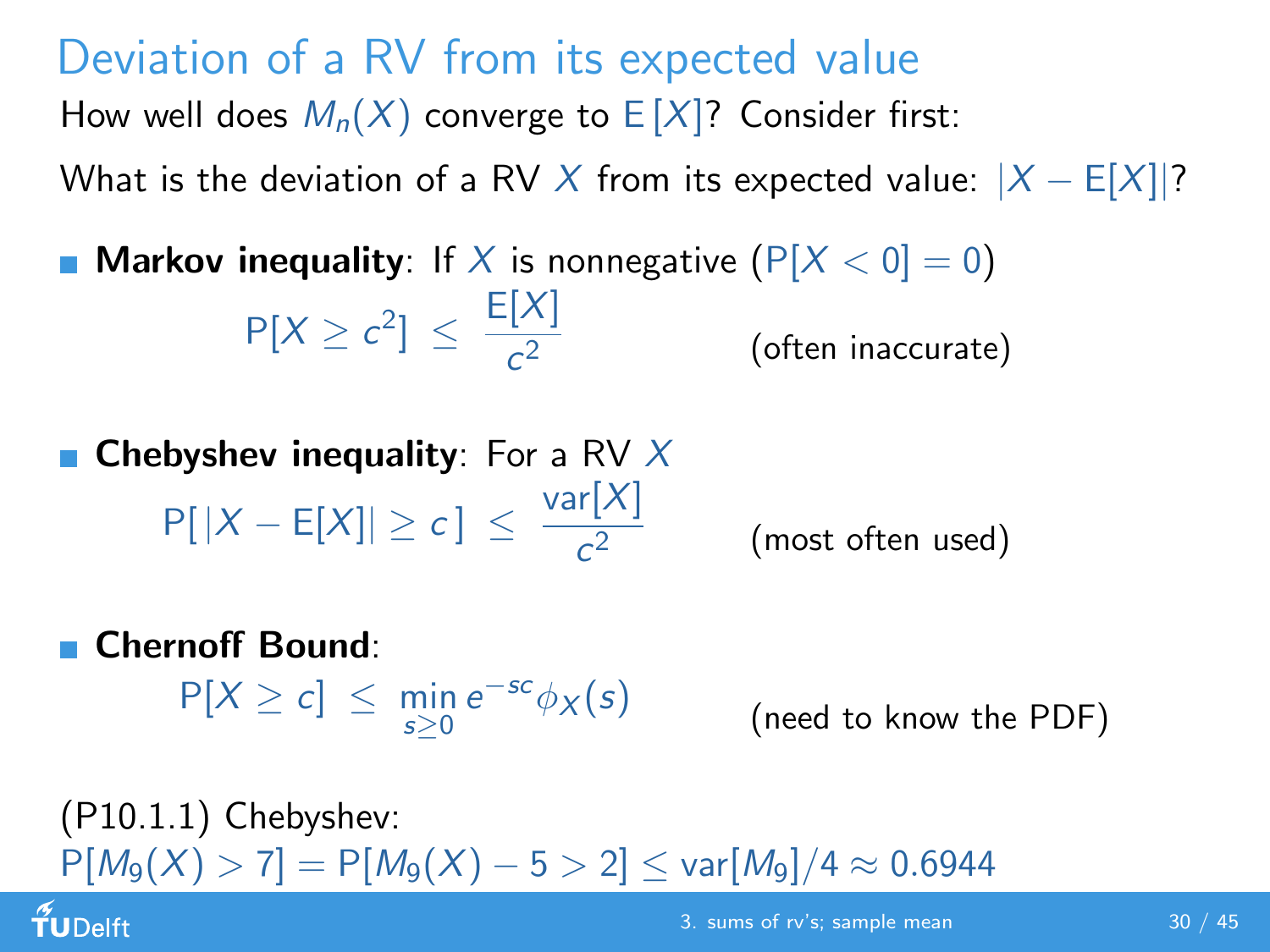## **Derivations**

#### Markov inequality:

For constant c and a non-negative RV X (i.e.,  $P[X < 0] = 0$ )

$$
E[X] = \int_0^\infty x f_X(x) dx = \int_0^{c^2} x f_X(x) dx + \int_{c^2}^\infty x f_X(x) dx
$$
  
\n
$$
\geq \int_{c^2}^\infty x f_X(x) dx
$$
  
\n
$$
\geq c^2 \int_{c^2}^\infty f_X(x) dx \quad \text{since } x \geq c^2
$$

$$
\Rightarrow P[X \geq c^2] \leq \frac{E[X]}{c^2}
$$

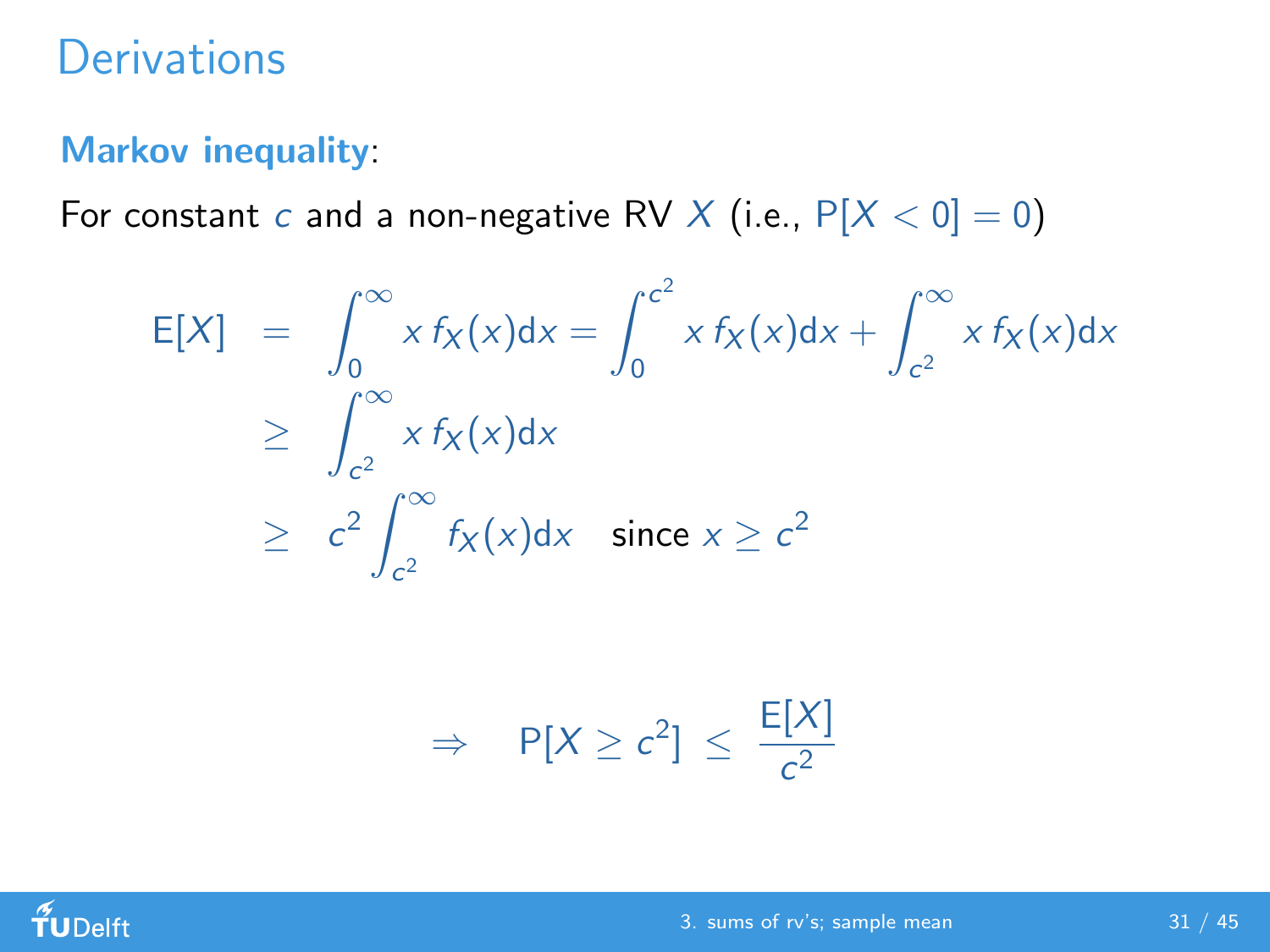# Derivations (cont'd) Chebyshev inequality:

Using the Markov inequality

$$
P[X \geq c^2] \leq \frac{E[X]}{c^2}.
$$

Let  $X = |Y - E[Y]|^2$ . The Markov inequality then says:

$$
P[X \ge c^2] = P[|Y - E[Y]|^2 \ge c^2] \le \frac{E[|Y - E[Y]|^2]}{c^2} = \frac{\text{var}[Y]}{c^2}.
$$

As  $P[|Y - E[Y]|^2 \ge c^2] = P[|Y - E[Y]| \ge c]$ , we obtain  $P[|Y - E[Y]| \ge c] \le \frac{\text{var}[Y]}{2}$  $c<sup>2</sup>$ 

which is the Chebyshev inequality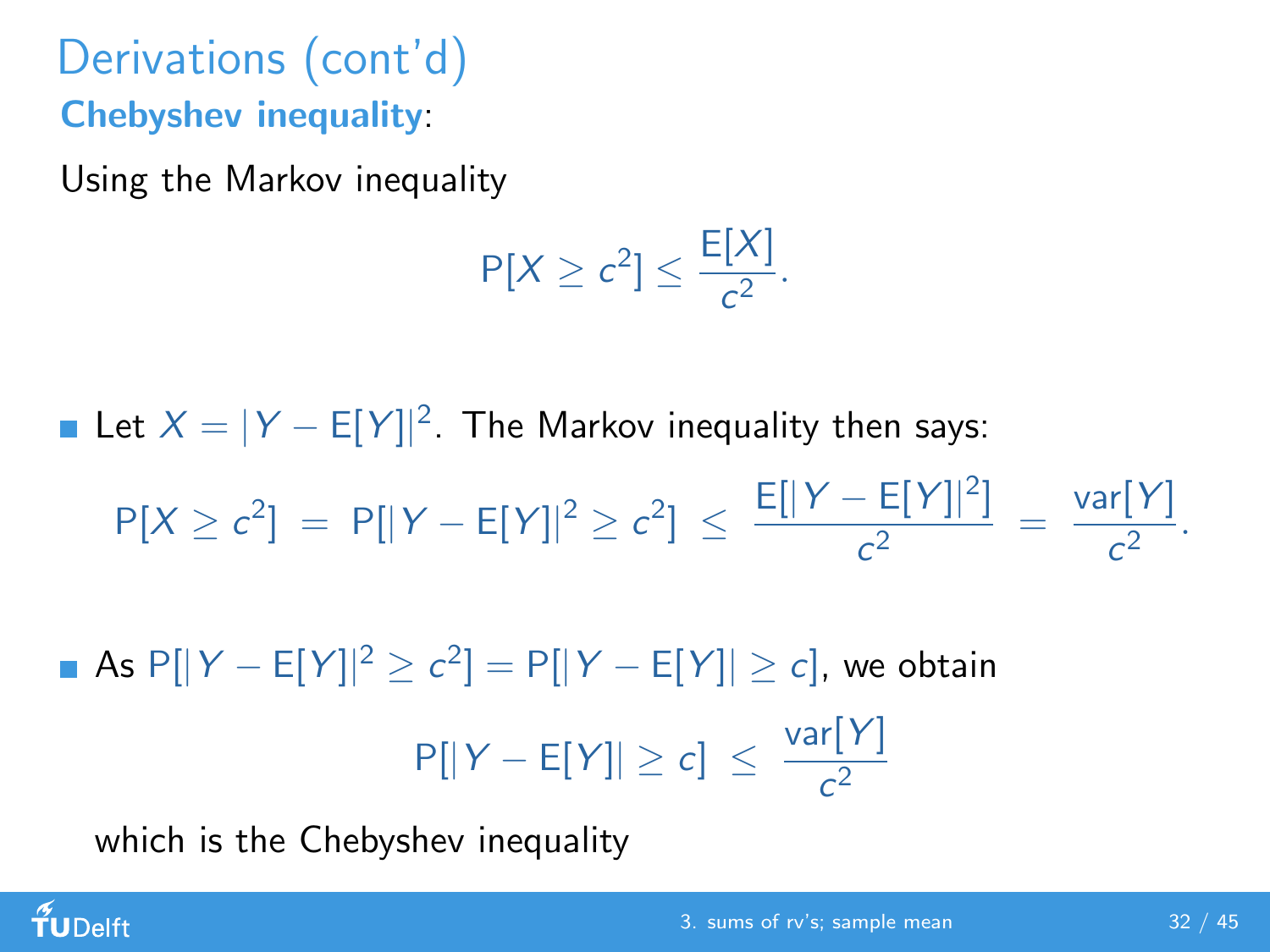# Derivations (cont'd) Chernoff bound:

$$
P[X \ge c] = \int_{c}^{\infty} f_{X}(x)dx = \int_{-\infty}^{\infty} u(x - c) f_{X}(x)dx
$$

where  $u(x)$  is the unit step function.

Since  $u(x-c) \leq e^{s(x-c)}$  for all  $s ≥ 0$ , then  $P[X \ge c] \le \int_{0}^{\infty}$ −∞  $e^{s(x-c)} f_X(x) dx = e^{-sc} \int_{-\infty}^{\infty}$ −∞  $e^{sx} f_X(x) dx = e^{-sc} \phi_X(s)$ 

with  $\phi_X(s)$  the moment generating function of X, and any  $s \geq 0$ .

To obtain the bound, we can select the s that minimizes  $e^{-sc}\phi_X(s)$ .

The Chernoff bound is then given by

$$
P[X \geq c] \leq \min_{s \geq 0} e^{-sc} \phi_X(s).
$$

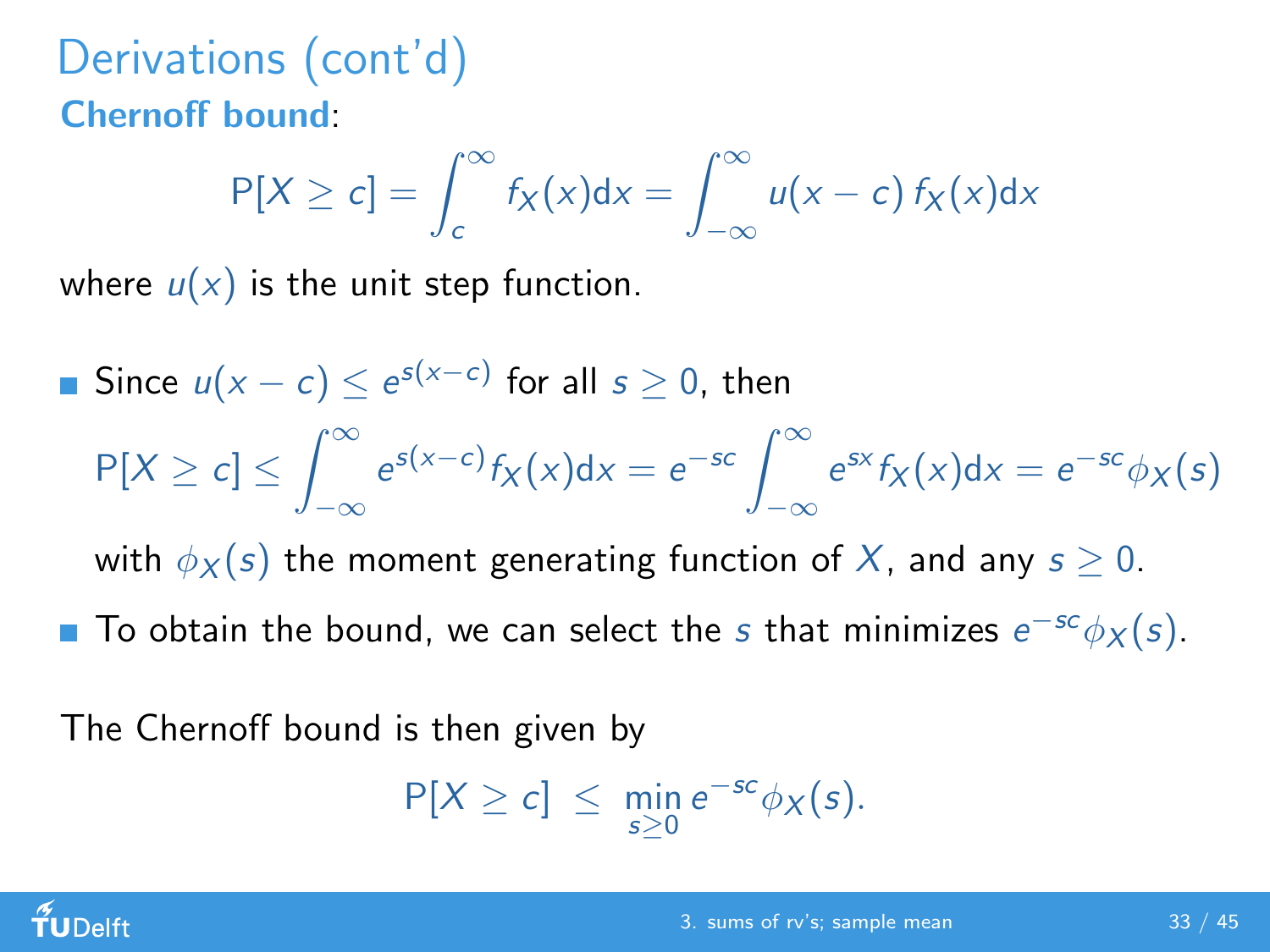## Problem 10.2.6

Use the Chernoff bound to show that the Gaussian $(0,1)$  random variable

Z satisfies  $P[Z \ge c] \le e^{-c^2/2}$ .

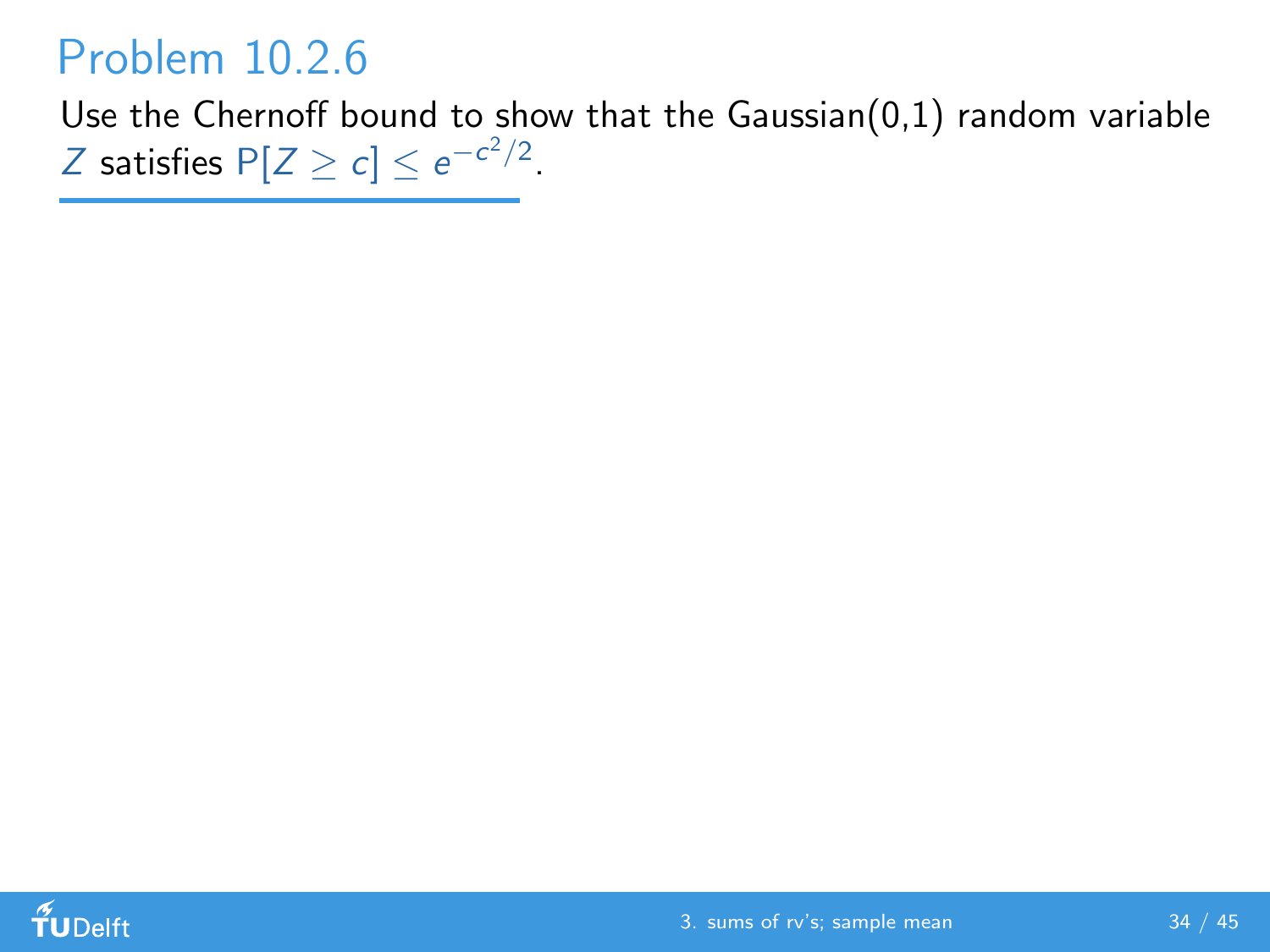## Problem 10.2.6

Use the Chernoff bound to show that the Gaussian(0,1) random variable Z satisfies  $P[Z \ge c] \le e^{-c^2/2}$ .

The  $N[0,1]$  random variable  $Z$  has MGF  $\phi_Z(s) = e^{s^2/2}$ . Hence the Chernoff bound for Z is

$$
P[Z \ge c] \le \min_{s \ge 0} e^{-sc} e^{s^2/2} = \min_{s \ge 0} e^{s^2/2 - sc}
$$

We can minimize  $e^{s^2/2 - sc}$  by minimizing the exponent  $s^2/2 - sc$ . By setting

$$
\frac{\mathrm{d}}{\mathrm{d}s}(s^2/2 - sc) = s - c = 0
$$

we obtain  $s=c$ . At  $s=c$ , the upper bound is  $\mathsf{P}[Z\ge c] \le e^{-c^2/2}.$ 

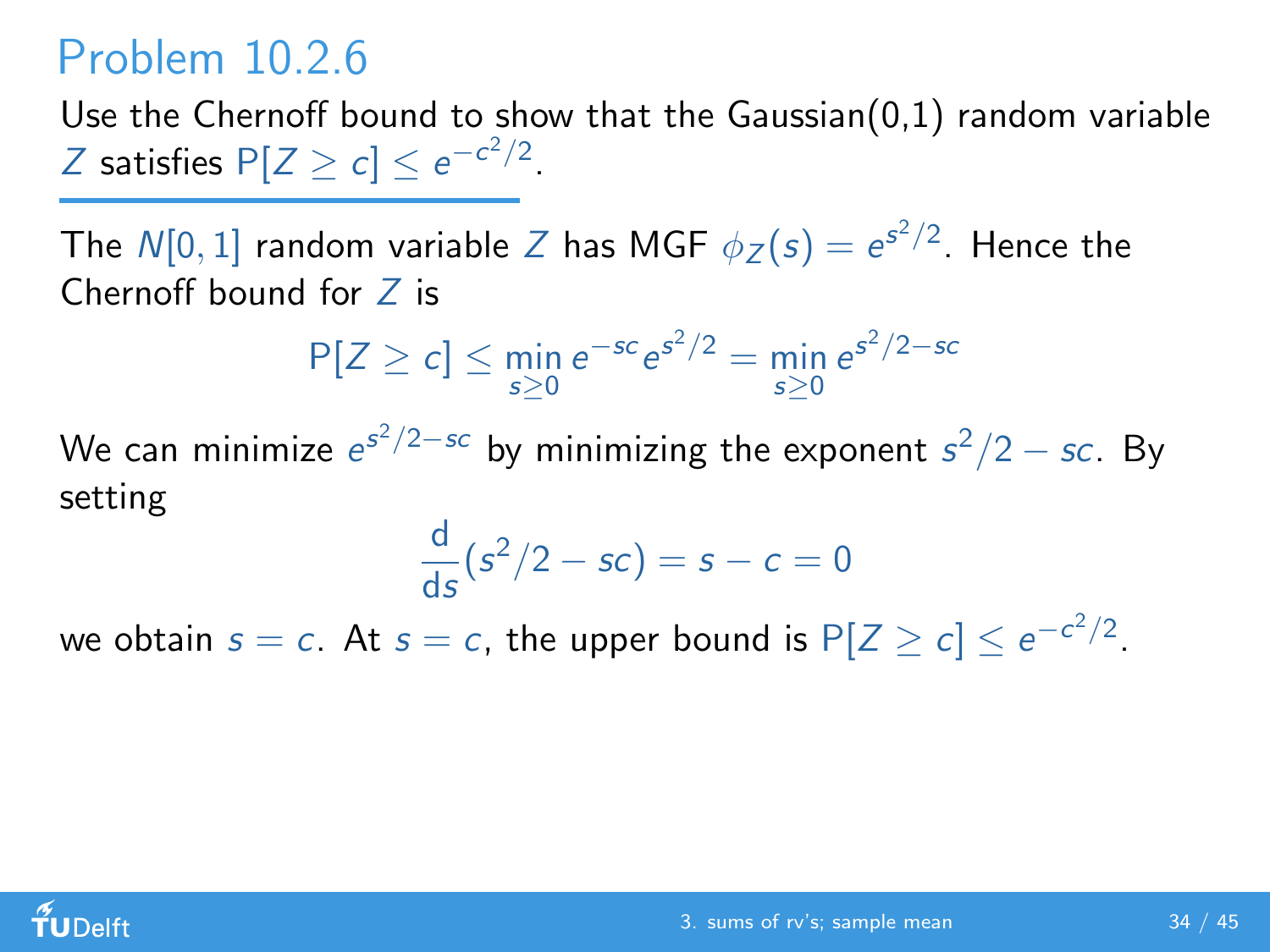## Problem 10.2.6

 $\tilde{\mathbf{f}}$ UDelft

Use the Chernoff bound to show that the Gaussian(0,1) random variable Z satisfies  $P[Z \ge c] \le e^{-c^2/2}$ .

The  $N[0,1]$  random variable  $Z$  has MGF  $\phi_Z(s) = e^{s^2/2}$ . Hence the Chernoff bound for Z is

$$
P[Z \ge c] \le \min_{s \ge 0} e^{-sc} e^{s^2/2} = \min_{s \ge 0} e^{s^2/2 - sc}
$$

We can minimize  $e^{s^2/2 - sc}$  by minimizing the exponent  $s^2/2 - sc$ . By setting

$$
\frac{\mathrm{d}}{\mathrm{d}s}(s^2/2 - sc) = s - c = 0
$$

we obtain  $s=c$ . At  $s=c$ , the upper bound is  $\mathsf{P}[Z\ge c] \le e^{-c^2/2}.$ 

|                                                                              |  | $c = 1$ $c = 2$ $c = 3$ $c = 4$ $c = 5$ |                                                                                    |
|------------------------------------------------------------------------------|--|-----------------------------------------|------------------------------------------------------------------------------------|
| Chernoff bound 0.606 0.135 0.011 $3.35 \times 10^{-4}$ $3.73 \times 10^{-6}$ |  |                                         |                                                                                    |
| Q(c)                                                                         |  |                                         | $0.159$ 0.023 0.0013 3.17 $\times$ 10 <sup>-5</sup> 2.87 $\times$ 10 <sup>-7</sup> |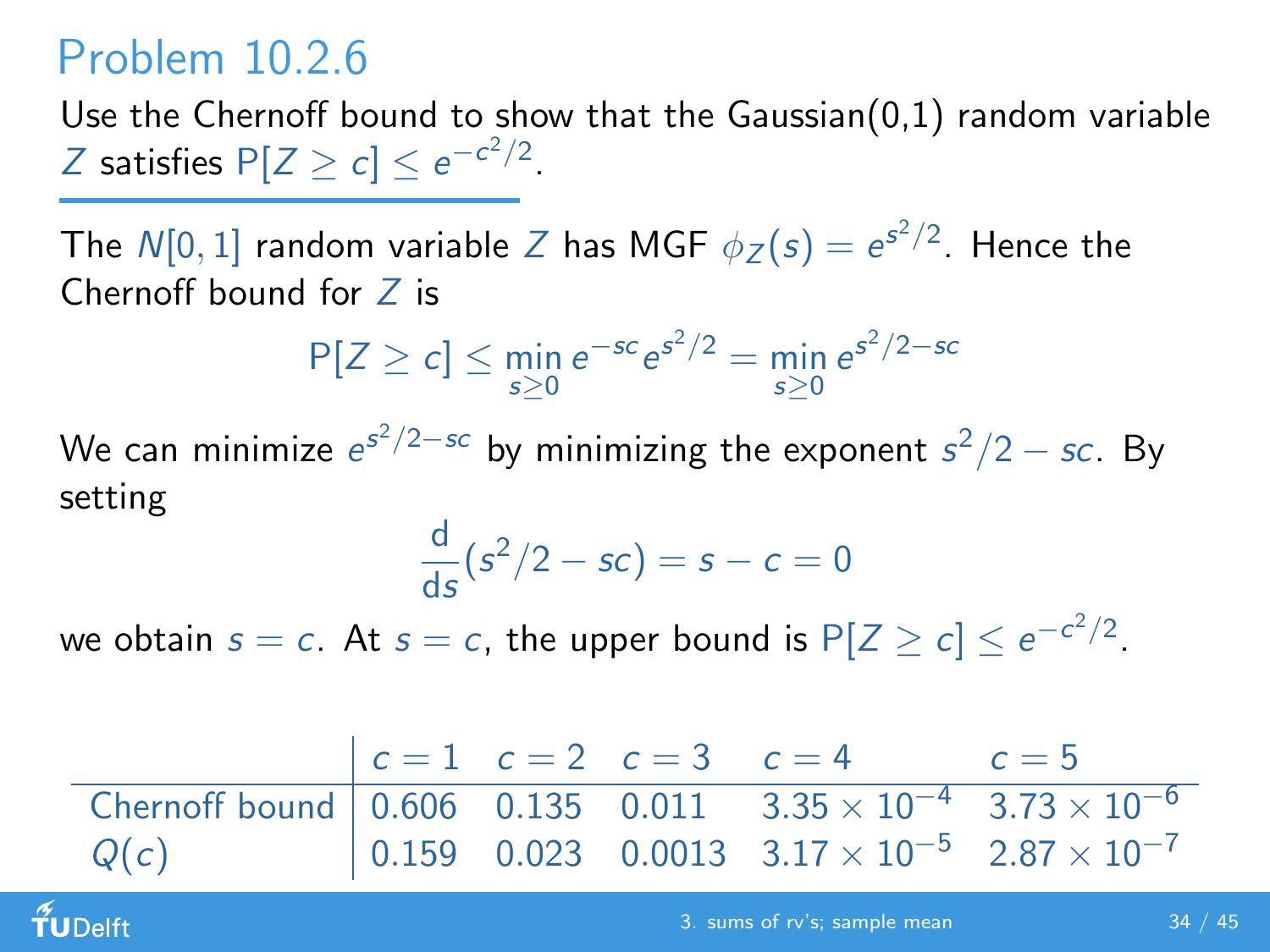# Going back to the sample mean...

How well does the sample mean  $M_n(X) = \frac{1}{n} \sum_{i=1}^n X_i$  converge to  $\mathsf{E}\left[X\right]$ ?

Chebyshev inequality applied to  $M_n(X)$ :

$$
P[|M_n(X) - E[X]| \ge c] = P[|M_n(X) - E[M_n(X)]| \ge c]
$$
  

$$
\le \frac{\text{var}[M_n(X)]}{c^2} = \frac{\text{var}[X]}{nc^2}
$$

This is also known as the (weak) law of large numbers:

**The probability that the sample mean**  $M_n(X)$  **is more than c units** away from  $E[X]$  can be made arbitrarily small by making *n* large enough.

This is called *convergence in probability* (almost sure, a.s.)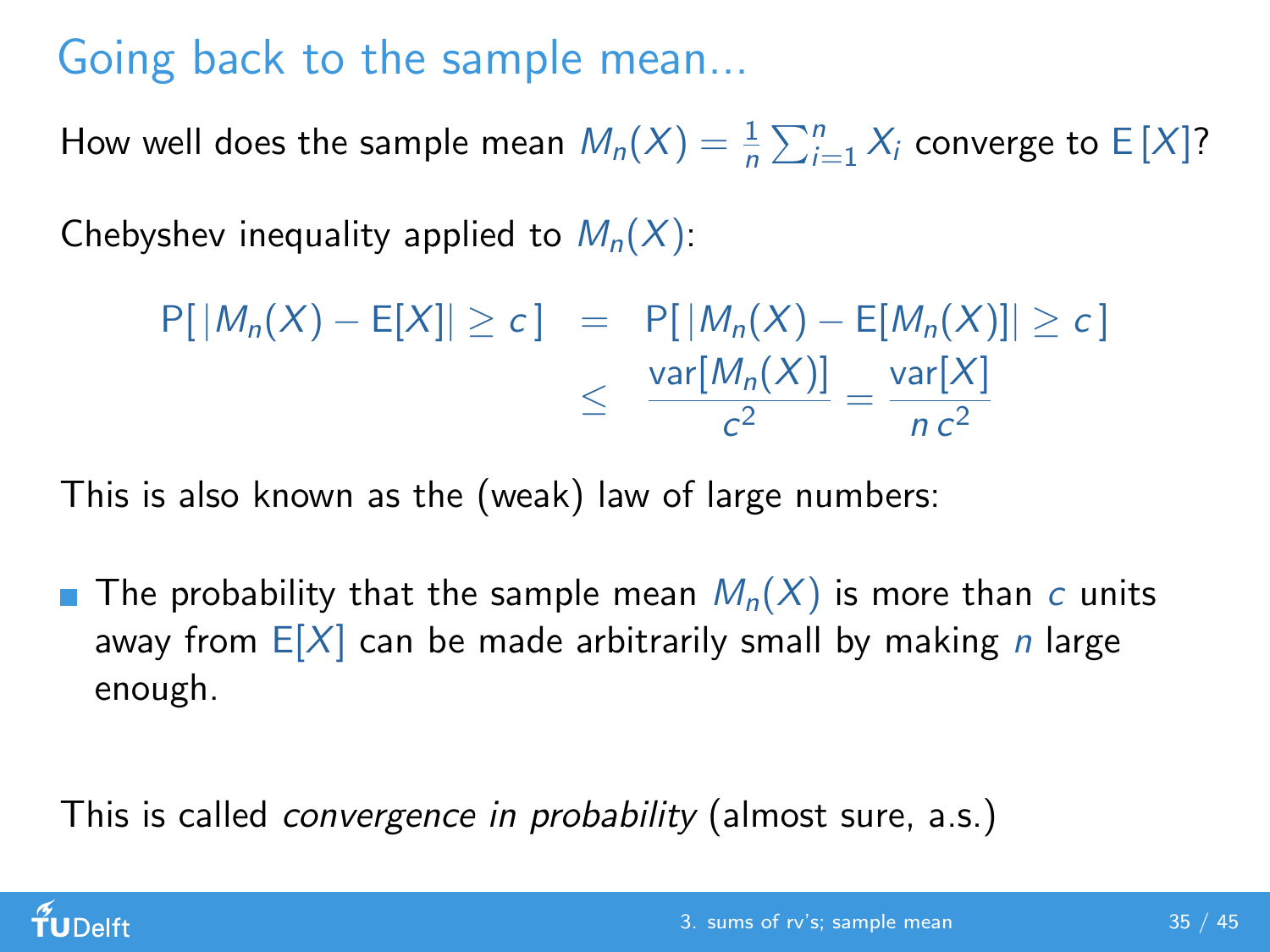## Problem 10.3.2

Event A has probability  $P[A] = 0.8$ . Let  $\hat{P}_n(A)$  denote the relative frequency of event  $\overline{A}$  in *n* independent trials.

Let  $X_4$  denote the indicator random variable for event A.

- (a) Find  $E[X_A]$  and var $[X_A]$ .
- (b) What is  $var[\hat{P}_n(A)]$ .
- $(c)$  Use the Chebyshev inequality to find the confidence coefficient  $1-\alpha$  such that  $\hat{P}_{100}(A)$  is within 0.1 of P[A].

I.e., find  $\alpha$  such that  $\mathsf{P}[|\hat{P}_{100}(A) - \mathsf{P}[A]| \leq 0.1] \geq 1 - \alpha$ .

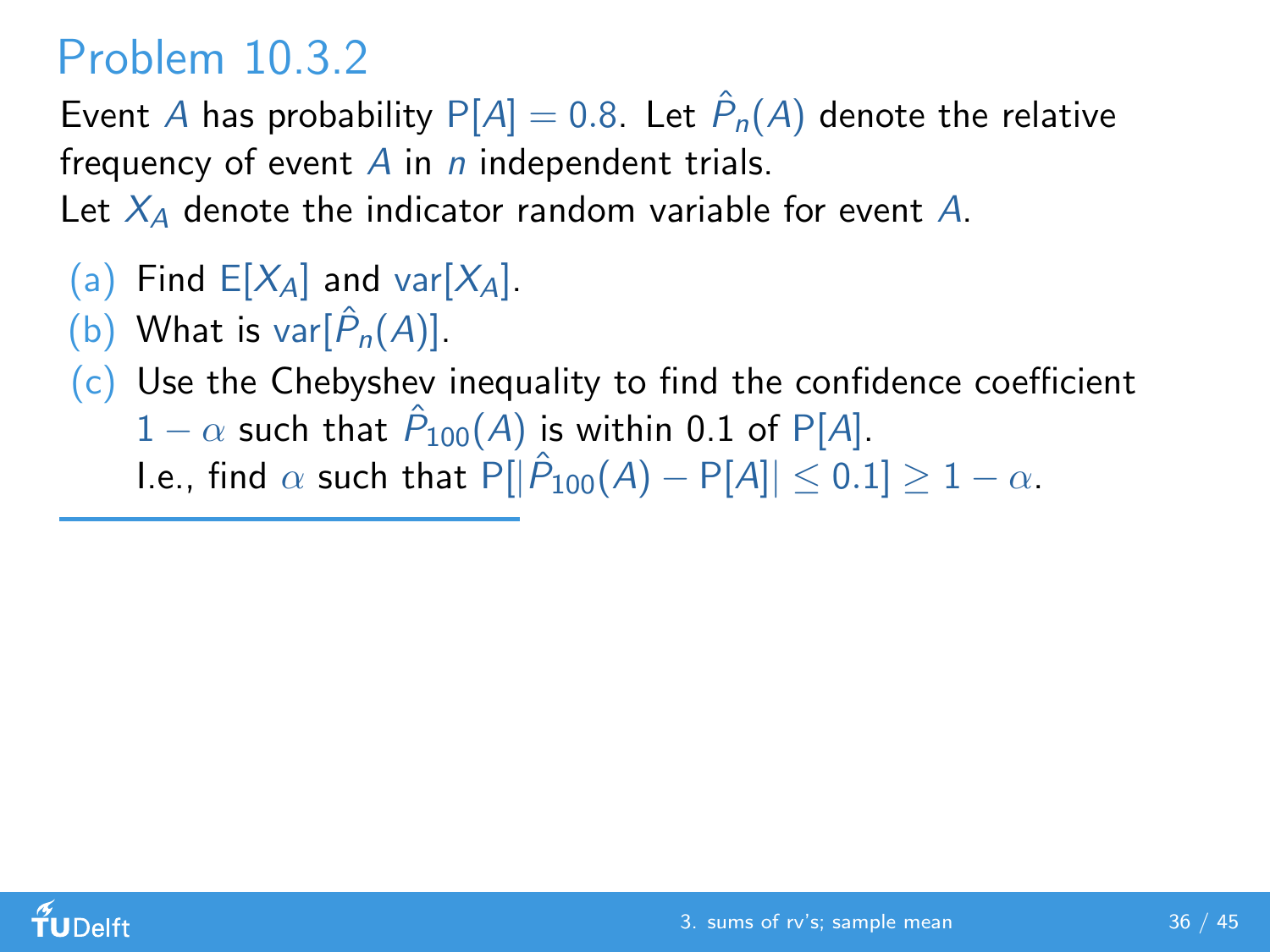## Problem 10.3.2

Event A has probability  $P[A] = 0.8$ . Let  $\hat{P}_n(A)$  denote the relative frequency of event  $\overline{A}$  in *n* independent trials.

Let  $X_4$  denote the indicator random variable for event A.

- (a) Find  $E[X_A]$  and var $[X_A]$ .
- (b) What is  $var[\hat{P}_n(A)]$ .
- $(c)$  Use the Chebyshev inequality to find the confidence coefficient  $1-\alpha$  such that  $\hat{P}_{100}(A)$  is within 0.1 of P[A]. I.e., find  $\alpha$  such that  $\mathsf{P}[|\hat{P}_{100}(A) - \mathsf{P}[A]| \leq 0.1] \geq 1 - \alpha$ .

(a) Since  $X_A$  is a Bernoulli $(p = P[A])$  random variable,

 $E[X_A] = P[A] = 0.8$ , var $[X_A] = P[A](1 - P[A]) = 0.16$ 

(b) 
$$
\hat{P}_n(A) = M_n(X_A) = \frac{1}{n} \sum_{i=1}^n X_{A,i}
$$
  
  $var[\hat{P}_n(A)] = \frac{1}{n^2} \sum_{i=1}^n var[X_{A,i}] = \frac{P[A](1-P[A])}{n}$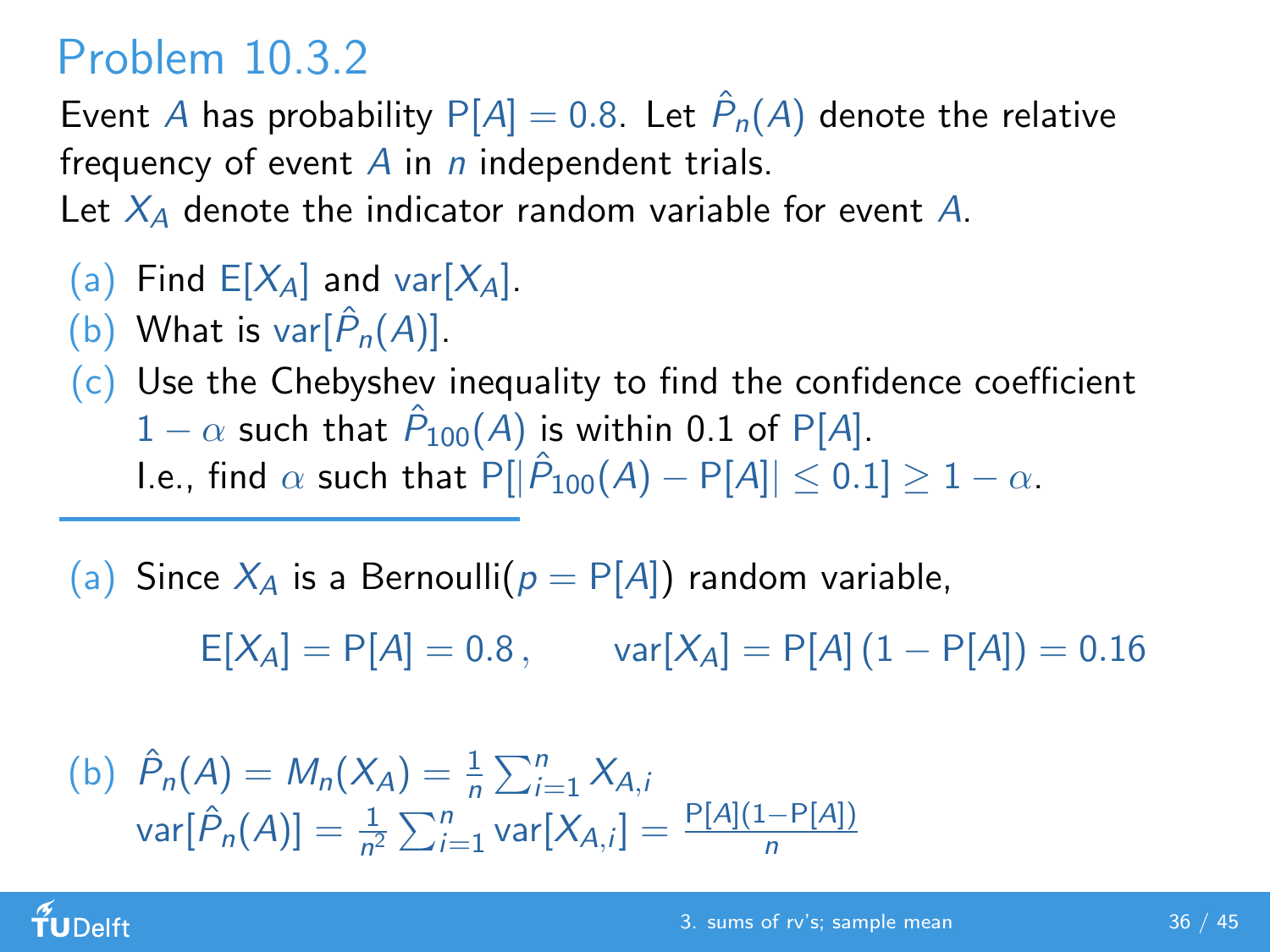Problem 10.3.2 (cont'd)

(c) Since  $\hat{P}_{100}(A) = M_{100}(X_A)$ , we can use the Chebyshev inequality to write

$$
P[|\hat{P}_{100}(A) - P[A]| < c] \ge 1 - \frac{\text{var}[X_A]}{100c^2} \\
 = 1 - \frac{0.16}{100c^2} = 1 - \alpha
$$

For  $c = 0.1$ ,  $\alpha = 0.16/[100(0.1)^2] = 0.16$ . Thus, with 100 samples, our confidence coefficient is  $1 - \alpha = 0.84$ .

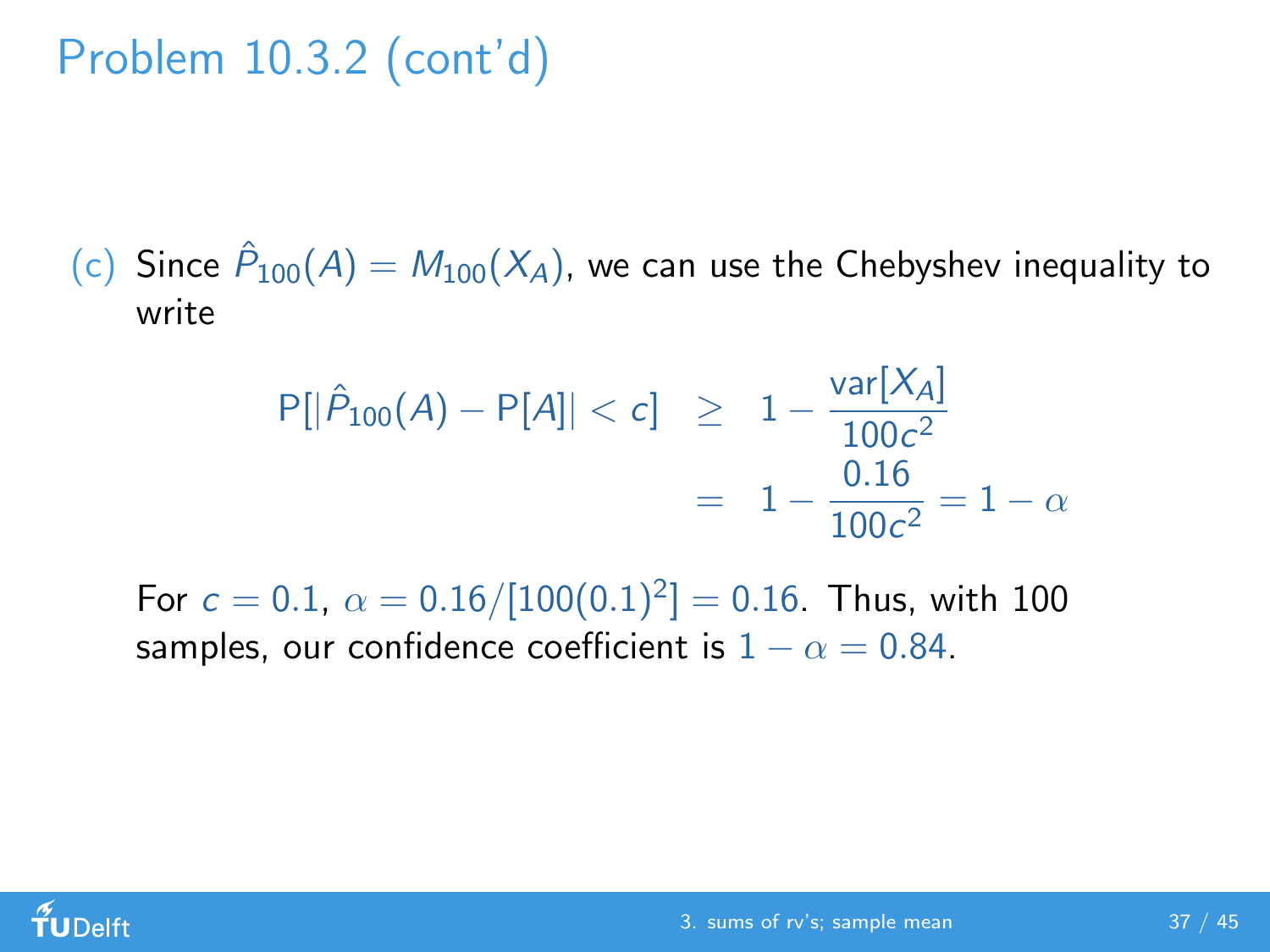# Quality of an estimator

The sample mean  $M_n(X) = \frac{1}{n} \sum_{i=1}^n X_i$  is one example of estimating a model parameter (here,  $r = E[X]$ ) describing a statistical model.

Also other parameters of a probability model, e.g., the higher order moments  $\mathsf{E}[X^2],\,\mathsf{E}[X^3],\cdots,\mathsf{E}[X^n],$  can be estimated by sample averages.

How to express whether an estimator  $\hat{R}$  of a model parameter r is good?

- **Bias**
- Consistency
- Accuracy (e.g., mean square error)

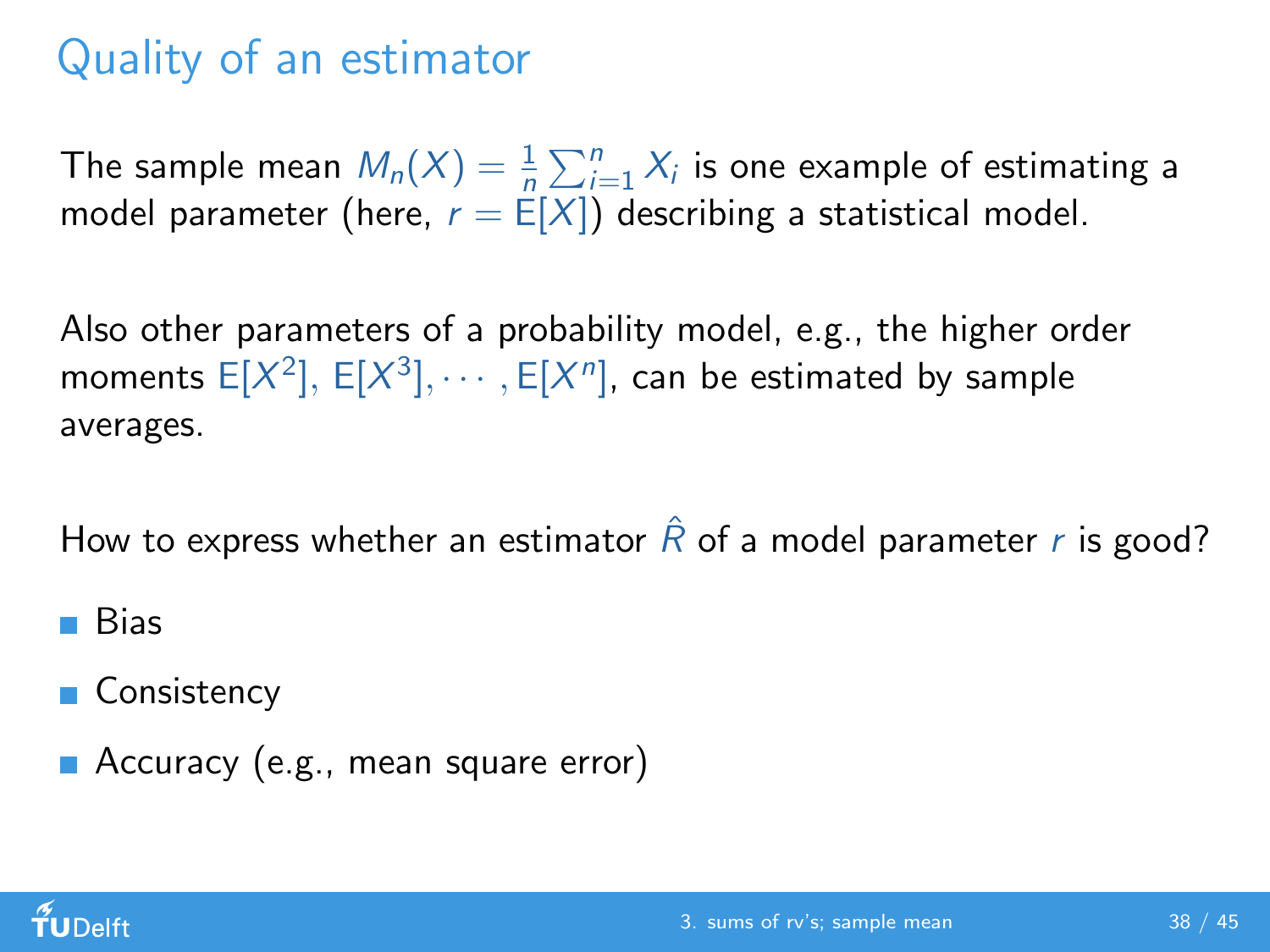## Unbiased estimator

An estimate  $\hat{R}$  of a parameter r is **unbiased** if  $E[\hat{R}] = r$ .

Let  $\hat{R}_n$  be an estimator of r using observations  $X_1, X_2, \cdots, X_n$ .

The sequence of estimators  $\hat{R}_n$  of a parameter  $r$  is  $\bm{asymptotically}$ unbiased if

 $\lim_{n\to\infty} E[\hat{R}_n] = r$ 

### Consistent estimator

The sequence of estimates  $\hat R_1, \hat R_2, \cdots$  of parameter  $r$  is  $\textbf{consistent}$  if for any  $\epsilon > 0$ 

$$
\lim_{n\to\infty} P\left[\left|\hat{R}_n-r\right|\geq\epsilon\right]=0
$$

I.e., the sequence of estimates  $\hat R_1, \hat R_2, \cdots$  converges in probability.

■ Necessary: (asymptotically) unbiased. What else is needed?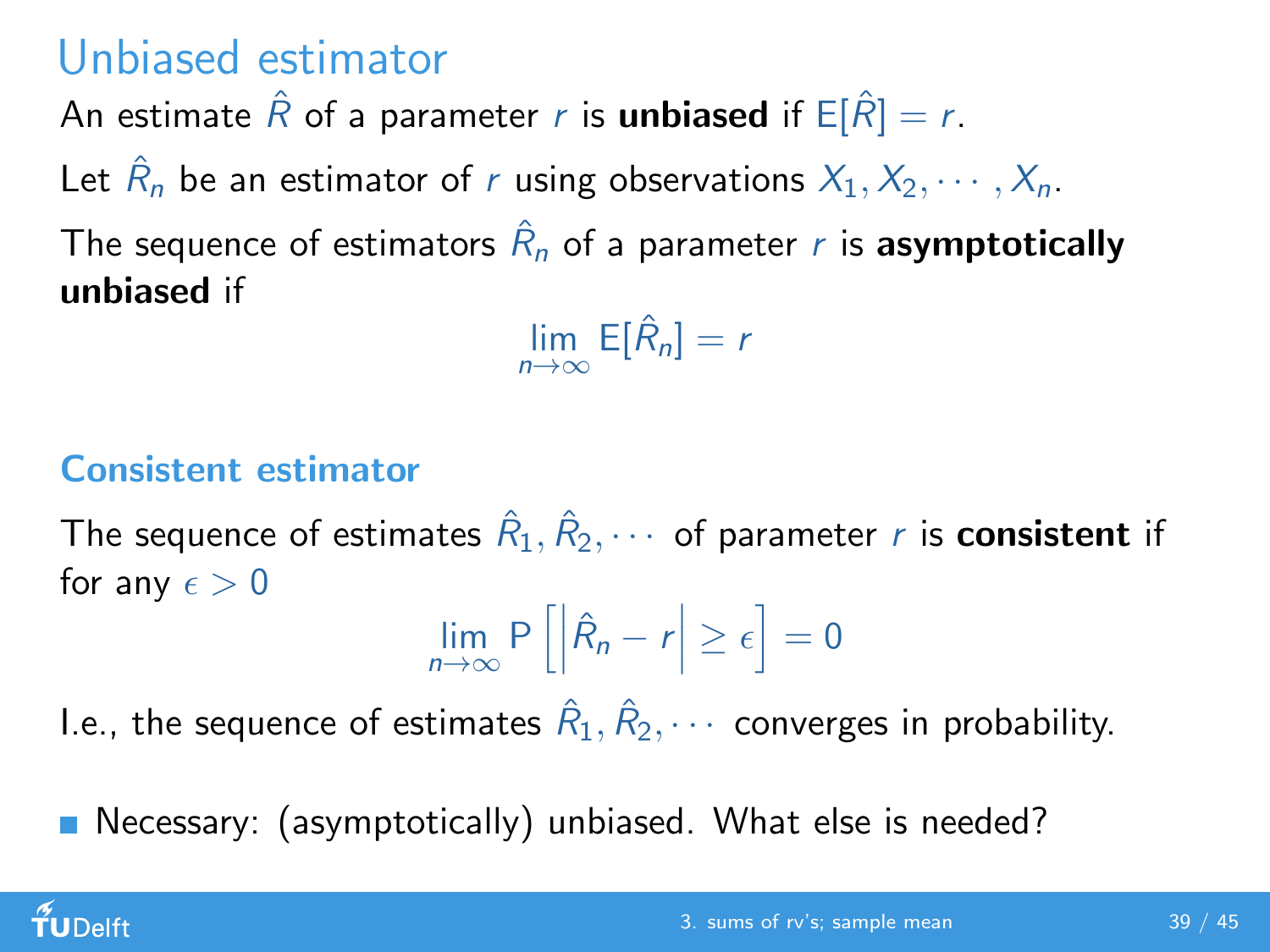### Mean square error

The **mean square error** of an estimator  $\hat{R}$  of a parameter r is

$$
e = \mathsf{E}[(\hat{R} - r)^2]
$$

When  $\hat{R}$  is unbiased,  $E[\hat{R}] = r$ , then

$$
e = E[(\hat{R} - r)^2] = E[(\hat{R} - E[\hat{R}])^2] = \text{var}[\hat{R}]
$$

#### Relation MSE, bias and variance

Let  $b = E[\hat{R}] - r$  and  $V = \hat{R} - E[\hat{R}]$ , so that  $E[V] = 0$ .

$$
e = E[(\hat{R} - r)^{2}] = E[(\hat{R} - E[\hat{R}] + E[\hat{R}] - r)^{2}]
$$
  
= E[(V + b)^{2}] = E[V^{2}] + 2E[V]b + b<sup>2</sup>  
= E[V^{2}] + b<sup>2</sup>  
variance bias-squared

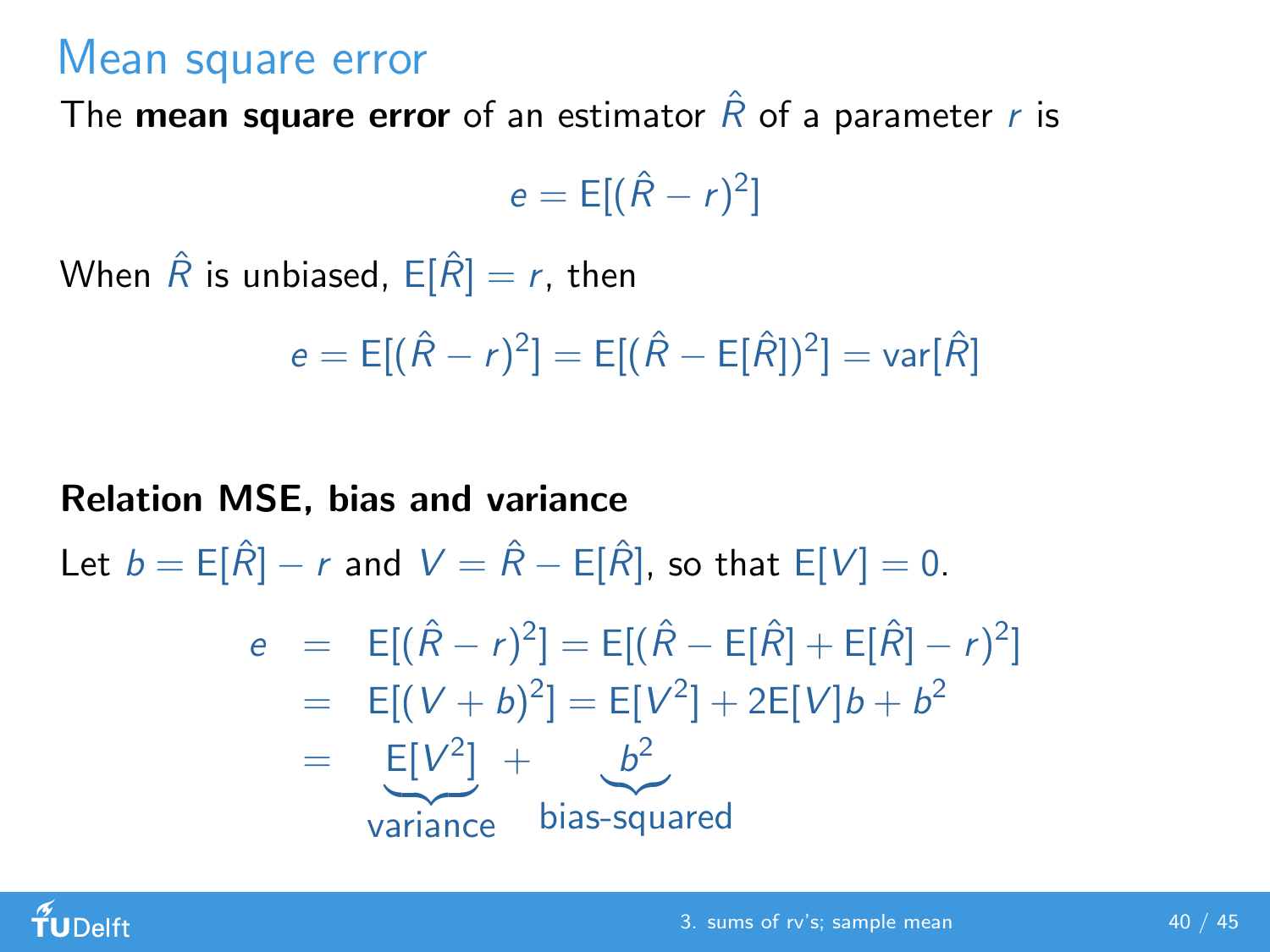## Mean square error – Theorem 10.8

**Theorem:** If a sequence of unbiased estimators  $\hat R_1, \hat R_2, \cdots$  of parameter  $r$  has a MSE  $e_n = \mathsf{var}[\hat{R}_n]$  with  $\lim_{n\to\infty} e_n = 0$ , then the sequence is consistent.

#### Proof:

This follows directly from the Chebyshev inequality:

$$
P\left[\left|\hat{R}_n-r\right|\geq\epsilon\right] \leq \frac{\text{var}[\hat{R}_n]}{\epsilon^2}
$$

Applying Chebyshev for  $n \to \infty$ :

$$
\lim_{n\to\infty} P\left[\left|\hat{R}_n-r\right|\geq\epsilon\right] \leq \lim_{n\to\infty} \frac{\text{var}[\hat{R}_n]}{\epsilon^2}=0
$$

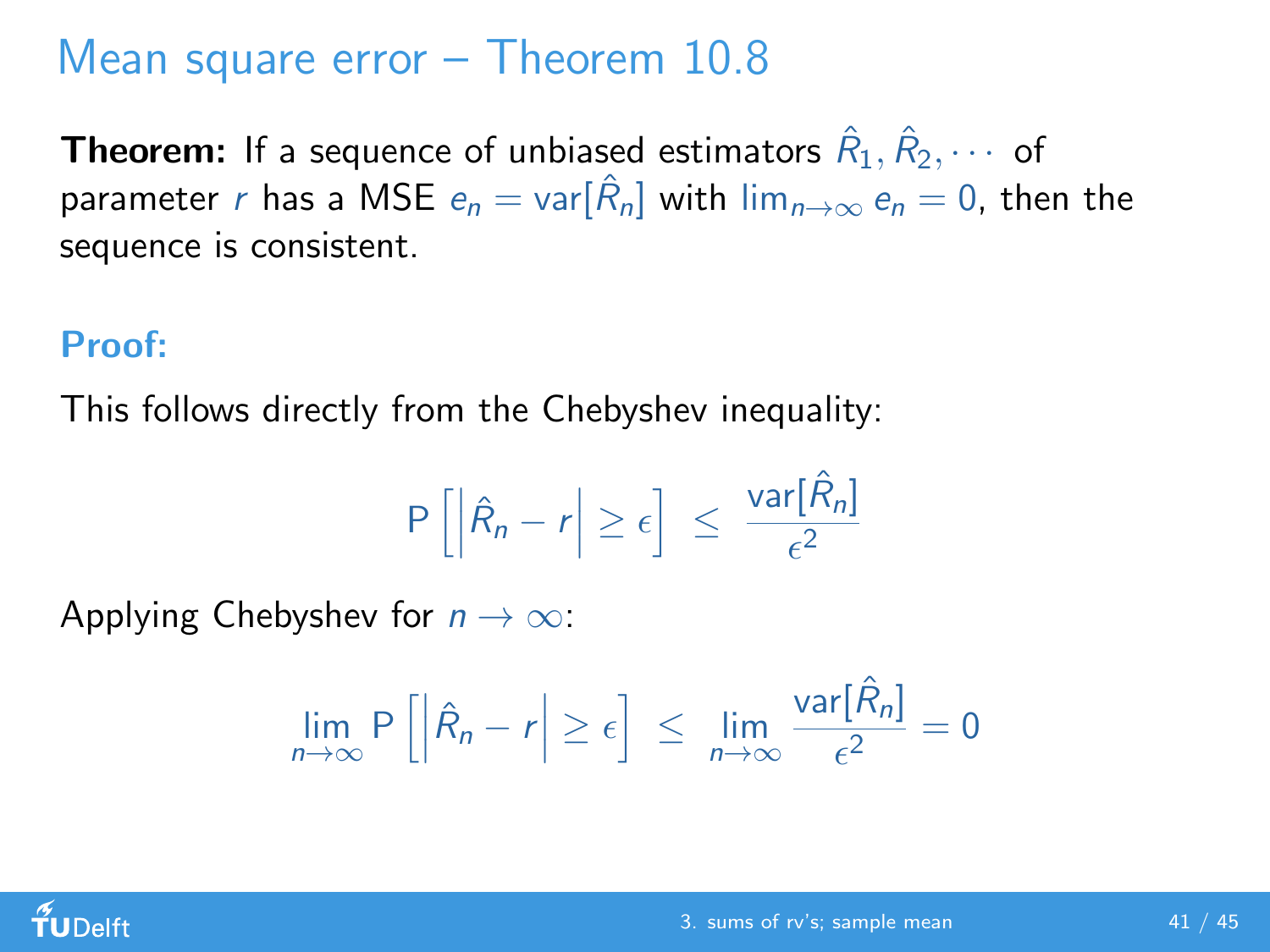## Example

Let  $N_k$  be the number of packets per interval of k seconds passing through a router. Assume  $N_k$  is Poisson distributed with  $E[N_k] = kr$ .

Let  $\hat{R}_k = N_k/k$  denote an estimator of the parameter  $r$  (number of packets/sec).

(a) Is  $\hat{R}_k$  unbiased?

(b) What is the mean square error of  $\hat{R}_k$ ?

(c) Is the sequence  $\hat{R}_1, \hat{R}_2, \cdots$  consistent?

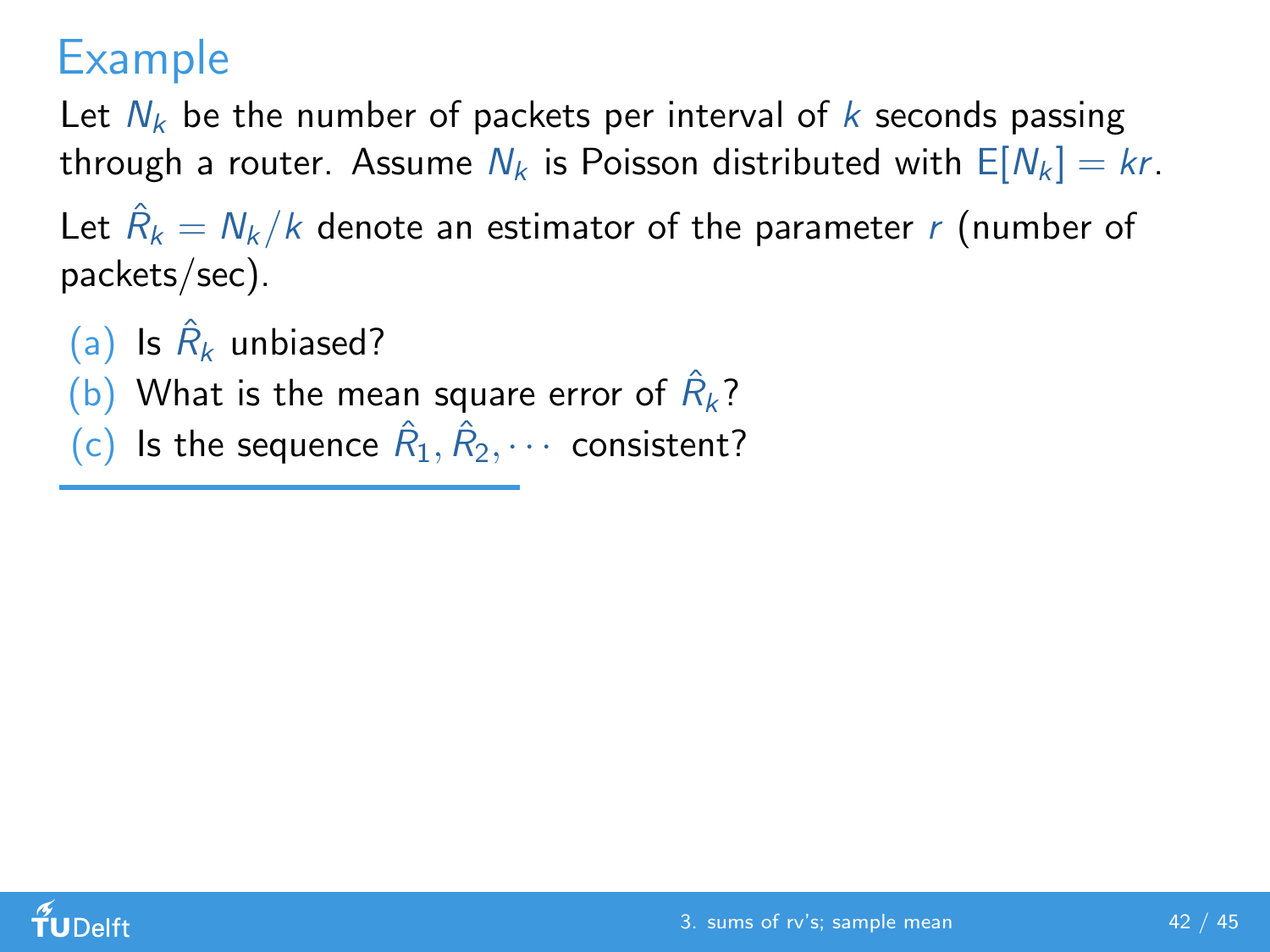## Example

Let  $N_k$  be the number of packets per interval of k seconds passing through a router. Assume  $N_k$  is Poisson distributed with  $E[N_k] = kr$ . Let  $\hat{R}_k = N_k/k$  denote an estimator of the parameter  $r$  (number of packets/sec).

(a) Is  $\hat{R}_k$  unbiased? (b) What is the mean square error of  $\hat{R}_k$ ?

(c) Is the sequence  $\hat{R}_1, \hat{R}_2, \cdots$  consistent?

(a)  $E[\hat{R}_k] = E[N_k/k] = E[N_k]/k = r$ . Yes, unbiased. (b) Poisson distributed, so var $[N_k] = kr$ ,

$$
\mathsf{var}[\hat{R}_k] = \mathsf{var}[N_k/k] = \mathsf{var}[N_k]/k^2 = r/k
$$

Unbiased, so the MSE is  $e_k = \mathbb{E}[(\hat{R}_k - r)^2] = \text{var}[\hat{R}_k] = r/k.$ (c)  $\lim_{k\to\infty} e_k = \lim_{k\to\infty} r/k = 0$ , thus consistent according to Theorem 10.8.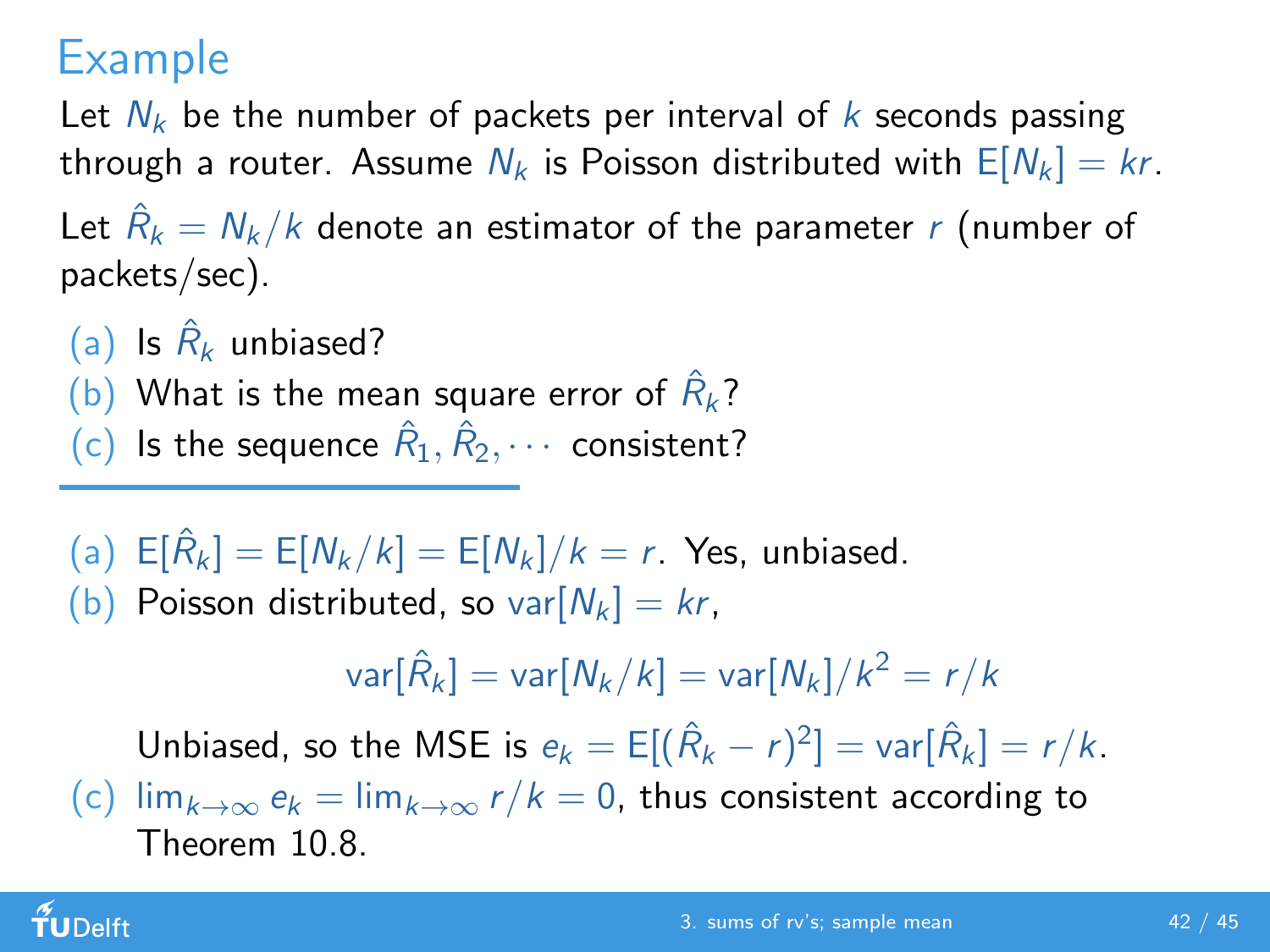## Mean square error – Theorem 10.9, 10.11

- **The sample mean**  $M_n(X)$  **is an unbiased and consistent estimator of**  $E[X]$  (if X has finite variance)
- The sample variance  $V_n(X)$  is biased (but asymptotically unbiased).

$$
V_n(X) = \frac{1}{n} \sum_{i=1}^n (X_i - M_n(X))^2
$$

The bias happens because  $\mathcal{M}_n(X)$  also depends on  $X_i.$  But

$$
V'_n(X) = \frac{1}{n-1} \sum_{i=1}^n (X_i - M_n(X))^2
$$

is an unbiased estimate of var $[X]$ .

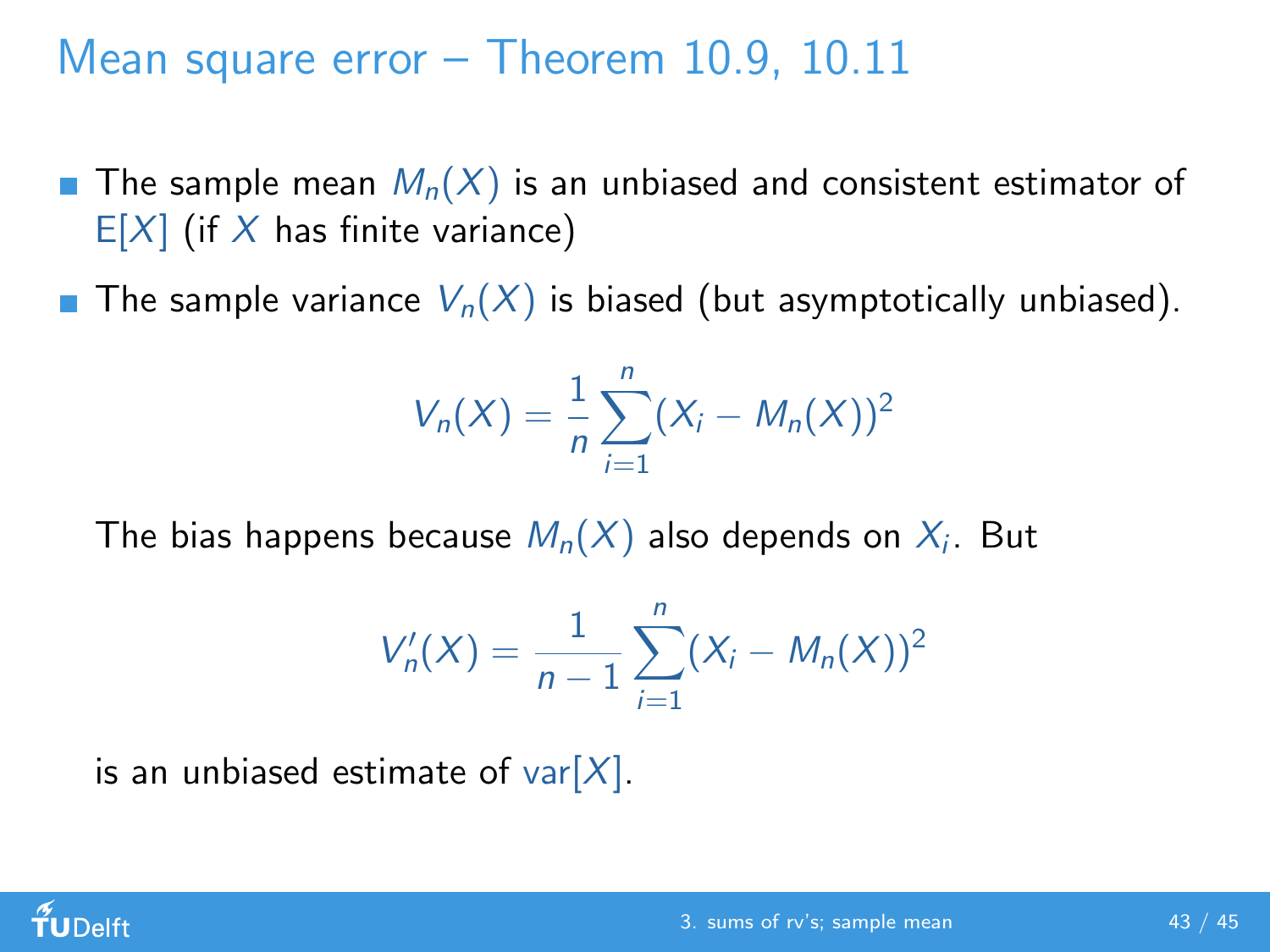## Problem 10.4.1

An experimental trial produces random variables  $X_1$  and  $X_2$  with correlation  $r = E[X_1X_2]$ . To estimate r, we perform n independent trials and form the estimate

$$
\hat{R}_n = \frac{1}{n} \sum_{i=1}^n X_1(i) X_2(i) \,,
$$

where  $X_1(i)$  and  $X_2(i)$  are samples of  $X_1$  and  $X_2$  on trial i. Show that if  $\text{var}[X_1 \overline{X_2}]$  is finite, then  $\hat R_1, \hat R_2, \cdots$  is an unbiased, consistent sequence of estimates of r.

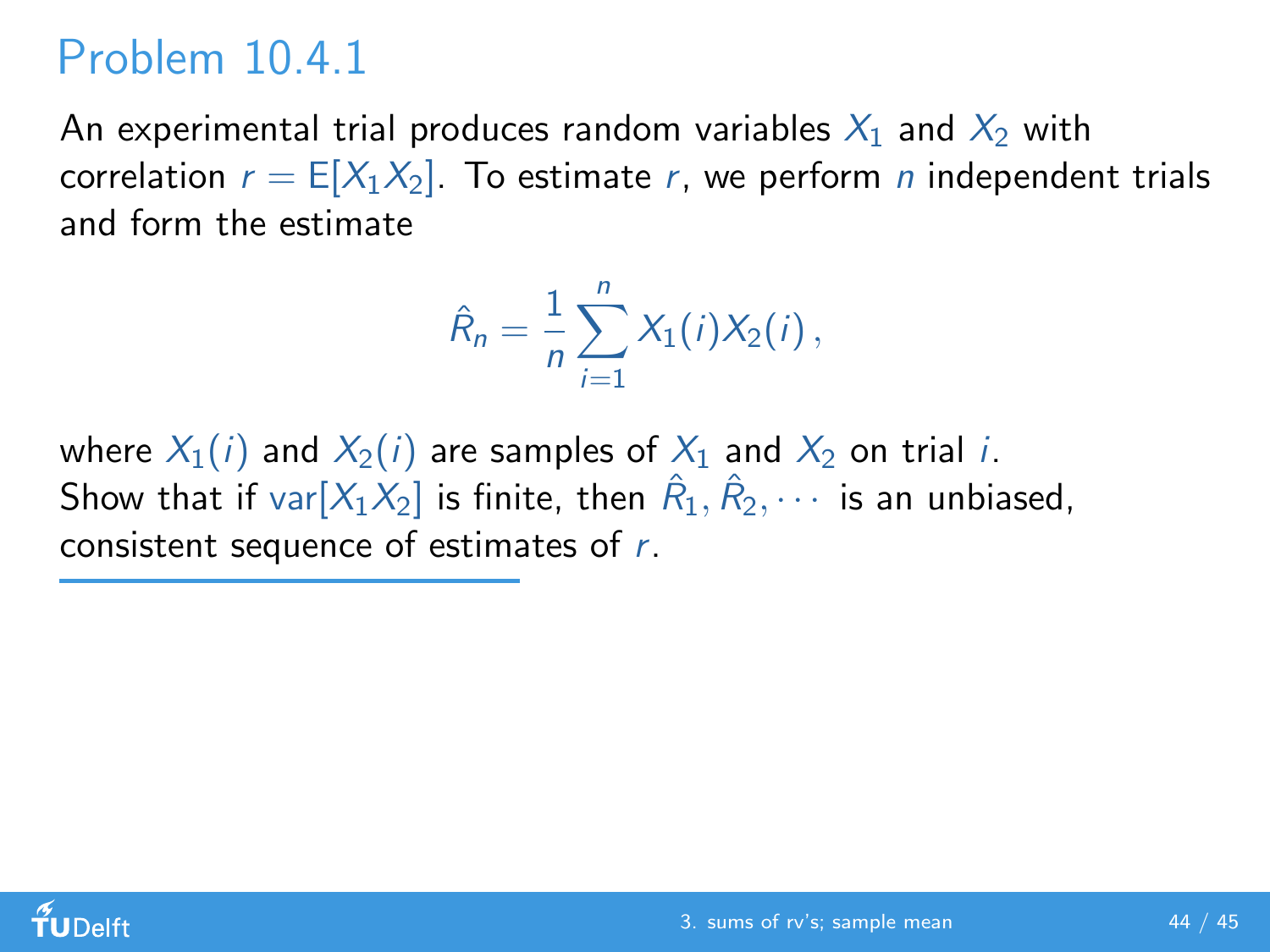# Problem 10.4.1

An experimental trial produces random variables  $X_1$  and  $X_2$  with correlation  $r = E[X_1X_2]$ . To estimate r, we perform n independent trials and form the estimate

$$
\hat{R}_n = \frac{1}{n} \sum_{i=1}^n X_1(i) X_2(i) \,,
$$

where  $X_1(i)$  and  $X_2(i)$  are samples of  $X_1$  and  $X_2$  on trial i. Show that if  $\text{var}[X_1 \overline{X_2}]$  is finite, then  $\hat R_1, \hat R_2, \cdots$  is an unbiased, consistent sequence of estimates of r.

Let  $Y = X_1X_2$ , and for the *i*th trial, let  $Y_i = X_1(i)X_2(i)$ . Then  $\hat{R}_n = M_n(Y)$ , the sample mean of random variable  $Y$ . By Theorem 10.9,  $M_n(Y)$  is unbiased.

Since var $[Y] = \text{var}[X_1X_2] < \infty$ , Theorem 10.11 tells us that  $M_n(Y)$  is a consistent sequence.

### $\tilde{\mathbf{f}}$ UDelft